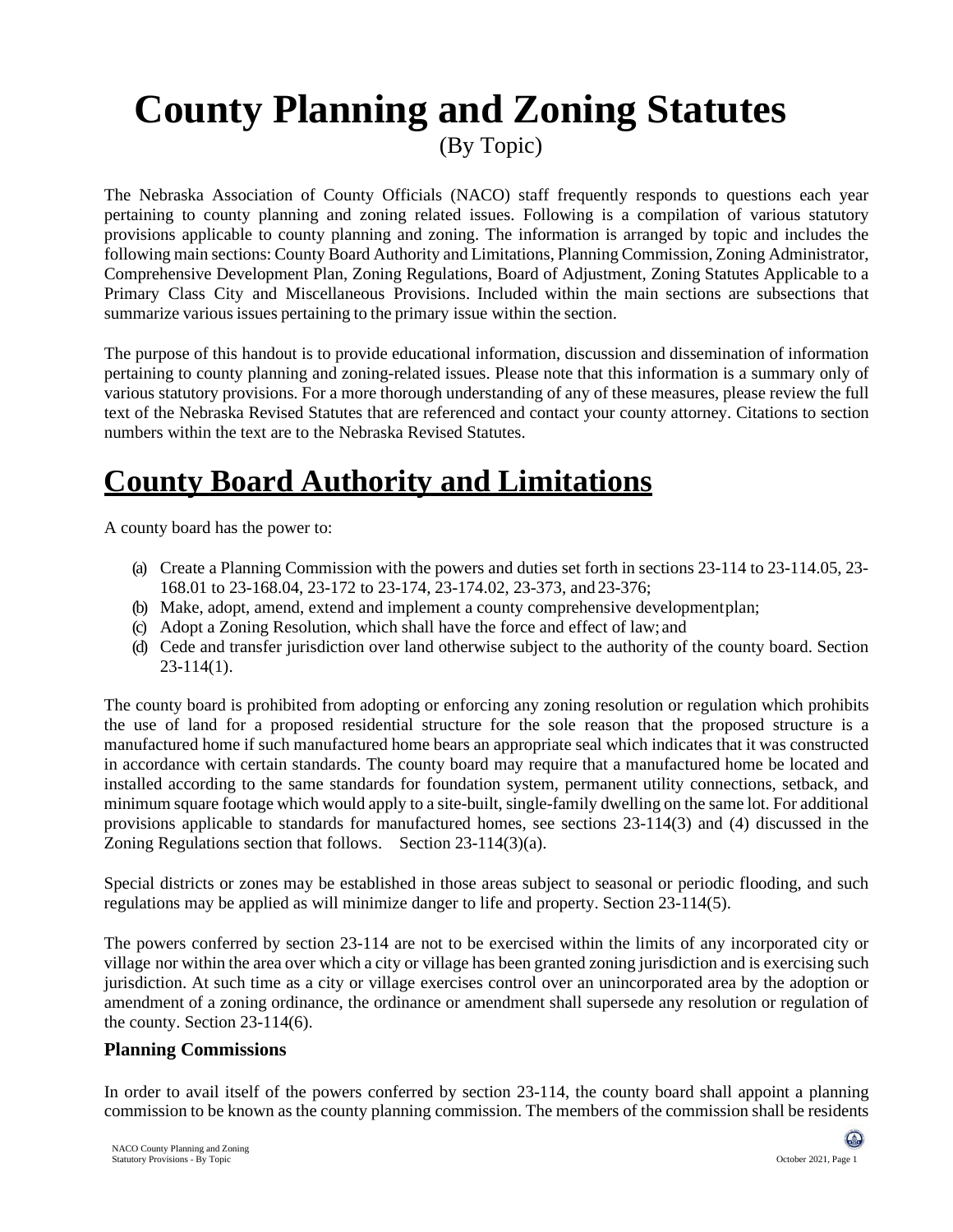of the county to be planned and shall be appointed with due consideration to geographical and population factors. Since the primary focus of concern and control in county planning and land-use regulatory programs is the unincorporated area, a majority of the members of the commission shall be residents of unincorporated areas, except that this requirement shall not apply to joint planning commissions. Members of the commission shall hold no county or municipal office, except that a member may also be a member of a city, village, or other type of planning commission. The term of each member shall be three years, except that approximately one-third of the members of the first commission shall serve for terms of one year, one-third for terms of two years, and onethird for terms of three years. All members shall hold office until their successors are appointed. Members of the commission may be removed by a majority vote of the county board for inefficiency, neglect of duty, or malfeasance in office or other good and sufficient cause upon written charges being filed with the county board and after a public hearing has been held regarding such charges. Vacancies occurring otherwise than through the expiration of terms are filled for the unexpired terms by individuals appointed by the county board. Members of the commission shall be compensated for their actual and necessary expenses incurred in connection with their duties in an amount to be fixed by the county board. Reimbursement for mileage shall be made at the rate provided in section 81-1176. Each county board may provide a per diem payment for members of the commission of not to exceed fifteen dollars for each day that each such member attends meetings of the commission or is engaged in matters concerning the commission, but no member shall receive more than one thousand dollars in any one year. Such per diem payments shall be in addition to and separate from compensation for expenses. Section 23-114.01(1).

The commission:

- (a) Shall prepare and adopt as its policy statement a comprehensive development plan and such implemental means as a capital improvement program, subdivision regulations, building codes, and a zoning resolution;
- (b) shall consult with and advise public officials and agencies, public utilities, civic organizations, educational institutions, and citizens relating to the promulgation of implementalprograms;
- (c) may delegate authority to any of the groups named in subdivision (b) of this subsection to conduct studies and make surveys for the commission; and
- (d) shall make preliminary reports on its findings and hold public hearings before submitting its final reports.

The county board shall not hold its public meetings or take action on matters relating to the comprehensive development plan, capital improvements, building codes, subdivision development, or zoning until it has received the recommendations of the commission. Section 23-114.01(2).

The commission may, with the consent of the governing body, in its own name: Make and enter into contracts with public or private bodies; receive contributions, bequests, gifts, or grants of funds from public or private sources; expend the funds appropriated to it by the county board; employ agents and employees; and acquire, hold, and dispose of property. The commission may, on its own authority: Make arrangements consistent with its program; conduct or sponsor special studies or planning work for any public body or appropriate agency; receive grants, remuneration, or reimbursement for such studies or work; and at its public hearings, summon witnesses, administer oaths, and compel the giving of testimony. Section 23-114.01(3).

In all counties in the state, the county planning commission may grant conditional uses or special exceptions to property owners for the use of their property if the county board of commissioners or supervisors has officially and generally authorized the commission to exercise such powers and has approved the standards and procedures the commission adopted for equitably and judiciously granting such conditional uses or special exceptions. The granting of a conditional use permit or special exception shall only allow property owners to put their property to a special use if it is among those uses specifically identified in the county zoning regulations as classifications of uses which may require special conditions or requirements to be met by the owners before a use permit or building permit is authorized. The applicant for a conditional use permit or special exception for a livestock operation specifically identified in the county zoning regulations as a classification of use which may require special conditions or requirements to be met within an area of a county zoned for agricultural use may request a

 $\bf \Theta$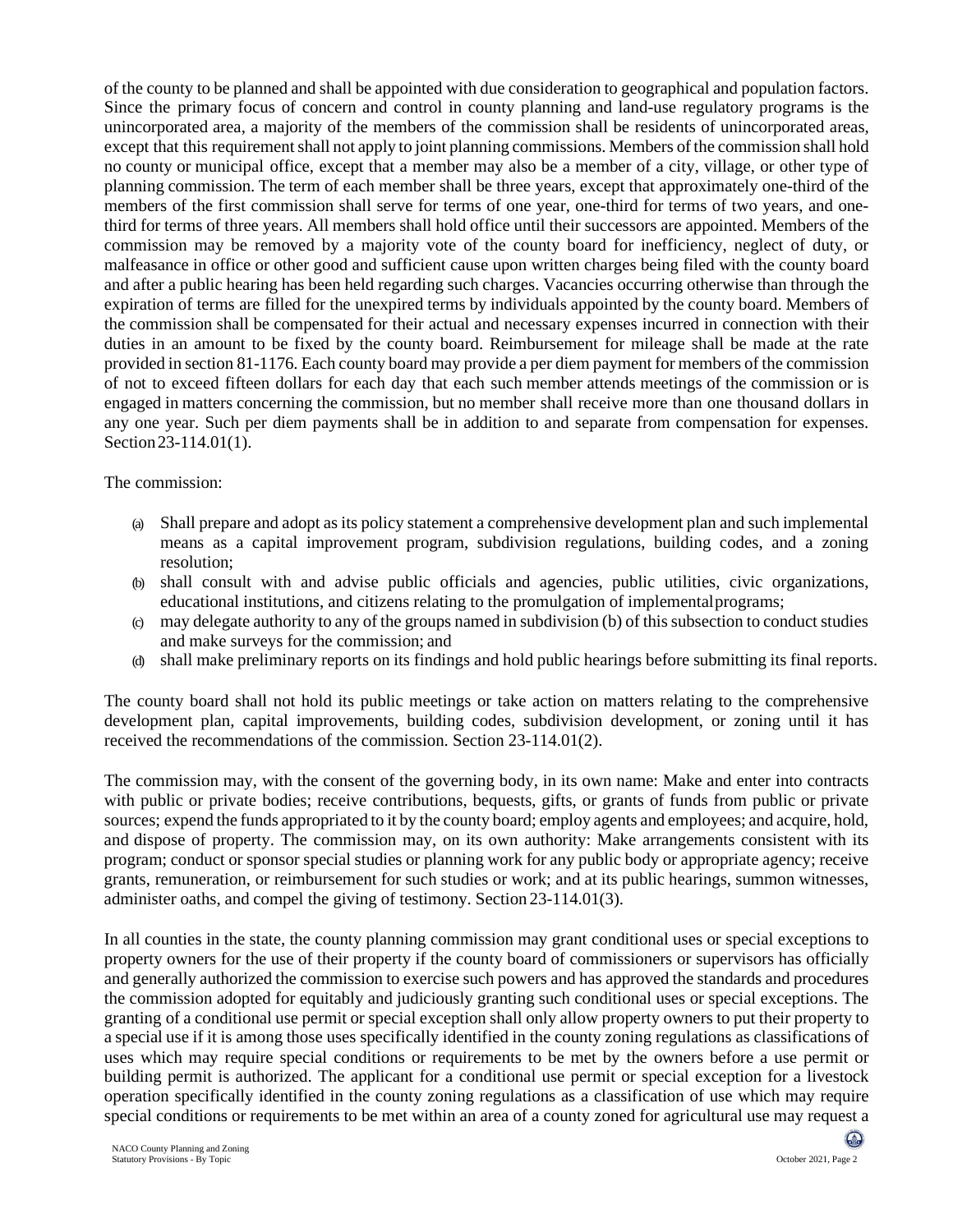determination of the special conditions or requirements to be imposed by the county planning commission or by the county board of commissioners or supervisors if the board has not authorized the commission to exercise such authority. Upon request the commission or board shall issue such determination of the special conditions or requirements to be imposed in a timely manner. Such special conditions or requirements to be imposed may include, but are not limited to, the submission of information that may be separately provided to state or federal agencies in applying to obtain the applicable state and federal permits. The commission or the board may request and review, prior to making a determination of the special conditions or requirements to be imposed, reasonable information relevant to the conditional use or special exception. If a determination of the special conditions or requirements to be imposed has been made, final permit approval may be withheld subject only to a final review by the commission or county board to determine whether there is a substantial change in the applicant's proposed use of the property upon which the determination was based and that the applicant has met, or will meet, the special conditions or requirementsimposed in the determination. For purposes of this section, substantial change shall include any significant alteration in the original application including a significant change in the design or location of buildings or facilities, in waste disposal methods or facilities, or in capacity. Section23-114.01(04).

The power to grant conditional uses or special exceptions as set forth in subsection (4) of this section are the exclusive authority of the commission, except that the county board of commissioners or supervisors may choose to retain for itself the power to grant conditional uses or special exceptions for those classifications of uses specified in the county zoning regulations. The county board of commissioners or supervisors may exercise such power if it has formally adopted standards and procedures for granting such conditional uses or special exceptions in a manner that is equitable and which will promote the public interest. In any county other than a county in which is located a city of the primary class, an appeal of a decision by the county planning commission or county board of commissioners or supervisorsregarding a conditional use orspecial exception shall bemade to the district court. In any county in which is located a city of the primary class, an appeal of a decision by the county planning commission regarding a conditional use or special exception shall be made to the county board of commissioners or supervisors, and an appeal of a decision by the county board of commissioners or supervisors regarding a conditional use or special exception shall be made to the district court. Section 23-114.01(05).

Whenever a county planning commission or county board is authorized to grant conditional uses or special exceptions pursuant to subsection (4) or (5) of this section, the planning commission or county board shall, with its decision to grant or deny a conditional use permit or special exception, issue a statement of factual findings arising from the record of proceedings that support the granting or denial of the conditional use permit or special exception. If a county planning commission's role is advisory to the county board, the county planning commission shall submit such statement with its recommendation to the county board as to whether to approve or deny a conditional use permit or special exception. Section 23-114.01(06).

Except as provided in subsection (6) of this section, a city of the second class or village located in a county that has adopted a comprehensive development plan which meets the requirements of section 23-114.02 and is enforcing subdivision regulations shall not finally approve a planned unit development upon property located outside of the corporate boundaries of the city or village until the plans for the planned unit development have been submitted to, reviewed, and approved by the county's planning commission pursuant to subsection (4) of section 17-1002. Section 18-3001(6).

A city of the second class or village located in whole or in part within the boundaries of a county having a population in excess of one hundred thousand inhabitants but less than two hundred fifty thousand inhabitants as determined by the most recent federal decennial census or the most recent revised certified count by the United States Bureau of the Census that has adopted a comprehensive development plan which meets the requirements of section 23-114.02 and is enforcing subdivision regulations shall not finally approve a planned unit development upon property located outside of the corporate boundaries of the city or village until the plans for the planned unit development have been submitted to the county's planning department and public works department for review. Section 18-3001(6).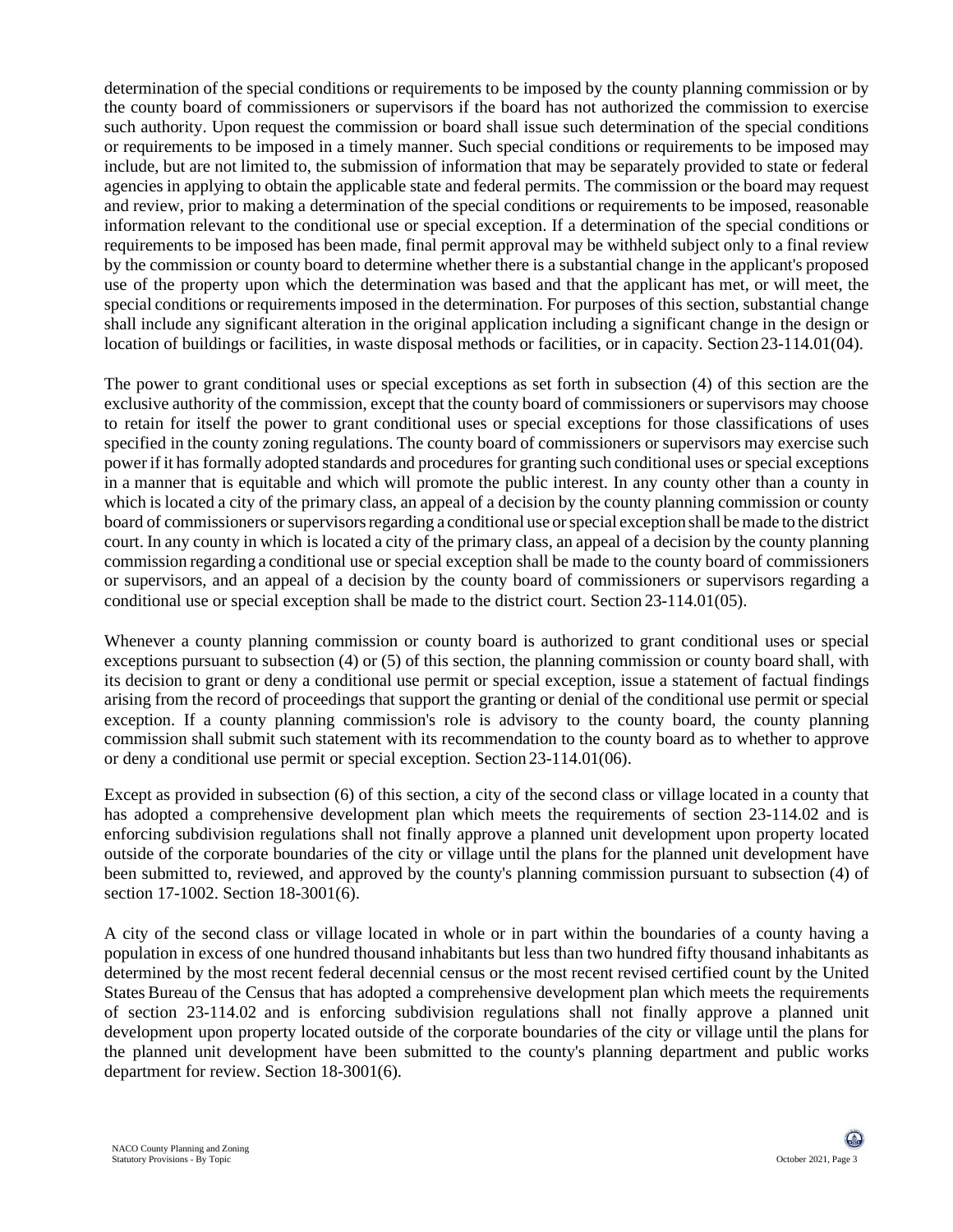A county planning commission or county board must grant a conditional use permit or special exception to an existing animal feeding operation seeking to construct or modify a livestock waste control facility if the purpose is to comply with federal or state regulations pertaining to livestock waste management, the operation has complied with inspection requirements pursuant to section 54-2423, and the construction or modification of the livestock waste control facility will not increase the animal capacity of such operation. The number of conditional use permits or special exceptions granted to such an operation under this subsection is unlimited. Section 54-  $2437(1)$ .

A county planning commission or county board must grant a conditional use permit or special exception to an existing beef cattle or dairy cattle animal feeding operation that has an animal capacity of five thousand or fewer beef cattle or three thousand five hundred or fewer dairy cattle that is seeking to construct or modify a livestock waste control facility if the purpose is to comply with federal or state regulations pertaining to livestock waste management, the operation has complied with inspection requirements pursuant to section 54-2423, and construction or modification of the livestock waste control facility would allow the animal capacity of the operation to increase not more than:

- (a) Five hundred beef cattle if the operation has an existing animal capacity of three thousand beef cattle or fewer;
- (b) Three hundred beef cattle if the operation has an existing animal capacity of more than three thousand beef cattle but no more than five thousand beef cattle;
- (c) Three hundred fifty dairy cattle if the operation has an existing animal capacity of two thousand dairy cattle or fewer; or
- (d) Two hundred ten dairy cattle if the operation has an existing animal capacity of more than two thousand dairy cattle but no more than three thousand five hundred dairycattle.

Only one conditional use permit or special exception per operation is allowed under this provision. Section 54- 2437(2).

#### **Zoning Regulations**

Zoning regulations shall be adopted or amended by the county board only after the adoption of the county comprehensive development plan by the county board and the receipt of the planning commission's specific recommendations. Such zoning regulations must be consistent with an adopted comprehensive development plan and designed for the purpose of promoting the health, safety, morals, convenience, order, prosperity, and welfare of the present and future inhabitants of Nebraska. Section23-114.03.

Within the area of jurisdiction and powers established by section 23-114, the county board may divide the county into districts of such number, shape, and area as may be best suited to carry out the purposes of this section and regulate, restrict, or prohibit the erection, construction, reconstruction, alteration, or use of nonfarm buildings or structures and the use, conditions of use, or occupancy of land. All such regulations must be uniform for each class or kind of land or buildings throughout each district, but the regulations in one district may differ from those in other districts. An official map or maps indicating the districts and regulations shall be adopted, and within fifteen days after adoption of such regulations or maps, they must be published in book or pamphlet form or once in a legal newspaper published in and of general circulation in the county or, if none is published in the county, in a legal newspaper of general circulation in the county. Such regulations must also be spread in the minutes ofthe proceedings ofthe county board and suchmap or mapsfiled with the county clerk.The county board may decide whether buildings located on farmsteads used as residences are subject to such county's zoning regulations and permit requirements. Section 23-114.03.

For purposes of this section and section 23-114.04, nonfarm buildings are all buildings except those buildings utilized for agricultural purposes on a farmstead of twenty acres or more which produces one thousand dollars or more of farm products each year. Section 23-114.03.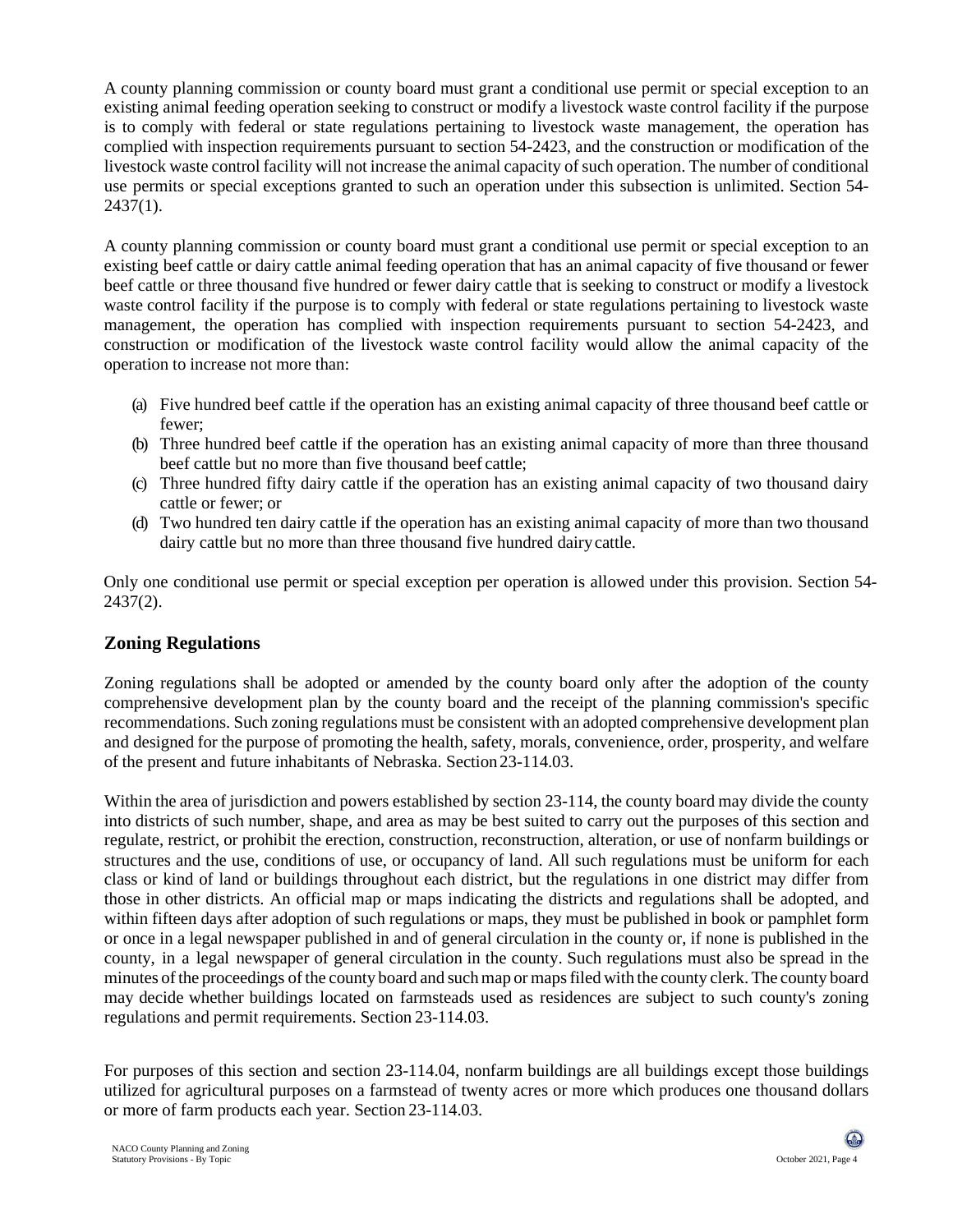The county board must provide for enforcement of the zoning regulations within its county by requiring the issuance of permits prior to the erection, construction, reconstruction, alteration, repair, or conversion of any nonfarm building or structure within a zoned area, and the county board may provide for the withholding of any permit if the purpose for which it is sought would conflict with zoning regulations adopted for the particular district in which the building or structure is situated or in which it is proposed to be erected. All plats for subdivisions in the area outside the corporate limits of cities and villages and outside of an unincorporated area wherein a city or village has been granted subdivision jurisdiction and is exercising such jurisdiction must be approved by the county planning commission. Section 23-114.04(1).

The county board may establish and appoint a county zoning administrator, who may also serve as a building inspector, and may fix his compensation or may authorize any administrative official of the county to assume the functions of such position in addition to his regular duties. Section23-114.04(1).

The county board may also fix a reasonable schedule of fees for the issuance of permits under the provisions of subsection (1) of this section. The permits must not be issued unless the plans of and for the proposed erection, construction, reconstruction, alteration, use or change of use, including sanitation, plumbing and sewage disposal, are filed in writing in the building inspector's office and such plans fully conform to all zoning regulations then in effect. Section 23-114.04(2).

If a zoning regulation affects the Niobrara scenic river corridor, the Niobrara Council must act on the measure as provided in section 72-2010. Section 23-114(2).

See also discussion in Zoning Regulations, Zoning Resolutions and Niobrara Council sections that follow.

#### **Violations**

The erection, construction, reconstruction, alteration, repair, conversion, maintenance, or use of any building, structure, automobile trailer, or land in violation of sections 23-114 to 23-114.04, 23-168.01 to 23-168.04, 23-172 to 23-174, 23-174.02, 23-373, and 23-376 or of any regulation made by the county board under such sections are a misdemeanor. Any person, partnership, limited liability company, association, club, or corporation violating such sections or any regulation of the county board or erecting, constructing, reconstructing, altering, or converting any structure without having first obtained a permit is guilty of a Class III misdemeanor. Each day such violation continues after notice of violation has been given to the offender may be considered a separate offense. In addition to other remedies, the county board or the proper local authorities of the county, as well as any owner or owners of real estate within the district affected by the regulations, may institute any appropriate action or proceedings to prevent such unlawful construction, erection, reconstruction, alteration, repair, conversion, maintenance, or use, to restrain, correct, or abate such violation, or to prevent the illegal act, conduct, business, or use in or about such premises. Any taxpayer or taxpayers of the county may institute proceedings to compel specific performance by the proper official or officials of any duty imposed by such sections or in resolutions adopted pursuant to such sections. Section 23-114.05.

## **Board of Adjustment**

The county board shall appoint a board of adjustment which must consist of five members, plus one additional member designated as an alternate who must attend and serve only when one of the regular members is unable to attend for any reason, each to be appointed for a term of three years and be removable for cause by the appointing authority upon written charges and after public hearing. No member of the board of adjustment shall be a member of the county board of commissioners or county board of supervisors. Vacancies must be filled for the unexpired term of any member whose term becomes vacant. One member only of the board of adjustment must be appointed by the county board from the membership of the county planning commission, and the loss of membership on the planning commission by such member must also result in his immediate loss of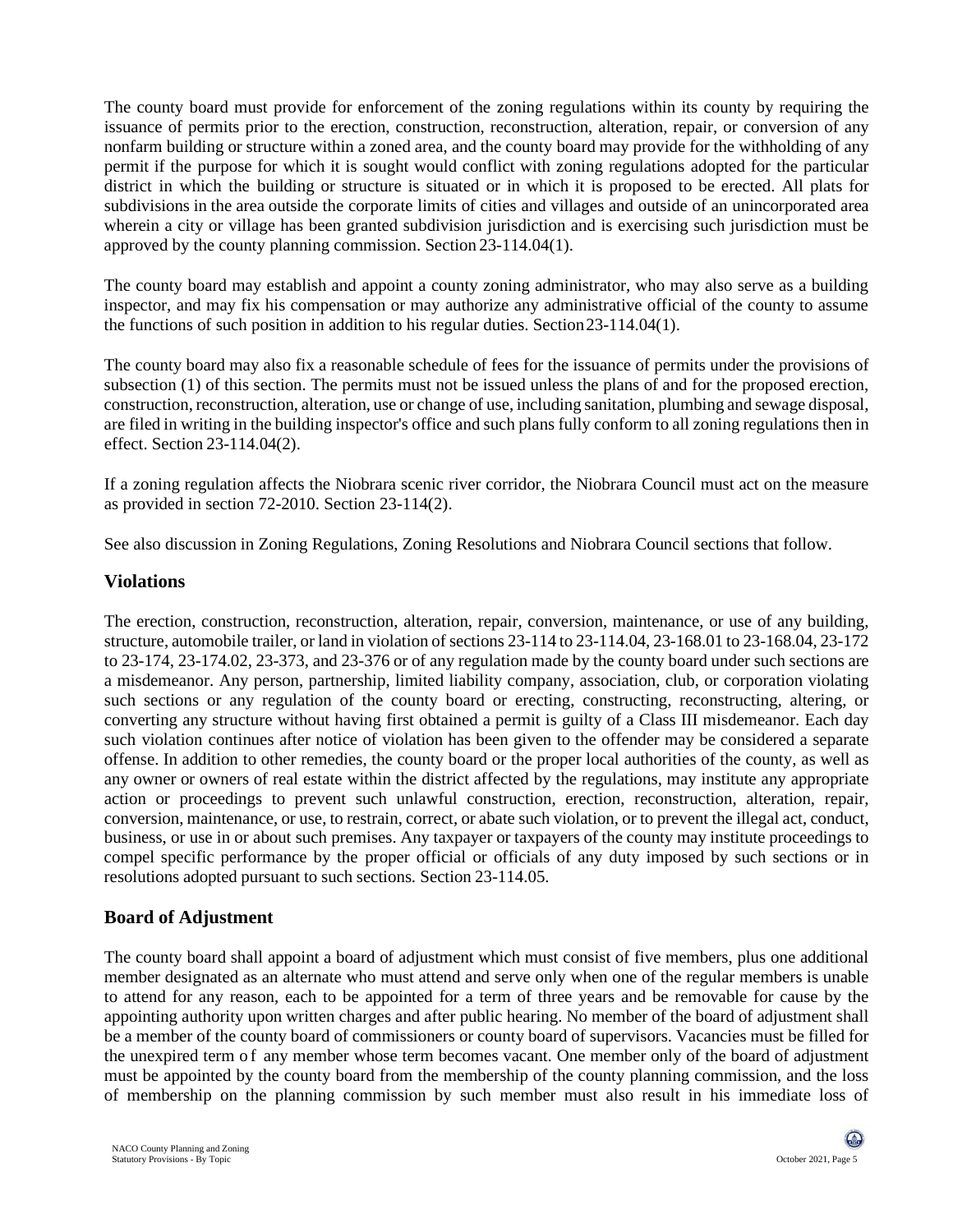membership on the board of adjustment and the appointment of another planning commissioner to the board of adjustment. Section 23-168.01(1).

The board of adjustment must adopt rules in accordance with the provisions of any resolution adopted pursuant to sections 23-114 to 23-114.05, 23-168.01 to 23-168.04, 23-172 to 23-174, 23-174.02, 23-373, and 23-376. Meetings of the board must be held at the call of the chairman and at such other times as the board may determine. Such chairman, or in his absence the acting chairman, may administer oaths and compel the attendance of witnesses. All meetings of the board are open to the public. The board must keep minutes of its proceedings, showing the vote of each member upon each question, or, if absent or failing to vote, indicating such fact, and keep records of its examinations and other official actions, all of which must be immediately filed with the county clerk and are a public record. Section 23-168.01(2).

An appeal to the board of adjustment may be taken by any person or persons aggrieved, or by any officer, department, board, or bureau of the county affected by any decision of an administrative officer or planning commission. Such appeal must be taken within a reasonable time, as provided by the rules of the board of adjustment, by filing with the board a notice of appeal specifying the grounds thereof. The officer or agency from whom the appeal is taken must transmit to the board of adjustment all the papers constituting the record upon which the action appealed from was taken. Section 23-168.02(1).

The board of adjustment must fix a reasonable time for the hearing of the appeal, give public notice thereof as well as due notice to the parties in interest, and decide the same within a reasonable time. Any party may appear at the hearing in person, by agent, or by attorney. Section23-168.02(2).

The board of adjustment must, subject to such appropriate conditions and safeguards as may be established by the county board, have only the following powers:

- (a) To hear and decide appeals when it is alleged by the appellant that there is an error in any order, requirement, decision, or refusal made by an administrative official or agency based on or made in the enforcement of any zoning regulation or any regulation relating to the location or soundness of structures. The board of adjustment has no authority to hear and decide appeals regarding conditional use permits or special exceptions which may be granted pursuant to section23-114.01;
- (b) To hear and decide, in accordance with the provisions of any regulation, requests for interpretation of any map; and
- (c) When by reason of exceptional narrowness, shallowness, or shape of a specific piece of property at the time of the adoption of the zoning regulations, or by reason of exceptional topographic conditions or other extraordinary and exceptional situation or condition of such piece of property, the strict application of any enacted regulation under sections 23-114 to 23-114.05, 23-168.01 to 23-168.04, 23- 172 to 23- 174, 23-174.02, 23-373, and 23-376 would result in peculiar and exceptional practical difficulties to, or exceptional and undue hardships upon the owner of such property, to authorize, upon an appeal relating to the property, a variance from such strict application so as to relieve such difficulties or hardship, if such relief may be granted without substantial detriment to the public good and without substantially impairing the intent and purpose of any zoning regulations, but no such variance is authorized unless the board of adjustment finds that: (i) The strict application of the resolution would produce undue hardship; (ii) such hardship is not shared generally by other properties in the same zoning district and the same vicinity; (iii) the authorization of such variance will not be of substantial detriment to adjacent property and the character of the district will not be changed by the granting of the variance; and (iv) the granting of such variance is based upon reasons of demonstrable and exceptional hardship as distinguished from variations for purposes of convenience, profit or caprice. Section 23-168.03(1).

No variance is authorized unless the board finds that the condition or situation of the property concerned or the intended use of the property is not of so general or recurring a nature as to make reasonably practicable the formulation of a general regulation to be adopted as an amendment to the zoning regulations. Section 23- 168.03(2).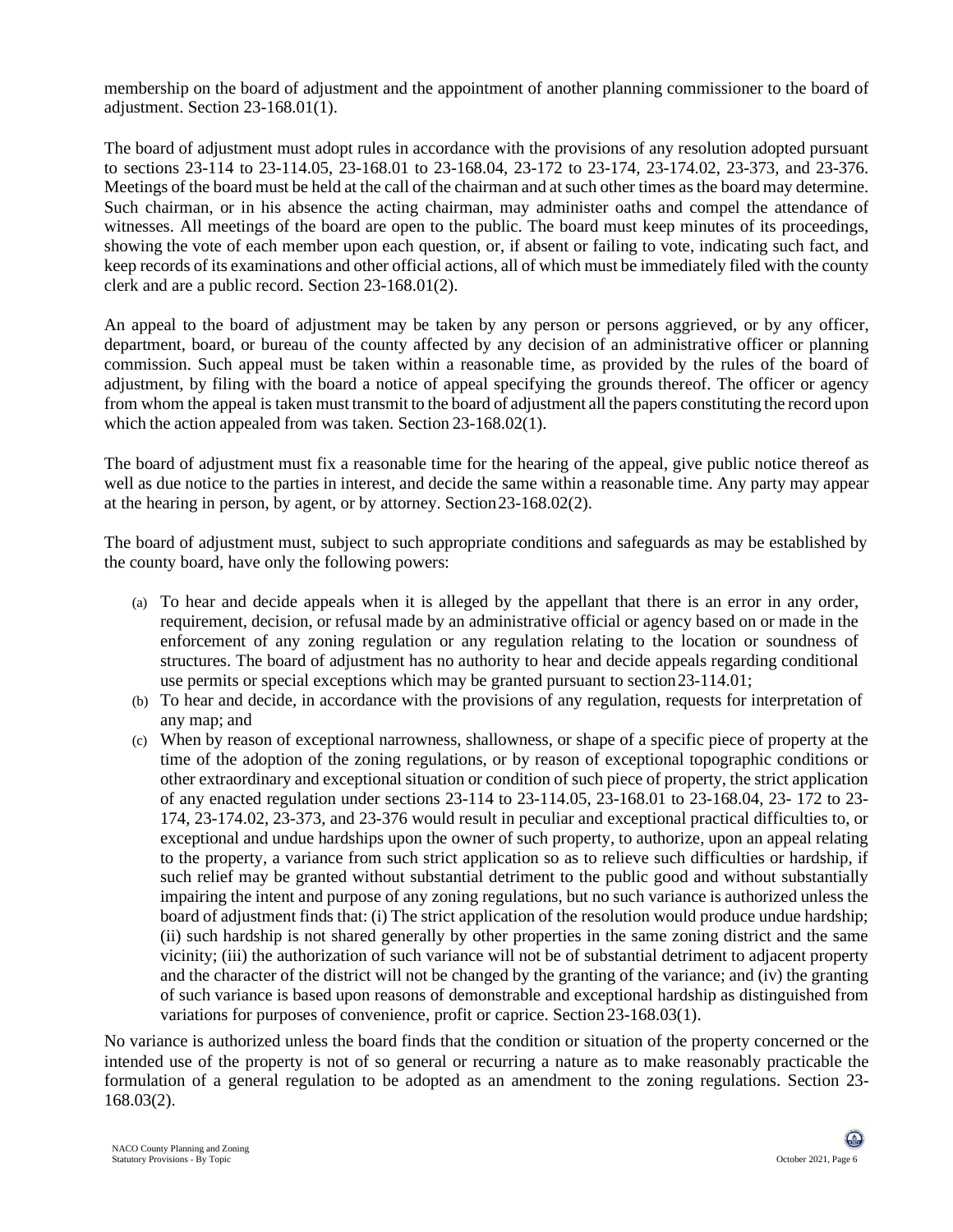In exercising the powers granted in this section, the board may, in conformity with the provisions of sections 23- 114 to 23-114.05, 23-168.01 to 23-168.04, 23-172 to 23-174, 23-174.02, 23-373, and 23-376, reverse or affirm, wholly or partly, or may modify the order, requirement, decision, or determination appealed from and may make such order, requirement, decision, or determination as shall be proper, and to that end has the power of the officer or agency from whom the appeal is taken. The concurring vote of four members of the board are necessary to reverse any order, requirement, decision, or determination of any such administrative official, or to decide in favor of the applicant on any matter upon which it is required to pass under any such regulation or to effect any variation in such regulation. Section 23-168.03(3).

Any person or persons, jointly or severally, aggrieved by any decision of the board of adjustment, or any officer, department, board, or bureau of the county, may present to the district court for the county a petition, duly verified, setting forth that such decision is illegal, in whole or in part, and specifying the grounds of the illegality. The petition must be presented to the court within fifteen days after the filing of the decision in the office of the board of adjustment. Upon the filing of such petition a summons must be issued and be served upon the board of adjustment together with a copy of the petition and return of service must be made within four days after the issuance of the summons. Within ten days after the return day of the summons, the county board must file an answer to the petition which shall admit or deny the substantial averments of the petition and matters in dispute as disclosed by the petition. The answer must be verified in like manner as required for the petition. At the expiration of the time for filing the answer, the court shall proceed to hear and determine the cause without delay and render judgment according to law. Section 23-168.04.

See also discussion within Board of Adjustment section that follows.

#### **Standard Codes**

The county board may adopt by resolution, which has the force and effect of law, the conditions, provisions, limitations, and terms of a building or construction code, a plumbing code, an electrical code, a fire prevention code, or any other code relating to building or relating to the erection, construction, reconstruction, alteration, repair, conversion, maintenance, placing, or using of any building, structure, automobile trailer, house trailer, or cabin trailer. For this purpose, the county board may adopt any standard code which contains rules or regulations printed as a code in book or pamphlet form by reference to such code or portions thereof without setting forth in the resolution the conditions, provisions, limitations, or terms of such code. When such code or any such standard code or portion thereof is incorporated by reference into such resolution, it has the same force and effect as though it had been written in its entirety in such resolution without further or additional publication. Not less than one copy of such code or such standard code or portion thereof must be kept for use and examination by the public in the office of the clerk of such county prior to the adoption thereof and as long as such standard code is in effect in such county. Any building or construction code implemented under this section shall be adopted and enforced as provided in section 71-6406. If there is no county resolution adopting a plumbing code in effect for such county, the 2018 Uniform Plumbing Code designated by the American National Standards Institute as an American National Standard must apply to all buildings. Any code adopted and approved by the county board, as provided in this section, or if there is no county resolution adopting a plumbing code in effect for such county, the 2018 Uniform Plumbing Code designated by the American National Standards Institute as an American National Standard, and the building permit requirements or occupancy permit requirements imposed by such code or by sections 23-114.04 and 23-114.05, must apply to all of the county except within the limits of any incorporated city or village and except within an unincorporated area where a city or village has been granted zoning jurisdiction and is exercising such jurisdiction. Nothing in this section is to be interpreted as creating an obligation for the county to inspect plumbing work done within its jurisdiction to determine compliance with the plumbing code. Section 23-172.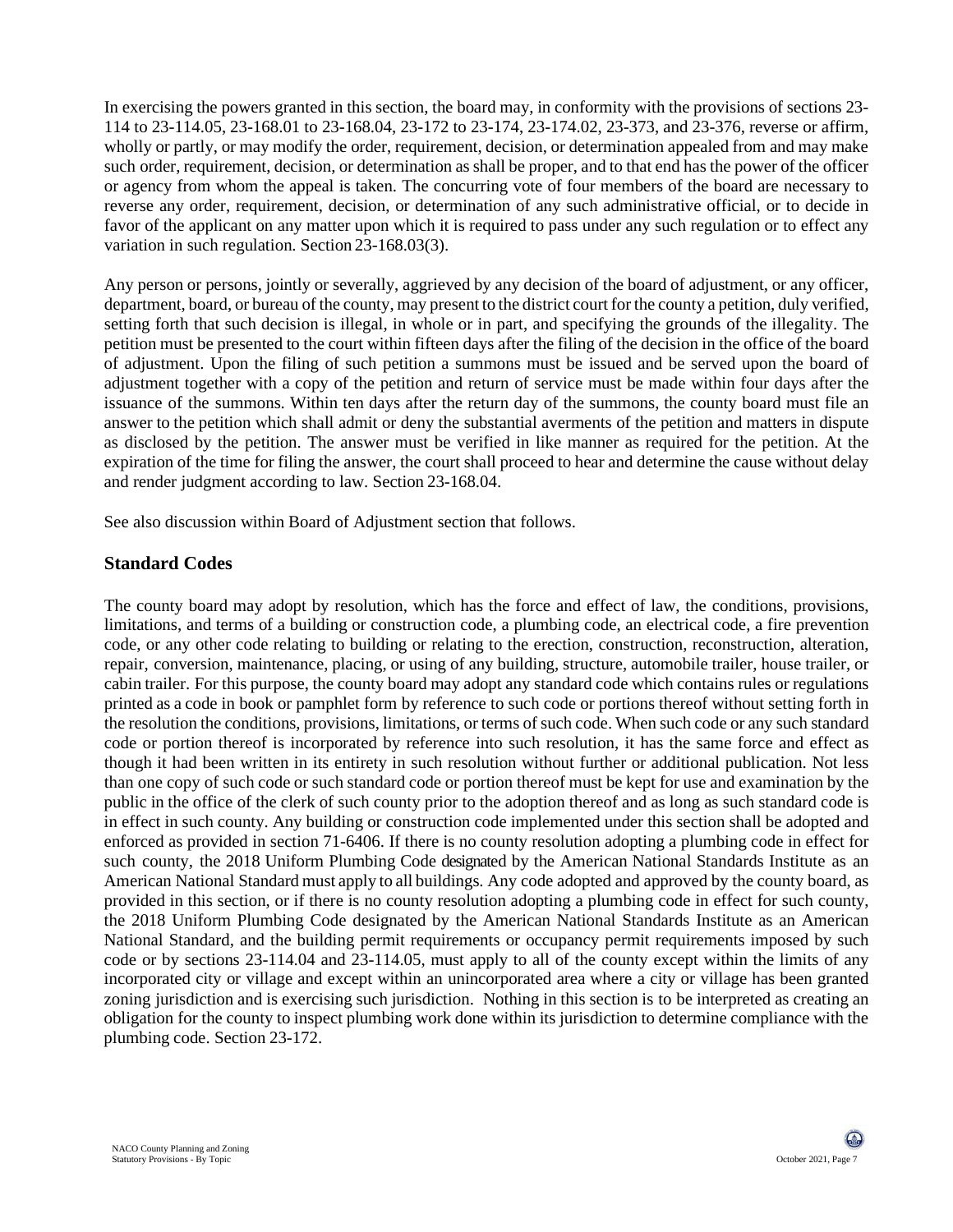### **Zoning Resolutions**

The zoning resolution may regulate and restrict:

- (a) The location, height, bulk, number of stories, and size of buildings and other structures, including tents, cabins, house trailers, and automobile trailers;
- (b) The percentage of lot areas which may be occupied;
- (c) Building setback lines;
- (d) Sizes of yards, courts and other open spaces;
- (e) The density of population;
- (f) The uses of buildings; and
- (g) The uses of land for agriculture, forestry, recreation, residence, industry, and trade, after considering factors relating to soil conservation, water supply conservation, surface water drainage and removal, or other uses in the unincorporated area of the county. Section 23-114(2).

The county board may also pass, approve and publish any other resolution governing and controlling zoning after the zoning district is created and established as provided in section 23-114.03, and when such resolutions are passed and approved, they must be published as provided in section 23-172. If any resolution is published by printing the same in book or pamphlet form, purporting to be published by authority of the county board, the same need not be otherwise published, and such book or pamphlet must be received as evidence of the passage and legal publication of such resolution, as of the dates mentioned in such book or pamphlet, in all courts without further proof. Section 23-173. If a zoning resolution affects the Niobrara scenic river corridor, the Niobrara Council must act on the measure as provided in section 72-2010. Section 23-114(2).

See also the previous discussion in the Zoning Regulations section and the following discussion in Niobrara Council section.

#### **Nonconforming Use**

The use of a building, structure, or land, existing and lawful at the time of the enactment of a zoning regulation, or at the time of an amendment of a regulation, may, except as provided in this section, be continued, although such use does not conform with the provisions of such regulation or amendment, and such use may be extended throughout the same building if no structural alteration of such building is proposed or made for the purpose of such extension. If such nonconforming use is in fact discontinued for a period of twelve months, such right to the nonconforming use shall be forfeited and any future use of the building and premises must conform to the regulation. The county board may provide in any zoning regulation for the restoration, reconstruction, extension, orsubstitution of nonconforming uses upon such terms and conditions as may be set forth in the zoning resolution. The county board may, in any zoning regulation, provide for the termination of nonconforming uses, either by specifying the period or periods in which nonconforming uses shall be required to cease, or by providing a formula whereby the compulsory termination of a nonconforming use may be so fixed as to allow for the recovery or amortization of the investment in the nonconformance, except that in the case of a legally erected outdoor advertising sign, device, or display, no amortization schedule shall be used. Section 23-173.01.

#### **Violations**

If any person violates any of the provisions of sections 23-164 to 23-174 for which penalty is not elsewhere provided therein, or if any person violates any of the provisions of any resolution adopted under the power and authority granted to county boards under section 23-174.01, 23-174.02, 23-174.03, or 23-174.10 or under sections 23-114, 23-172, and 23-173, such person shall be punished upon conviction in the same manner as for violation of section 23-114.05 in accordance with the penalties prescribed therein. Section 23-174.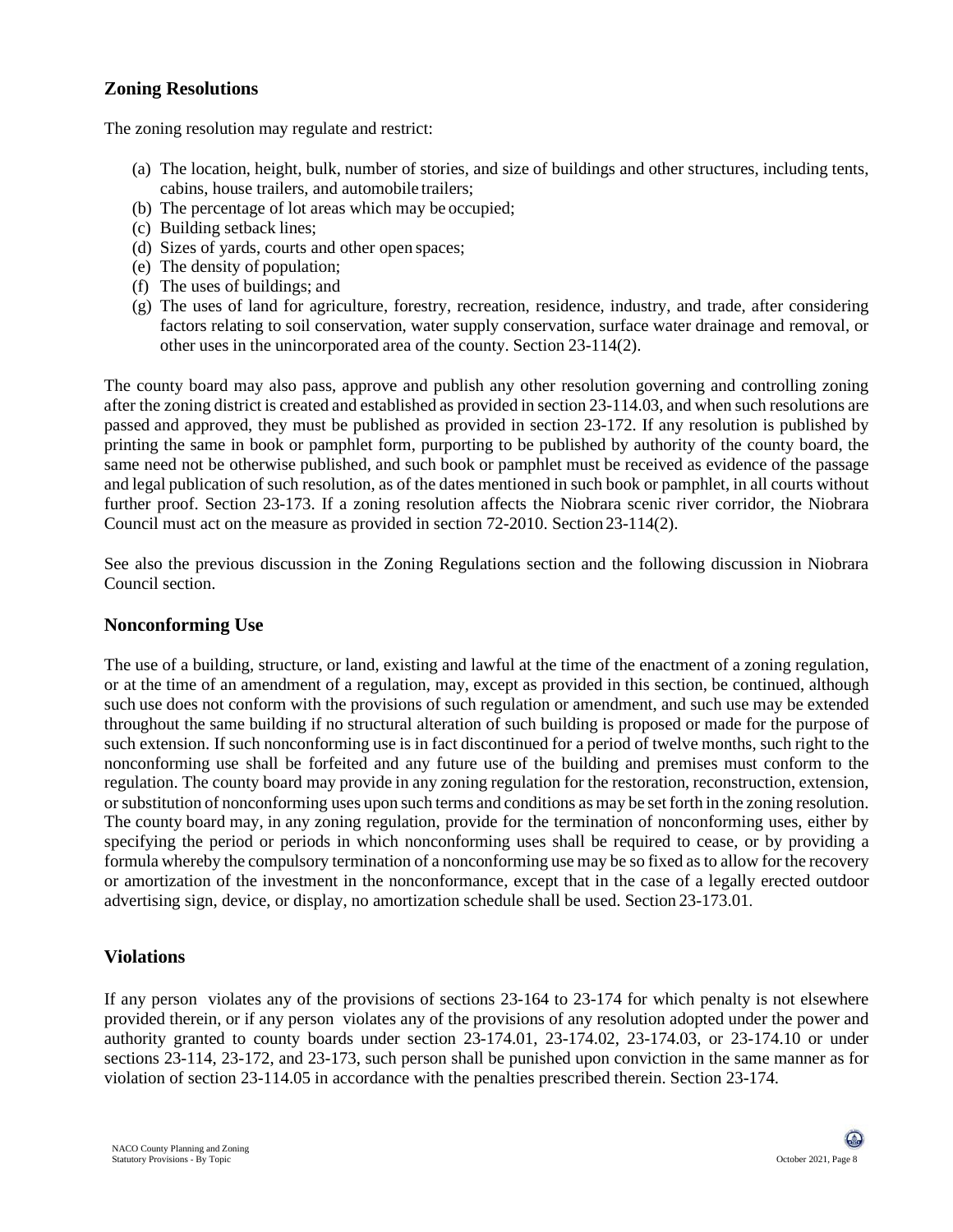## **Public Health, Safety, and Welfare Regulations**

In any county which has adopted county zoning regulations, the county board, by resolution, may make regulations as may be necessary or expedient to promote the public health, safety, and welfare, including regulations to prevent the introduction or spread of contagious, infectious, or malignant diseases; to provide rules for the prevention, abatement, and removal of nuisances, including the pollution of air and water; and make and prescribe regulations for the construction, location, and keeping in order of all slaughterhouses, stockyards, warehouses, sheds, stables, barns, commercial feedlots, dairies, junk and salvage yards, or other places where offensive matter is kept, or is likely to accumulate. Such regulations shall be not inconsistent with the general laws of the state and must apply to all of the county except within the limits of any incorporated city or village, and except within the unincorporated area where a city or village has been granted zoning jurisdiction and is exercising such jurisdiction. Section 23-174.10.

See also sections 23-174.01, *et seq.* for provisions applicable to counties with a primary class city.

## **Planning Commission**

Creation: County board may create a planning commission with the powers and duties set forth in sections 23- 114 to 23-114.05, 23-168.01 to 23-168.04, 23-172 to 23-174, 23-174.02, 23-373, and 23-376. Section 23-114.

Appointment of Members: The county board must appoint county planning commission members with due consideration to geographical and population factors. Since the primary focus of concern and control in county planning and land-use regulatory programs is the unincorporated area, a majority of the members of the commission must be residents of unincorporated areas, exceptthat thisrequirementshall not apply to joint planning commissions. Section 23-114.01(1).

Qualifications of Members: Members of the county planning commission must be residents of the county to be planned. Members of the commission shall hold no county or municipal office, except that a member may also be a member of a city, village, or other type of planning commission. Section 23-114.01(1).

Number of Members: There are no specific statutory provisions designating the number of planning commission members to be appointed.

Term of Members: The term of each member is three years, except that approximately one-third of the members of the first commission serve for terms of one year, one-third for terms of two years, and one-third for terms of three years. All members must hold office until their successors are appointed. Section 23-114.01(1).

Removal of Members: Members of the commission may be removed by a majority vote of the county board for inefficiency, neglect of duty, or malfeasance in office or other good and sufficient cause upon written charges being filed with the county board and after a public hearing has been held regarding such charges. Section 23- 114.01(1).

Vacancies: Vacancies occurring otherwise than through the expiration of terms must be filled for the unexpired terms by individuals appointed by the county board. Section 23-114.01(1).

Compensation: Members of the commission are compensated for their actual and necessary expenses incurred in connection with their duties in an amount to be fixed by the county board. Reimbursement for mileage is made at the rate provided in section 81-1176based on the rate established by the Department of Administrative Services. Section 23-114.01(1).

Per diem: Each county board may provide a per diem payment for members of the commission of not to exceed fifteen dollars for each day that each such member attends meetings of the commission or is engaged in matters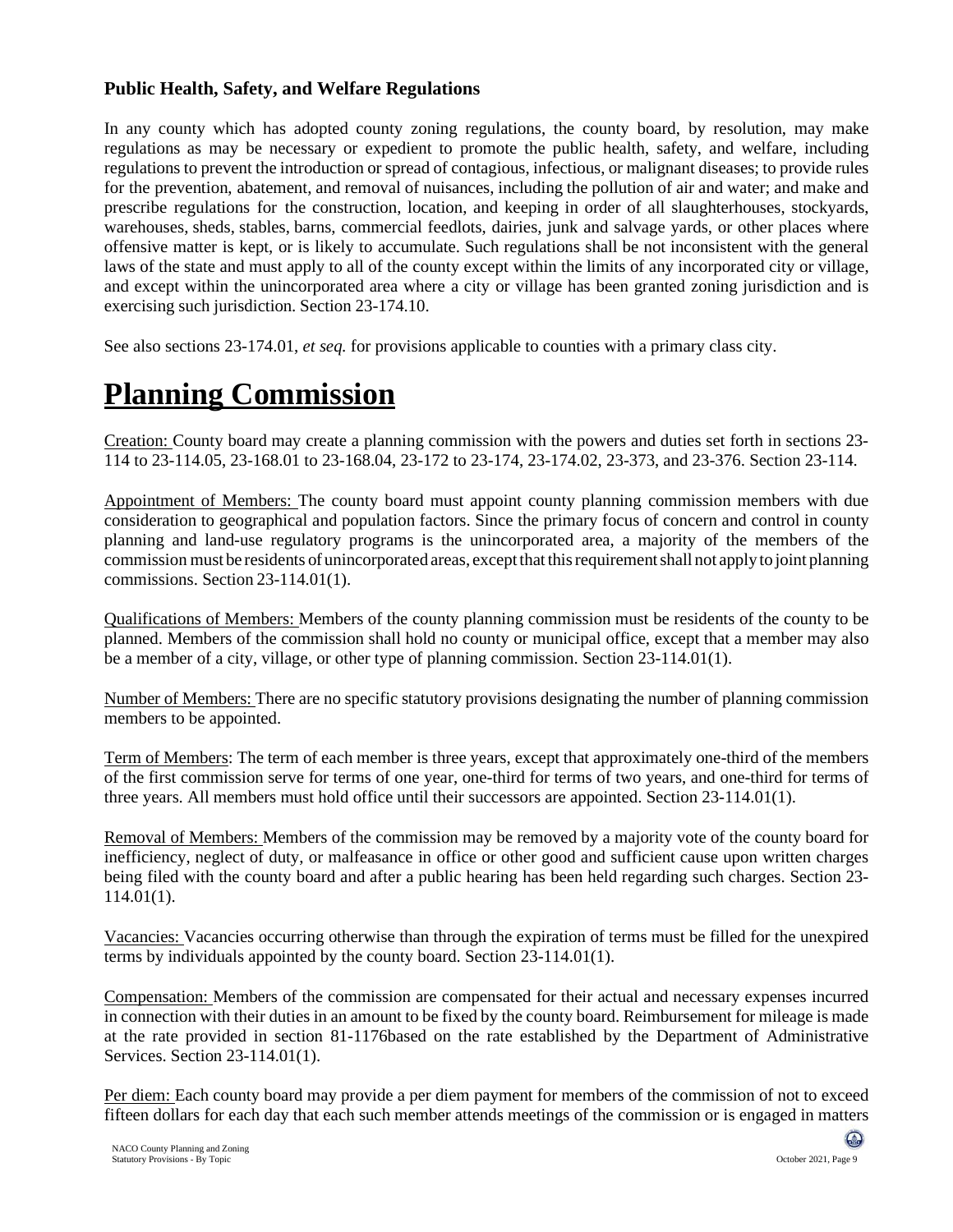concerning the commission, but no member shall receive more than one thousand dollars in any one year. Such per diem payments are in addition to and separate from compensation for expenses. Section 23-114.01(1).

Factual Findings: Whenever a county planning commission or county board is authorized to grant conditional uses or special exceptions pursuant to subsection (4) or (5) of this section, the planning commission or county board must, with its decision to grant or deny a conditional use permit or special exception, issue a statement of factual findings arising from the record of proceedings that support the granting or denial of the conditional use permit or special exception. If a county planning commission's role is advisory to the county board, the county planning commission must submit such statement with its recommendation to the county board as to whether to approve or deny a conditional use permit or special exception. Section23-114.01(06).

See sections 23-174.03, 23-174.04, 23-174.06 and 23-174.08 applicable to counties with cities of the primary class (cities with a population of more than 100,000 and less than 300,000 inhabitants).

#### **Duties and Authority of Planning Commission**

The county planning commission:

- (a) must prepare and adopt as its policy statement a comprehensive development plan and such implemental means as a capital improvement program, subdivision regulations, building codes, and a zoning resolution;
- (b) must consult with and advise public officials and agencies, public utilities, civic organizations, educational institutions, and citizens relating to the promulgation of implementalprograms;
- (c) may delegate authority to any of the groups named in subdivision (b) of this subsection to conduct studies and make surveys for the commission; and
- (d) must make preliminary reports on its findings and hold public hearings before submitting its final reports. Section 23-114.01(2).

The county board shall not hold its public meetings or take action on matters relating to the comprehensive development plan, capital improvements, building codes, subdivision development, or zoning until it has received the recommendations of the commission. Section 23-114.01(2).

The commission may, with the consent of the governing body, in its own name:

- Make and enter into contracts with public or private bodies;
- Receive contributions, bequests, gifts, or grants of funds from public or private sources;
- Expend the funds appropriated to it by the county board; employ agents and employees;and
- Acquire, hold, and dispose of property.

The commission may, on its own authority:

- Make arrangements consistent with its program:
- Conduct or sponsor special studies or planning work for any public body or appropriate agency;
- Receive grants, remuneration, or reimbursement for such studies or work; and
- At its public hearings, summon witnesses, administer oaths, and compel the giving of testimony. Section 23-114.01(3).

See also sections 23-114 to 23-114.05, 23-168.01 to 23-168.04, 23-172 to 23-174, 23-174.02, 23-373, and 23-376 for additional duties and powers. Section 23-114.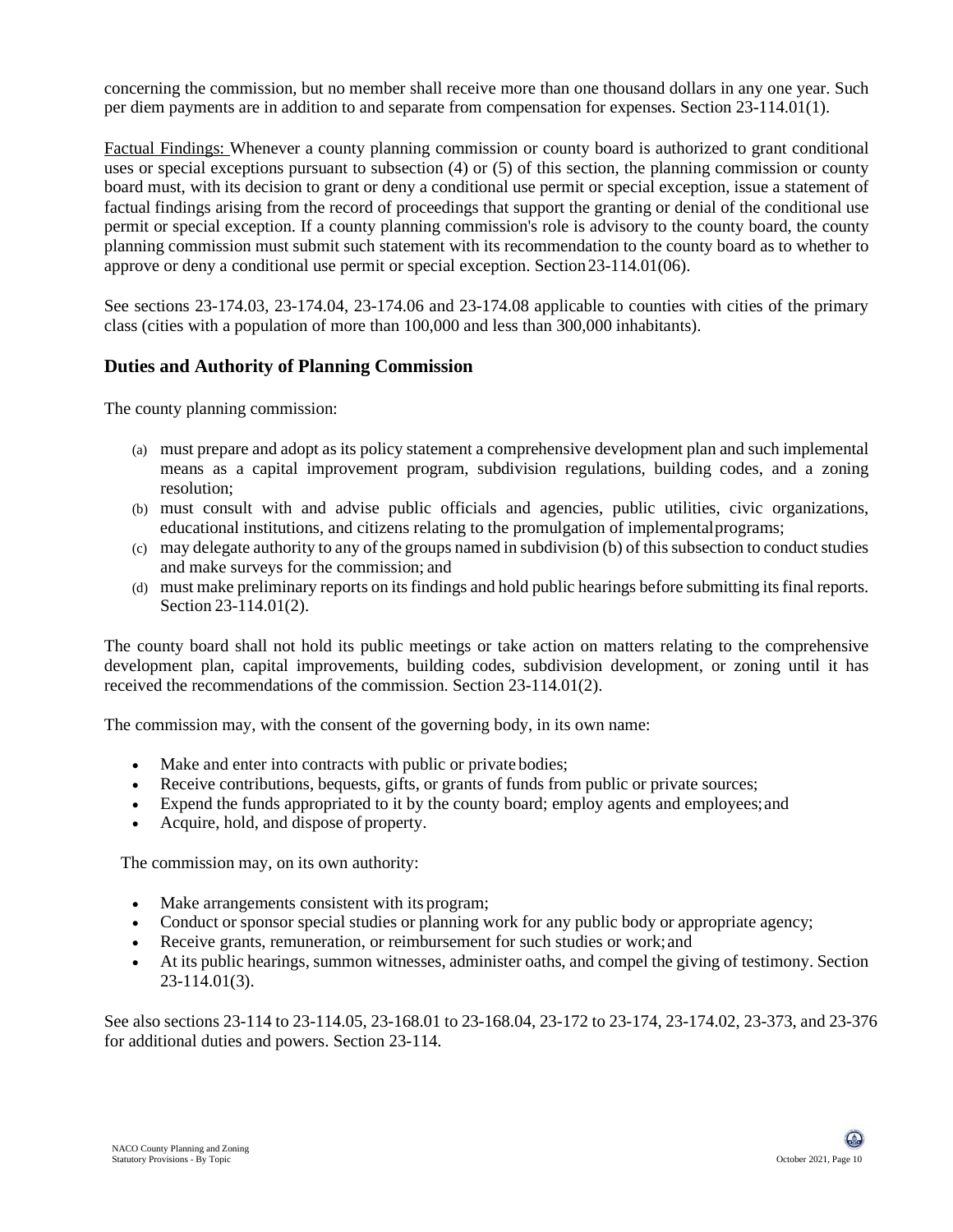## **Conditional Uses or Special Exceptions**

In all counties in the state, the county planning commission may grant conditional uses or special exceptions to property owners for the use of their property if the county board of commissioners or supervisors has officially and generally authorized the commission to exercise such powers and has approved the standards and procedures the commission adopted for equitably and judiciously granting such conditional uses or special exceptions. The granting of a conditional use permit or special exception shall only allow property owners to put their property to a special use if it is among those uses specifically identified in the county zoning regulations as classifications of uses which may require special conditions or requirements to be met by the owners before a use permit or building permit is authorized. The applicant for a conditional use permit or special exception for a livestock operation specifically identified in the county zoning regulations as a classification of use which may require special conditions or requirements to be met within an area of a county zoned for agricultural use may request a determination of the special conditions or requirements to be imposed by the county planning commission or by the county board of commissioners or supervisors if the board has not authorized the commission to exercise such authority. Upon request the commission or board must issue such determination of the special conditions or requirements to be imposed in a timely manner. Such special conditions or requirements to be imposed may include, but are not limited to, the submission of information that may be separately provided to state or federal agencies in applying to obtain the applicable state and federal permits. The commission or the board may request and review, prior to making a determination of the special conditions or requirements to be imposed, reasonable information relevant to the conditional use or special exception. If a determination of the special conditions or requirements to be imposed has been made, final permit approval may be withheld subject only to a final review by the commission or county board to determine whether there is a substantial change in the applicant's proposed use of the property upon which the determination was based and that the applicant has met, or will meet, the special conditions or requirements imposed in the determination. For purposes of this section, substantial change includes any significant alteration in the original application including a significant change in the design or location of buildings or facilities, in waste disposal methods or facilities, or in capacity. Section 23-114.01(4).

The power to grant conditional uses or special exceptions as set forth in subsection (4) of this section shall be the exclusive authority of the commission, except that the county board of commissioners or supervisors may choose to retain for itself the power to grant conditional uses or special exceptions for those classifications of uses specified in the county zoning regulations. The county board of commissioners or supervisors may exercise such power if it has formally adopted standards and procedures for granting such conditional uses or special exceptions in a manner that is equitable and which will promote the public interest. In any county other than a county in which is located a city of the primary class, an appeal of a decision by the county planning commission or county board of commissioners or supervisorsregarding a conditional use orspecial exception shall bemade to the district court. In any county in which is located a city of the primary class, an appeal of a decision by the county planning commission regarding a conditional use or special exception shall be made to the county board of commissioners or supervisors, and an appeal of a decision by the county board of commissioners or supervisors regarding a conditional use or special exception shall be made to the district court. Section 23-114.01(5).

A county planning commission or county board shall grant a conditional use permit or special exception to an existing beef cattle or dairy cattle animal feeding operation that has an animal capacity of five thousand or fewer beef cattle or three thousand five hundred or fewer dairy cattle that is seeking to construct or modify a livestock waste control facility if the purpose is to comply with federal or state regulations pertaining to livestock waste management, the operation has complied with inspection requirements pursuant to section 54-2423, and construction or modification of the livestock waste control facility would allow the animal capacity of the operation to increase not more than:

- (a) Five hundred beef cattle if the operation has an existing animal capacity of three thousand beef cattle or fewer;
- (b) Three hundred beef cattle if the operation has an existing animal capacity of more than three thousand beef cattle but no more than five thousand beef cattle;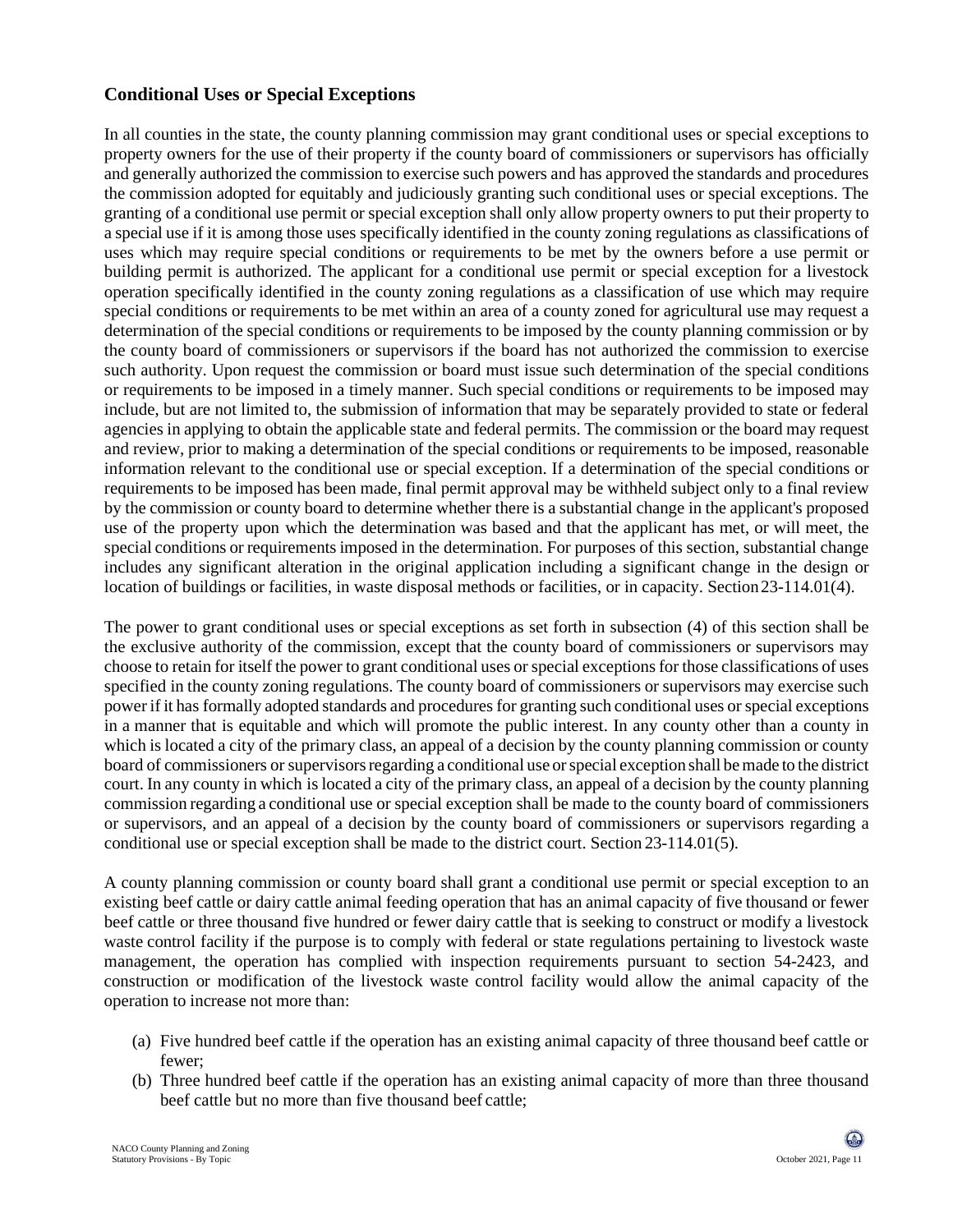- (c) Three hundred fifty dairy cattle if the operation has an existing animal capacity of two thousand dairy cattle or fewer; or
- (d) Two hundred ten dairy cattle if the operation has an existing animal capacity of more than two thousand dairy cattle but no more than three thousand five hundred dairycattle.

Only one conditional use permit or special exception per operation is allowed under this subsection. Section 54- 2437(2).

#### **Zoning Regulations**

Zoning regulations shall be adopted or amended by the county board only after the adoption of the county comprehensive development plan by the county board and the receipt of the planning commission's specific recommendations. Section 23-114.03.

The county board shall provide for enforcement of the zoning regulations within its county by requiring the issuance of permits prior to the erection, construction, reconstruction, alteration, repair, or conversion of any nonfarm building or structure within a zoned area, and the county board may provide for the withholding of any permit if the purpose for which it is sought would conflict with zoning regulations adopted for the particular district in which the building or structure is situated or in which it is proposed to be erected. All plats for subdivisions in the area outside the corporate limits of cities and villages and outside of an unincorporated area wherein a city or village has been granted subdivision jurisdiction and is exercising such jurisdiction must be approved by the county planning commission. Section 23-114.04(1).

The county board shall provide for the manner in which such regulations and restrictions and the boundaries of such districts shall be determined, established, enforced, and, from time to time, amended, supplemented, or changed. No such regulation, restriction, or boundary shall become effective until after public hearings are held by both the county planning commission and county board in relation thereto, when its parties in interest and citizens shall have an opportunity to be heard. Notice of the time and place of such hearing shall be given by the publication thereof in a legal newspaper of general circulation in such county one time at least ten days prior to such hearing. Notice of the time and place of such hearing shall also be given in writing to the chairperson of any municipal, county, or joint planning commission in the State of Nebraska which has jurisdiction over land within three miles of the property affected by such action. In the absence of a planning commission, such notice shall be given to the clerks of units of local government in the State of Nebraska having jurisdiction over land within three miles of the property affected by such action. Section 23-164.

#### **Board of Adjustment**

One member only of the board of adjustment shall be appointed by the county board from the membership of the county planning commission, and the loss of membership on the planning commission by such member shall also result

in his immediate loss of membership on the board of adjustment and the appointment of another planning commissioner to the board of adjustment. Section 23-168.01.

An appeal to the board of adjustment may be taken by any person or persons aggrieved, or by any officer, department, board, or bureau of the county affected by any decision of an administrative officer or planning commission. Section 23-168.02(1).

#### **Flood Plain Management**

The authority of a local government to adopt flood plain management regulations in accordance with this section shall not be conditional upon a prior appointment of a planning commission or the adoption of a comprehensive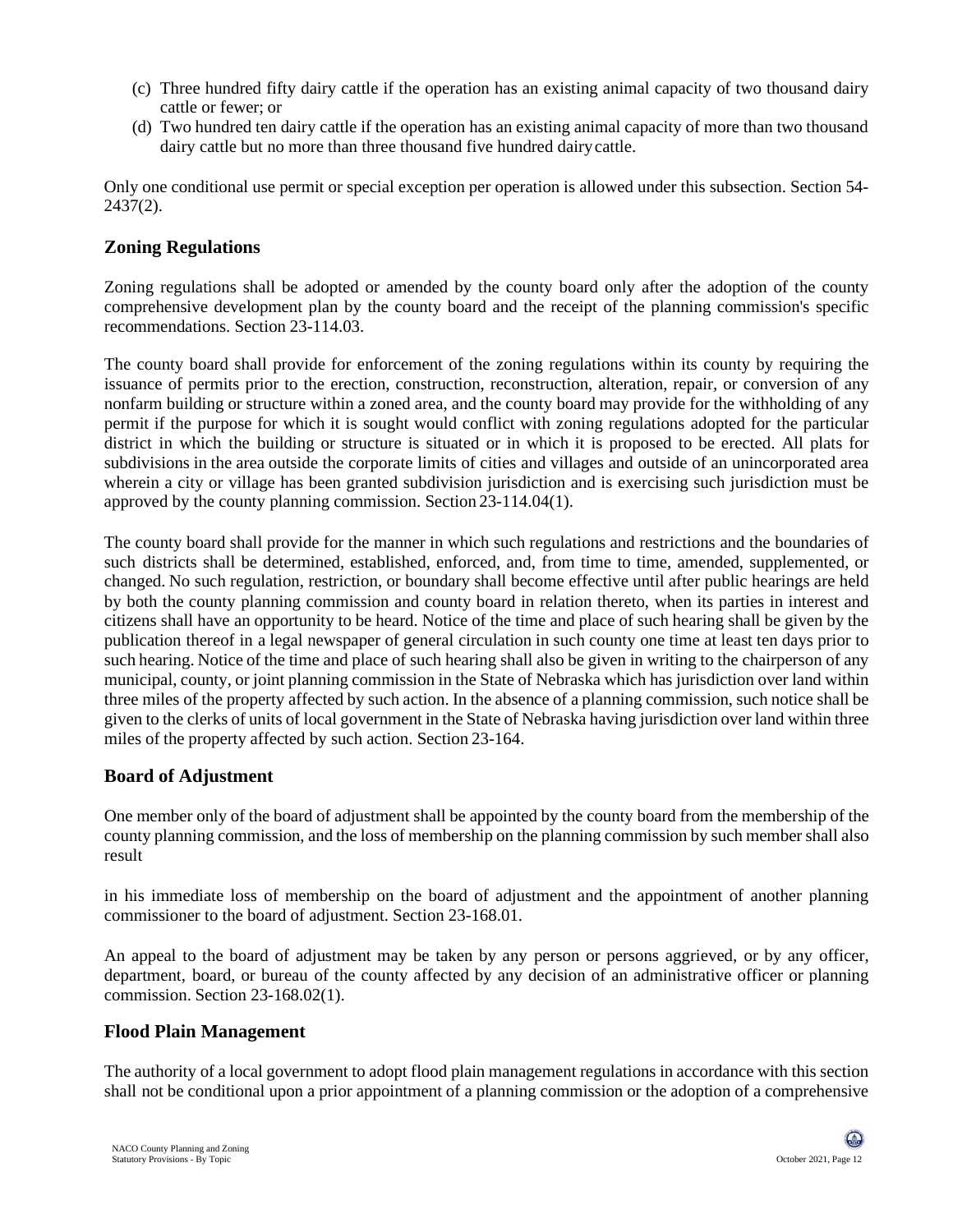development plan pursuant to sections 14-403, 14-404, 14-407, 15-1101, 15-1102, 19-901, 19-929, 23-114.01 to 23-114.03, or 23-174.04 to 23-174.07. Section 31-1019.

#### **Accountability and Disclosure**

A member of a land-use planning commission, zoning commission, or authority of the state or any county with a population of more than one hundred thousand inhabitants file with the Accountability and Disclosure Commission a statement of financial interests as provided in sections 49-1496 and 49-1497 for the preceding calendar year on or before March 1 of each year in which such individual holdssuch a position. An individual who leaves office shall, within thirty days after leaving office, file a statement covering the period since the previous statement was filed. Section 49-1493(8),

#### **Easements**

In order to minimize conflicts with land-use planning, each conservation or preservation easement must be approved by the appropriate governing body. Such approving body must first refer the proposed acquisition to and receive comments from the local planning commission with jurisdiction over such property, which shall within sixty days of the referral provide such comments regarding the conformity of the proposed acquisition to comprehensive planning for the area. If such comments are not received within sixty days, the proposed acquisition shall be deemed approved by the local planning commission. If the property is located partially or entirely within the boundaries or zoning jurisdiction of a city or village, approval of the governing body of such city or village shall be required. If such property is located entirely outside the boundaries and zoning jurisdiction of any city or village, approval of the county board shall be required. If the property is located in the Niobrara scenic river corridor and is not incorporated within the boundaries of a city or village, the Niobrara Council approval rather than city, village, or county approval isrequired. Approval of a proposed acquisition may be denied upon a finding by the appropriate governing body that the acquisition is not in the public interest when the easement is inconsistent with (a) a comprehensive plan for the area which had been officially adopted and was in force at the time of the conveyance, (b) any national, state, regional, or local program furthering conservation or preservation, or (c) any known proposal by a governmental body for use of the land. Section 76-2,112(3).

Notwithstanding the provisions of subsection (3) of this section, the state, or any state agency or political subdivision other than a city, village, or county, may accept an easement after first referring the proposed acquisition to and receiving comments from the local planning commission with jurisdiction over the property, which shall within sixty days of the referral provide such comments regarding the conformity of the proposed acquisition to comprehensive planning for the area. If such comments are not received within sixty days, the proposed acquisition shall be deemed approved by the local planning commission. Section76-2,112(4).

See also discussion in "Niobrara Council" section that follows.

## **Zoning Administrator**

The county board may establish and appoint a county zoning administrator, who may also serve as a building inspector, and may fix his compensation or may authorize any administrative official of the county to assume the functions of such position in addition to his regular duties. Section23-114.04(2).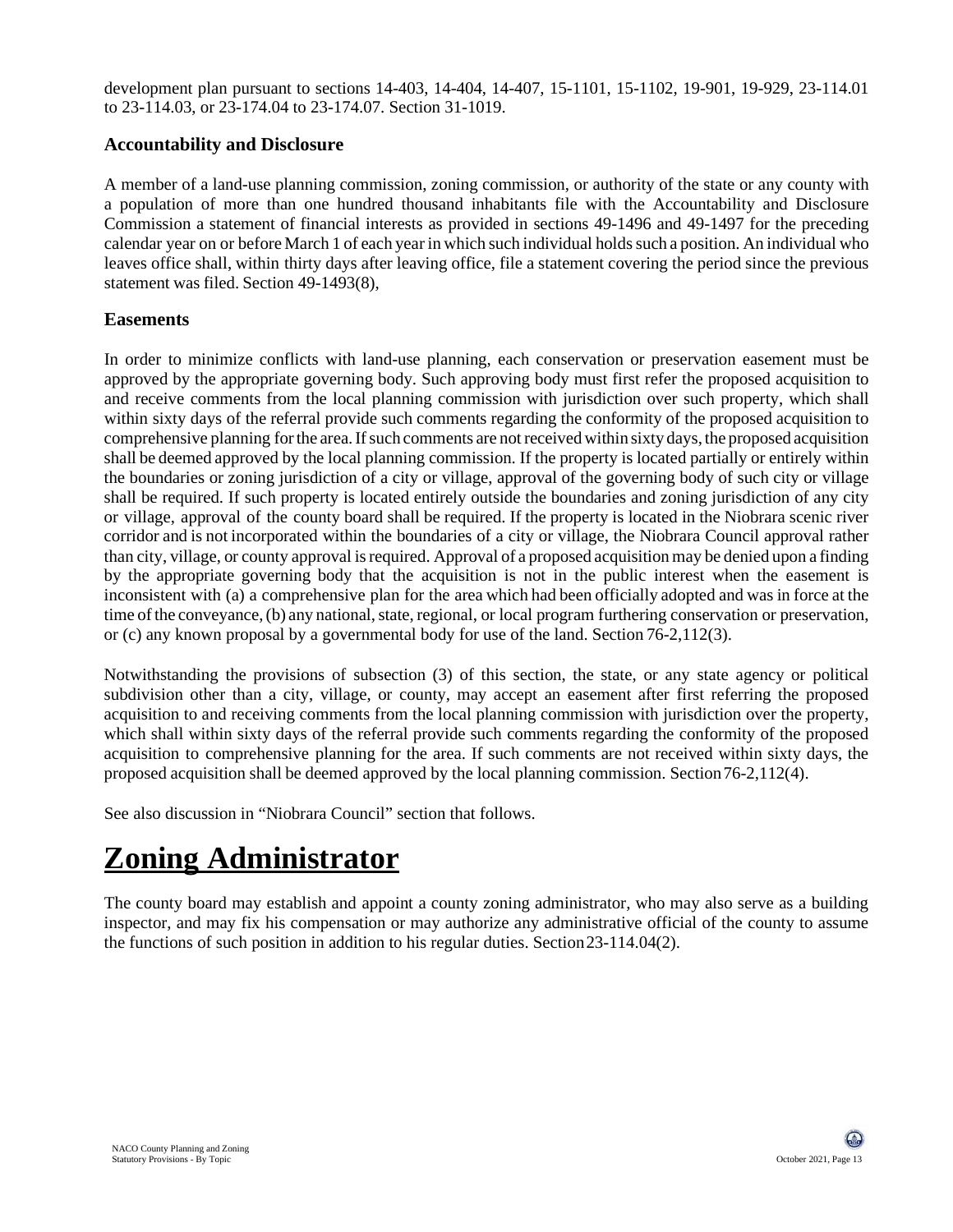## **Comprehensive Development Plan**

The general plan for the improvement and development of the county shall be known as the comprehensive development plan and shall, among other elements, include:

- (1) A land-use element which designates the proposed general distribution, general location, and extent of the uses of land for agriculture, housing, commerce, industry, recreation, education, public buildings and lands, and other categories of public and private use ofland;
- (2) The general location, character, and extent of existing and proposed major streets, roads, and highways, and air and other transportation routes and facilities;
- (3) When a new comprehensive plan or a full update to an existing comprehensive plan is developed on or after July 15, 2010, but not later than January 1, 2015, an energy element which: Assesses energy infrastructure and energy use by sector, including residential, commercial, and industrial sectors; evaluates utilization of renewable energy sources; and promotes energy conservation measures that benefit the community; and
- (4) The general location, type, capacity, and area served of present and projected or needed community facilities including recreation facilities, schools, libraries, other public buildings, and public utilities and services.

The comprehensive development plan shall consist of both graphic and textual material and shall be designed to accommodate anticipated long-range future growth which shall be based upon documented population and economic projections. Section 23-114.02.

See also sections 23-174.05 and 23-174.06 (applicable to counties containing a primary class city which has population of more than 100,000 and less than 300,000 inhabitants).

## **Solar and Wind Energy Use**

All counties or municipalities having zoning or subdivision jurisdiction are hereby authorized to include considerations for the encouragement of solar energy and wind energy use and the protection of access to solar energy and wind energy in all applicable zoning regulations or ordinances and comprehensive development plans. Section 66-913.

## **Zoning Regulations**

Zoning regulations shall be adopted or amended by the county board only after the adoption of the county comprehensive development plan by the county board and the receipt of the planning commission's specific recommendations. Such zoning regulations shall be consistent with an adopted comprehensive development plan and designed for the purpose of promoting the health, safety, morals, convenience, order, prosperity, and welfare of the present and future inhabitants of Nebraska, including, among others, such specific purposesas:

- (1) Developing both urban and nonurban areas;
- (2) Lessening congestion in the streets or roads;
- (3) Reducing the waste of excessive amounts ofroads;
- (4) Securing safety from fire and other dangers;
- (5) Lessening or avoiding the hazards to persons and damage to property resulting from the accumulation or runoff of storm or flood waters;
- (6) Providing adequate light and air;
- (7) Preventing excessive concentration of population and excessive and wasteful scattering of population or settlement;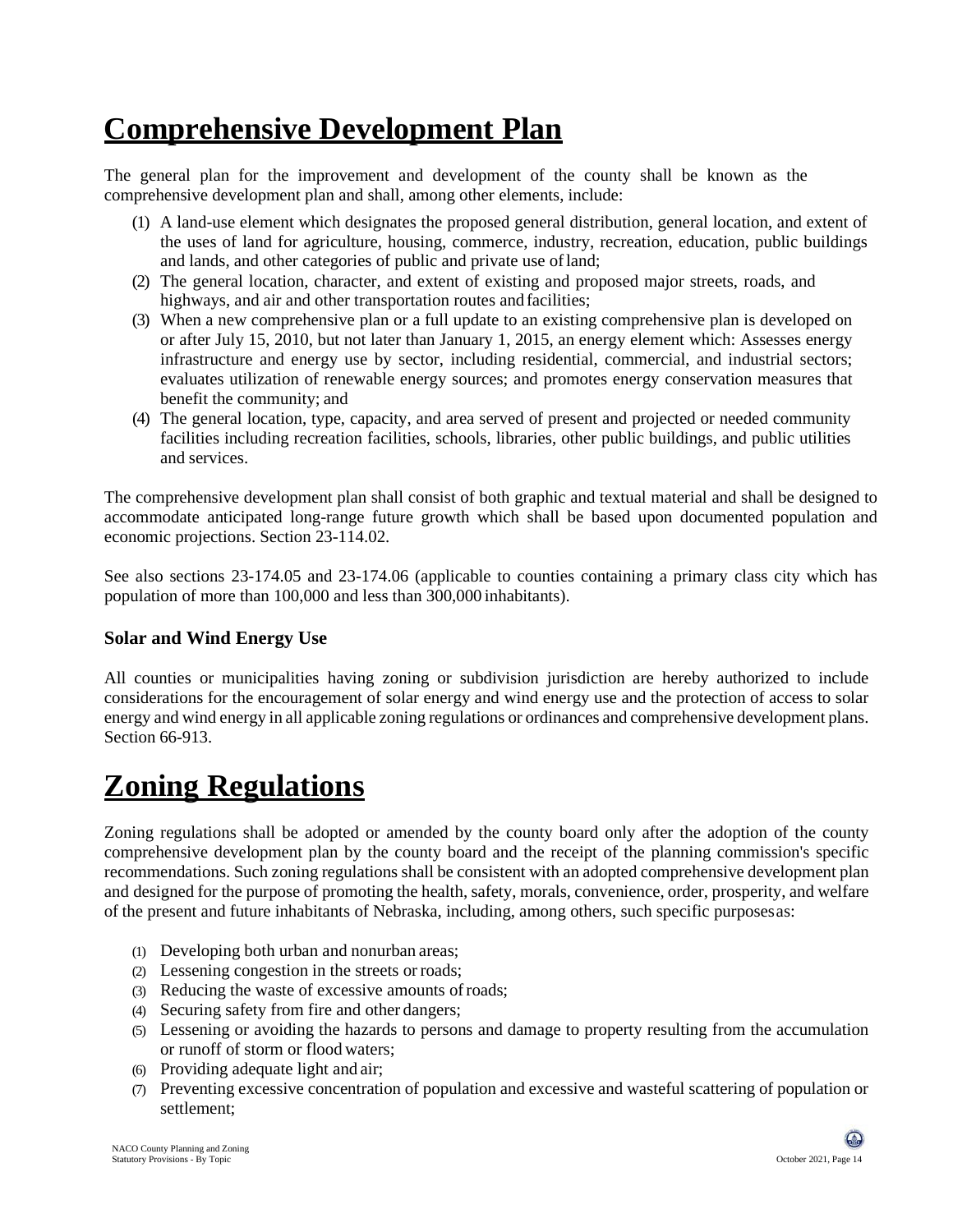- (8) Promoting such distribution of population, such classification of land uses, and such distribution of land development as will assure adequate provisions for transportation, water flowage, water supply, drainage, sanitation, recreation, soil fertility, food supply, and other publicrequirements;
- (9) Protecting the tax base;
- (10) Protecting property against blight anddepreciation;
- (11) Securing economy in governmental expenditures;
- (12) Fostering the state's agriculture, recreation, and otherindustries;
- (13) Encouraging the most appropriate use of land in the county; and
- (14) Preserving, protecting, and enhancing historic buildings, places, anddistricts.

Within the area of jurisdiction and powers established by section 23-114, the county board may divide the county into districts of such number, shape, and area as may be best suited to carry out the purposes of this section and regulate, restrict, or prohibit the erection, construction, reconstruction, alteration, or use of nonfarm buildings or structures and the use, conditions of use, or occupancy of land. All such regulations shall be uniform for each class or kind of land or buildings throughout each district, but the regulations in one district may differ from those in other districts. An official map or maps indicating the districts and regulations shall be adopted, and within fifteen days after adoption of such regulations or maps, they shall be published in book or pamphlet form or once in a legal newspaper published in and of general circulation in the county or, if none is published in the county, in a legal newspaper of general circulation in the county. Such regulations shall also be spread in the minutes ofthe proceedings of the county board and suchmap or mapsfiled with the county clerk.The county board may decide whether buildings located on farmsteads used as residences shall be subject to such county's zoning regulations and permit requirements. Section 23-114.03.

For purposes of this section and section 23-114.04, nonfarm buildings are all buildings except those buildings utilized for agricultural purposes on a farmstead of twenty acres or more which produces one thousand dollars or more of farm products each year. Section 23-114.03.

The power to grant conditional uses or special exceptions as set forth in subsection (4) of this section shall be the exclusive authority of the commission, except that the county board of commissioners or supervisors may choose to retain for itself the power to grant conditional uses or special exceptions for those classifications of uses specified in the county zoning regulations. The county board of commissioners or supervisors may exercise such power if it has formally adopted standards and procedures for granting such conditional uses or special exceptions in a manner that is equitable and which will promote the public interest. In any county other than a county in which is located a city of the primary class, an appeal of a decision by the county planning commission or county board of commissioners or supervisors regarding a conditional use or special exception shall be made to the district court. In any county in which is located a city of the primary class, an appeal of a decision by the county planning commission regarding a conditional use or special exception shall be made to the county board of commissioners or supervisors, and an appeal of a decision by the county board of commissioners or supervisors regarding a conditional use or special exception shall be made to the district court. Section 23-114.01(5).

#### **Public Health, Safety, and Welfare Regulations**

In any county which has adopted county zoning regulations, the county board, by resolution, may make regulations as may be necessary or expedient to promote the public health, safety, and welfare, including regulations to prevent the introduction or spread of contagious, infectious, or malignant diseases; to provide rules for the prevention, abatement, and removal of nuisances, including the pollution of air and water; and make and prescribe regulations for the construction, location, and keeping in order of all slaughterhouses, stockyards, warehouses, sheds, stables, barns, commercial feedlots, dairies, junk and salvage yards, or other places where offensive matter is kept, or is likely to accumulate. Such regulations shall be not inconsistent with the general laws of the state and shall apply to all of the county except within the limits of any incorporated city or village, and except within the unincorporated area where a city or village has been granted zoning jurisdiction and is exercising such jurisdiction. Section 23-174.10.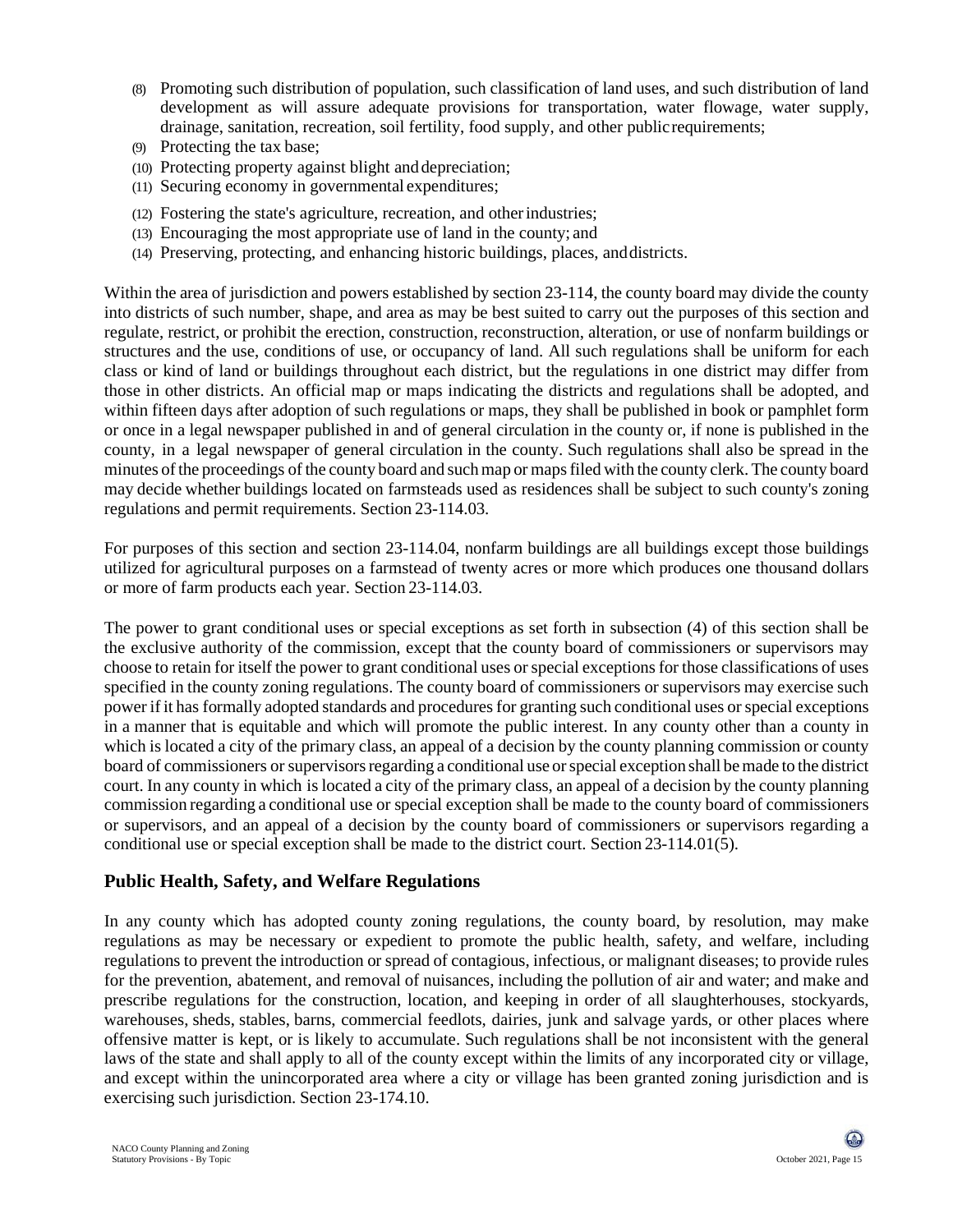#### **Manufactured Homes**

The county board shall not adopt or enforce any zoning resolution or regulation which prohibits the use of land for a proposed residential structure for the sole reason that the proposed structure is a manufactured home if such manufactured home bears an appropriate seal which indicates that it was constructed in accordance with the standards of the Uniform Standard Code for Manufactured Homes and Recreational Vehicles, the Nebraska Uniform Standards for Modular Housing Units Act, or the United States Department of Housing and Urban Development. The county board may require that a manufactured home be located and installed according to the same standards for foundation system, permanent utility connections, setback, and minimum square footage which would apply to a site- built, single-family dwelling on the same lot. Section 23-114(3)(a).

The county board may also require that manufactured homes meet the following standards:

- i. The home shall have no less than nine hundred square feet of floor area;
- ii. The home shall have no less than an eighteen-foot exteriorwidth;
- iii. The roof shall be pitched with a minimum vertical rise of two and one-half inches for each twelve inches of horizontal run;
- iv. The exterior material shall be of a color, material, and scale comparable with those existing in residential site-built, single-family construction;
- v. The home shall have a nonreflective roof material which is or simulates asphalt or wood shingles, tile, or rock; and
- vi. The home shall have wheels, axles, transporting lights, and removable towing apparatus removed.

The county board may not require additional standards unless such standards are uniformly applied to all singlefamily dwellings in the zoning district. Section 23-114(3)(b).

Nothing in this subsection is deemed to supersede any valid restrictive covenants of record. Section 23-114(3)(c). For purposes of this section, manufactured home means:

- (a) a factory-built structure which is to be used as a place for human habitation, which is not constructed or equipped with a permanent hitch or other device allowing it to be moved other than to a permanent site, which does not have permanently attached to its body or frame any wheels or axles, and which bears a label certifying that it was built in compliance with National Manufactured Home Construction and Safety Standards, 24 C.F.R. 3280 etseq., promulgated by the United States Department of Housing and Urban Development, or
- (b) a modular housing unit as defined in section 71-1557 bearing a seal in accordance with the Nebraska Uniform Standards for Modular Housing Units Act. Section23-114(4).

## **Adjacent Territory**

The county board shall provide for the manner in which such regulations and restrictions and the boundaries of such districts shall be determined, established, enforced, and, from time to time, amended, supplemented, or changed. No such regulation, restriction, or boundary shall become effective until after public hearings are held by both the county planning commission and county board in relation thereto, when its parties in interest and citizens shall have an opportunity to be heard. Notice of the time and place of such hearing shall be given by the publication thereof in a legal newspaper of general circulation in such county one time at least ten days prior to such hearing. Notice of the time and place of such hearing shall also be given in writing to the chairperson of any municipal, county, or joint planning commission in the State of Nebraska which has jurisdiction over land within three miles of the property affected by such action. In the absence of a planning commission, such notice shall be given to the clerks of units of local government in the State of Nebraska having jurisdiction over land within three miles of the property affected by such action. Section 23-164.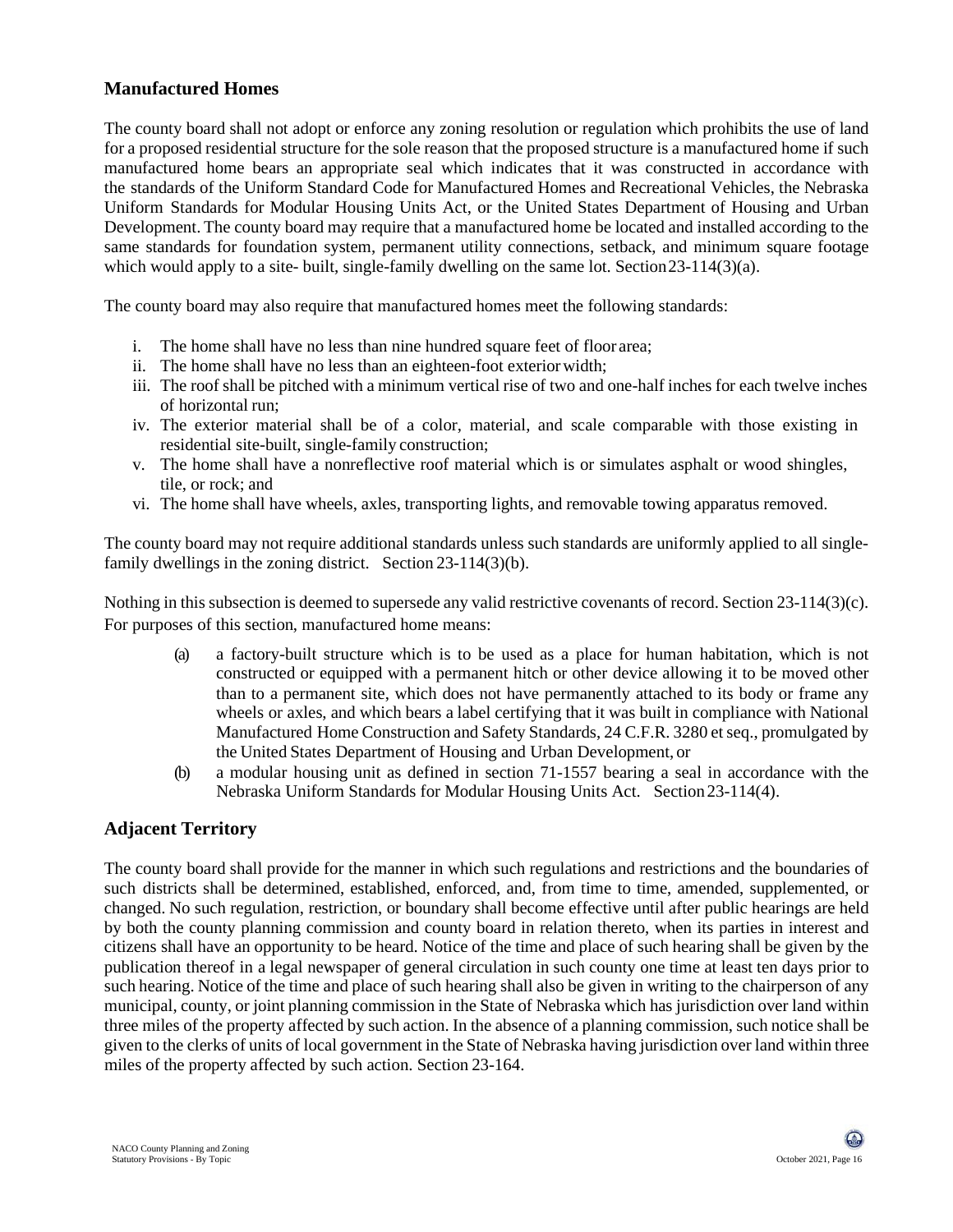Such regulations, restrictions, and boundaries may from time to time be amended, supplemented, changed, modified, or repealed. In case, however, of a protest against such change, signed by the owners of twenty percent or more either of the area of the lots included in such proposed change, or of those immediately adjacent in the rear thereof extending one hundred feet therefrom, or to those directly opposite thereto extending one hundred feet fromthe street frontage of such opposite lots, and such change is not in accordance with the comprehensive development plan, such amendments shall not become effective except by the favorable vote of two-thirds majority of the county board. The provisions of section 23-164 relative to public hearings and official notice shall apply equally to all changes or amendments. Section 23-165.

Whenever the regulations made under authority of sections 23-164 to 23-174 require a greater width or size of yard, courts or other open spaces, or require a lower height of building or a less number of stories or require a greater percentage of lot to be left unoccupied or impose other higher standards than are required in any other statute or local ordinance or regulation, the provisions of the regulations made under authority of said sections shall govern. Wherever the provisions of any other statute or local ordinance or regulation require a greater width or size of yards, courts, or other open space or require a lower height of building or a less number of stories or require a greater percentage of lot to be left unoccupied or impose other higher standards than are required by the regulations made under authority of said sections, the provisions of such statute or local ordinance or regulations shall govern. Section 23-170.

#### **Nonconforming Use**

The use of a building, structure, or land, existing and lawful at the time of the enactment of a zoning regulation, or at the time of an amendment of a regulation, may, except as provided in this section, be continued, although such use does not conform with the provisions of such regulation or amendment, and such use may be extended throughout the same building if no structural alteration of such building is proposed or made for the purpose of such extension. If such nonconforming use is in fact discontinued for a period of twelve months, such right to the nonconforming use shall be forfeited and any future use of the building and premises shall conform to the regulation. The county board may provide in any zoning regulation for the restoration, reconstruction, extension, orsubstitution of nonconforming uses upon such terms and conditions as may be set forth in the zoning resolution. The county board may, in any zoning regulation, provide for the termination of nonconforming uses, either by specifying the period or periods in which nonconforming uses shall be required to cease, or by providing a formula whereby the compulsory termination of a nonconforming use may be so fixed as to allow for the recovery or amortization of the investment in the nonconformance, except that in the case of a legally erected outdoor advertising sign, device, or display, no amortization schedule shall be used. Section 23-173.01.

## **Solar and Wind Energy Use**

All counties or municipalities having zoning or subdivision jurisdiction are hereby authorized to include considerations for the encouragement of solar energy and wind energy use and the protection of access to solar energy and wind energy in all applicable zoning regulations or ordinances and comprehensive development plans. Such considerations may include, but not be limited to, regulation of height, location, setback, and use of structures, the height and location of vegetation with respect to property boundary lines, the type and location of energy systems or their components, and the use of districts to encourage the use of solar energy systems and wind energy conversion systems and protect access to solar energy and wind energy. Comprehensive development plans may contain an element for protection and development of solar energy and wind energy access which will promote energy conservation and ensure coordination of solar energy and wind energy use with conventional energy use. Section 66-913.

When the application of any zoning or subdivision regulation or ordinance would prevent or unduly restrict the use of solar energy systems or wind energy conversion systems, the governing body of the county or municipality having zoning or subdivision jurisdiction is authorized to grant a variance or exception from the strict application thereof so as to relieve such restriction and protect access to solar energy or wind energy if such relief may be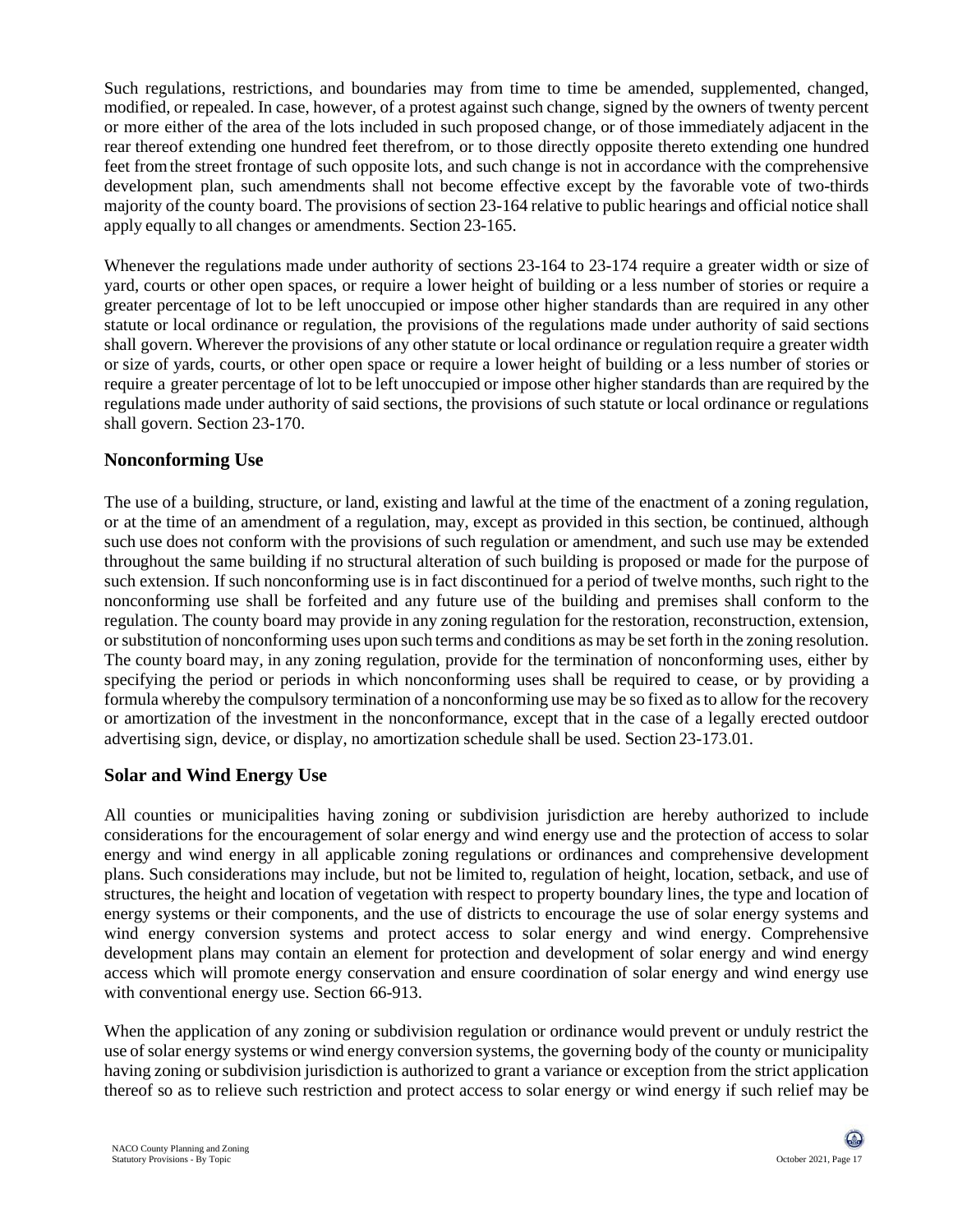granted without substantial detriment to the public good and without substantially impairing the intent and purpose of such regulation or ordinance. Section 66-914.

## **Board of Adjustment**

Appointment of Members: The county board must appoint a board of adjustment. Section 23-168.01(1).

Membership of Planning Commission Member: One member only of the board of adjustment must be appointed by the county board from the membership of the county planning commission. The loss of membership on the planning commission by such member also results in his immediate loss of membership on the board of adjustment and the appointment of another planning commissioner to the board of adjustment. Section 23- 168.01(1).

Qualifications of Members: No member of the board of adjustment shall be a member of the county board of commissioners or county board of supervisors. Section 23-168.01(1).

Number of Members: The board of adjustment consists of five members, plus one additional member designated as an alternate. Section 23-168.01(1).

Alternate Member: The alternate must attend and serve only when one of the regular members is unable to attend for any reason, Section 23-168.01(1).

Term of Members: Each member is to be appointed for a term of three years. Section 23-168.01(1).

Removal of Members: Members are removable for cause by the appointing authority upon written charges and after public hearing. Section 23-168.01(1).

Ineligibility of Members: No member of the board of adjustment shall be a member of the board of the county board of commissioners or county board of supervisors. Section23-168.01(1).

Vacancies: Vacancies are filled for the unexpired term of any member whose term becomes vacant. Section 23- 168.01(1).

Rules: The board of adjustment shall adopt rules in accordance with the provisions of any resolution adopted pursuant to sections 23-114 to 23-114.05, 23-168.01 to 23-168.04, 23-172 to 23-174, 23-174.02, 23-373, and 23- 376. Section 23-168.01(2).

Meetings: Meetings of the board are held at the call of the chairman and at such other times as the board may determine. All meetings of the board are open to the public. All meetings are open to the public. Section 23- 168.01(2).

Chair's Authority: The chair or the acting chair may administer oaths and compel the attendance of witnesses. Section 23-168.01(2).

Minutes and Records: The board must keep minutes of its proceedings, showing the vote of each member upon each question, or, if absent or failing to vote, indicating such fact, and shall keep records of its examinations and other official actions, all of which must be immediately filed with the county clerk and be a public record. Section 23- 168.01(2).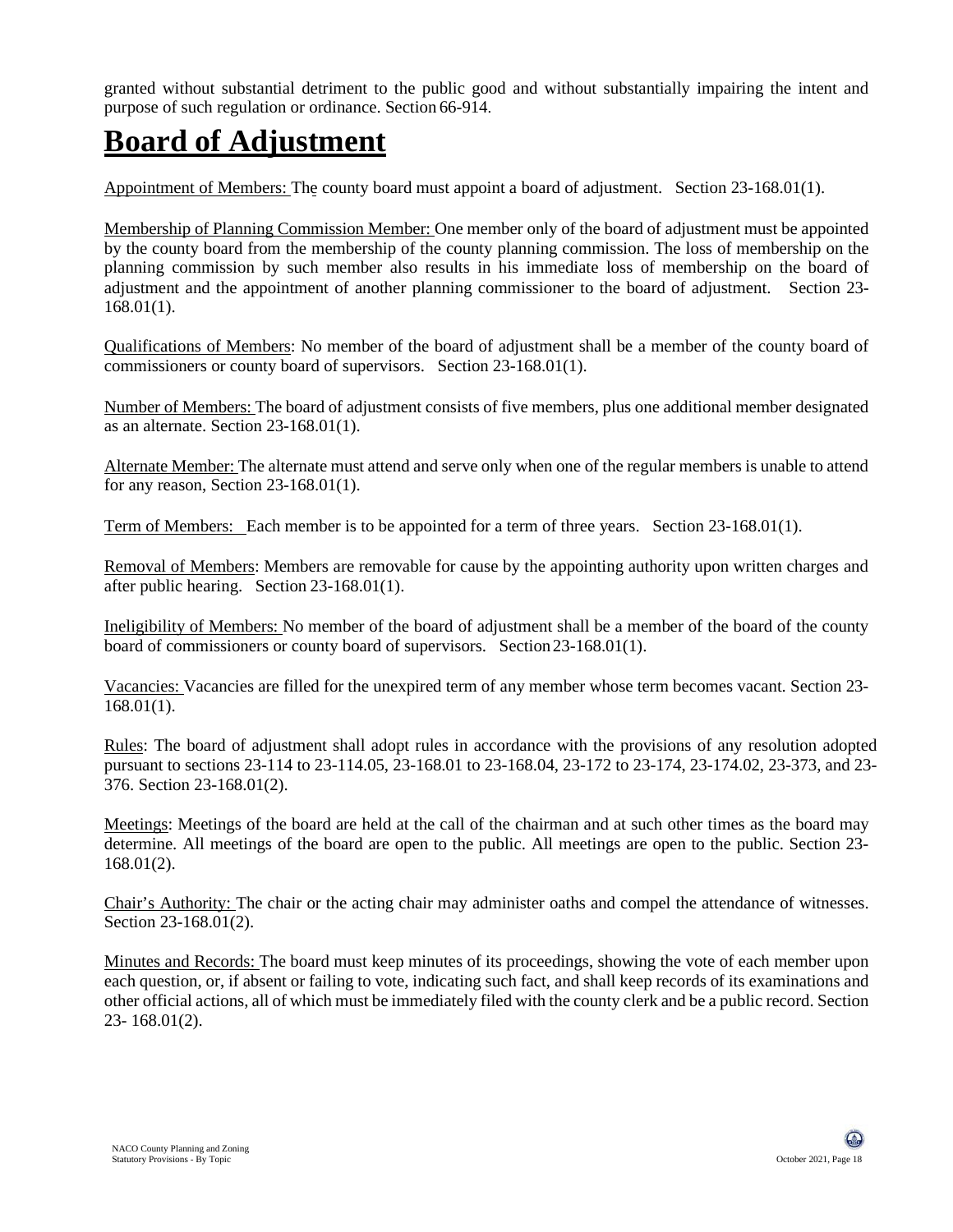## **Decision and Appeal**

An appeal to the board of adjustment may be taken by any person or persons aggrieved, or by any officer, department, board, or bureau of the county affected by any decision of an administrative officer or planning commission. Such appeal shall be taken within a reasonable time, as provided by the rules of the board of adjustment, by filing with the board a notice of appeal specifying the grounds thereof. The officer or agency from whom the appeal is taken shall transmit to the board of adjustment all the papers constituting the record upon which the action appealed from was taken. Section 23-168.02(1).

The board of adjustment shall fix a reasonable time for the hearing of the appeal, give public notice thereof as well as due notice to the parties in interest, and decide the same within a reasonable time. Any party may appear at the hearing in person, by agent, or by attorney. Section 23-168.02(2).

#### **Powers and Variances**

The board of adjustment shall, subject to such appropriate conditions and safeguards as may be established by the county board, have only the following powers:

- (a) To hear and decide appeals when it is alleged by the appellant that there is an error in any order, requirement, decision, or refusal made by an administrative official or agency based on or made in the enforcement of any zoning regulation or any regulation relating to the location or soundness of structures. The board of adjustment shall have no authority to hear and decide appeals regarding conditional use permits or special exceptions which may be granted pursuant to section23-114.01;
- (b) To hear and decide, in accordance with the provisions of any regulation, requests for interpretation of any map; and
- (c) When by reason of exceptional narrowness, shallowness, or shape of a specific piece of property at the time of the adoption of the zoning regulations, or by reason of exceptional topographic conditions or other extraordinary and exceptional situation or condition of such piece of property, the strict application of any enacted regulation under sections 23-114 to 23-114.05, 23-168.01 to 23-168.04, 23-172 to 23-174, 23-174.02, 23-373, and 23-376 would result in peculiar and exceptional practical difficulties to, or exceptional and undue hardships upon the owner of such property, to authorize, upon an appeal relating to the property, a variance from such strict application so as to relieve such difficulties or hardship, if such relief may be granted without substantial detriment to the public good and without substantially impairing the intent and purpose of any zoning regulations, but no such variance shall be authorized unless the board of adjustment finds that:
	- (i) The strict application of the resolution would produce unduehardship;
	- (ii) Such hardship is not shared generally by other properties in the same zoning district and the same vicinity;
	- (iii) The authorization of such variance will not be of substantial detriment to adjacent property and the character of the district will not be changed by the granting of the variance; and
	- (iv) The granting of such variance is based upon reasons of demonstrable and exceptional hardship as distinguished from variations for purposes of convenience, profit or caprice. Section 23-168.03(1).

No variance shall be authorized unless the board finds that the condition or situation of the property concerned or the intended use of the property is not of so general or recurring a nature as to make reasonably practicable the formulation of a general regulation to be adopted as an amendment to the zoning regulations. Section 23- 168.03(2).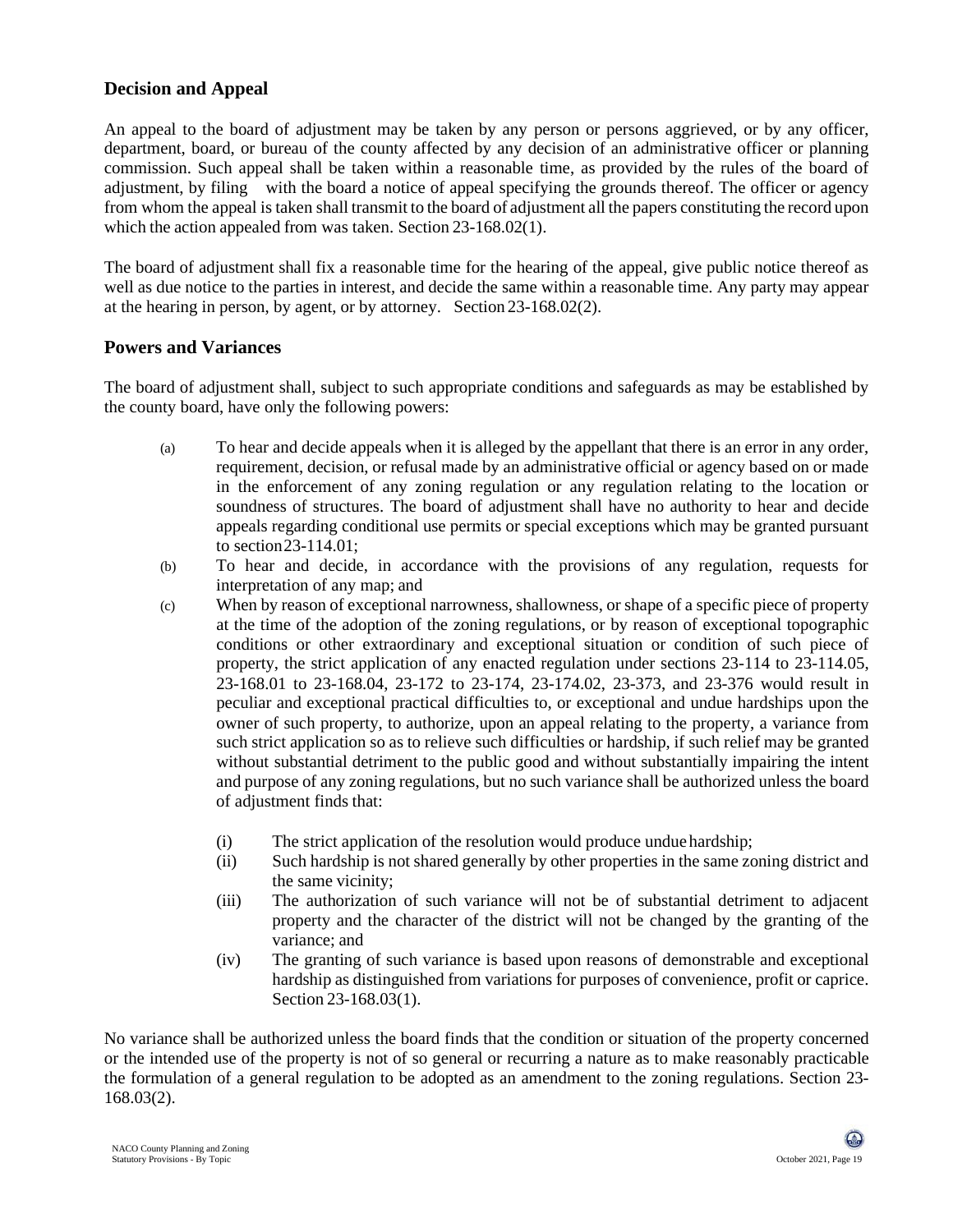In exercising the powers granted in this section, the board may, in conformity with the provisions of sections 23- 114 to 23-114.05, 23-168.01 to 23-168.04, 23-172 to 23-174, 23-174.02, 23-373, and 23-376, reverse or affirm, wholly or partly, or may modify the order, requirement, decision, or determination appealed from and may make such order, requirement, decision, or determination as shall be proper, and to that end shall have the power of the officer or agency from whom the appeal is taken. The concurring vote of four members of the board shall be necessary to reverse any order, requirement, decision, or determination of any such administrative official, or to decide in favor of the applicant on any matter upon which it is required to pass under any such regulation or to effect any variation in such regulation. Section 23-168.03(3).

When the application of any zoning or subdivision regulation or ordinance would prevent or unduly restrict the use of solar energy systems or wind energy conversion systems, the governing body of the county or municipality having zoning or subdivision jurisdiction is authorized to grant a variance or exception from the strict application thereof so as to relieve such restriction and protect access to solar energy or wind energy if such relief may be granted without substantial detriment to the public good and without substantially impairing the intent and purpose of such regulation or ordinance. Section 66-914.

## **Appeal Procedure for Decisions of the Board of Adjustment to District Court**

Any person or persons, jointly or severally, aggrieved by any decision of the board of adjustment, or any officer, department, board, or bureau of the county, may present to the district court for the county a petition, duly verified, setting forth that such decision is illegal, in whole or in part, and specifying the grounds of the illegality. The petition must be presented to the court within fifteen days after the filing of the decision in the office of the board of adjustment. Upon the filing of such petition a summons shall be issued and be served upon the board of adjustment together with a copy of the petition and return of service shall be made within four days after the issuance of the summons. Within ten days after the return day of the summons, the county board shall file an answer to the petition which shall admit or deny the substantial averments of the petition and matters in dispute as disclosed by the petition. The answer shall be verified in like manner as required for the petition. At the expiration of the time for filing the answer, the court shall proceed to hear and determine the cause without delay and shall render judgment according to law. If, upon the hearing, it shall appear to the court that testimony is necessary for the proper disposition of the matter, it may take evidence or appoint a referee to take such evidence as it may direct and report the same to the court with his findings of fact and conclusions of law, which shall constitute a part of the proceedings upon which the determination of the court shall be made. The court may reverse or affirm, wholly or partly, or may modify the decision brought up for review. Appeal to the district court shall not stay proceedings upon the decision appealed from, but the court may, on application, on notice to the board and on due cause shown, grant a restraining order. Any appeal from such judgment of the district court shall be prosecuted in accordance with the general laws of the state regulating appeals in actions at law. Section 23-168.04.

## **Serving as A Zoning Board of Adjustment for Municipalities**

The zoning board of adjustment of a county that has adopted a comprehensive development plan, as defined by section 23-114.02, and is enforcing zoning regulations based upon such a plan, shall, upon request of the governing body of a village or second-class city, serve as the zoning board of adjustment for such village or city of the second class in that county. A city of the first class may request that the county zoning board of adjustment of the county in which it is located serve as that city's zoning board of adjustment, and such county government shall comply with that request within ninety days. A municipality located in more than one county shall be served by request or otherwise only by the county zoning board of adjustment of the county in which the greatest area of the municipality is located, and the jurisdiction of such county zoning board of adjustment shall include all portions of the municipality and its area of extraterritorial control, regardless of county lines. In a county where there is a city of the primary class, the board of zoning appeals, created under section 23-174.09, may serve in the same capacity for all cities of the second class and villages in place of a zoning board of adjustment. Section19-912.01.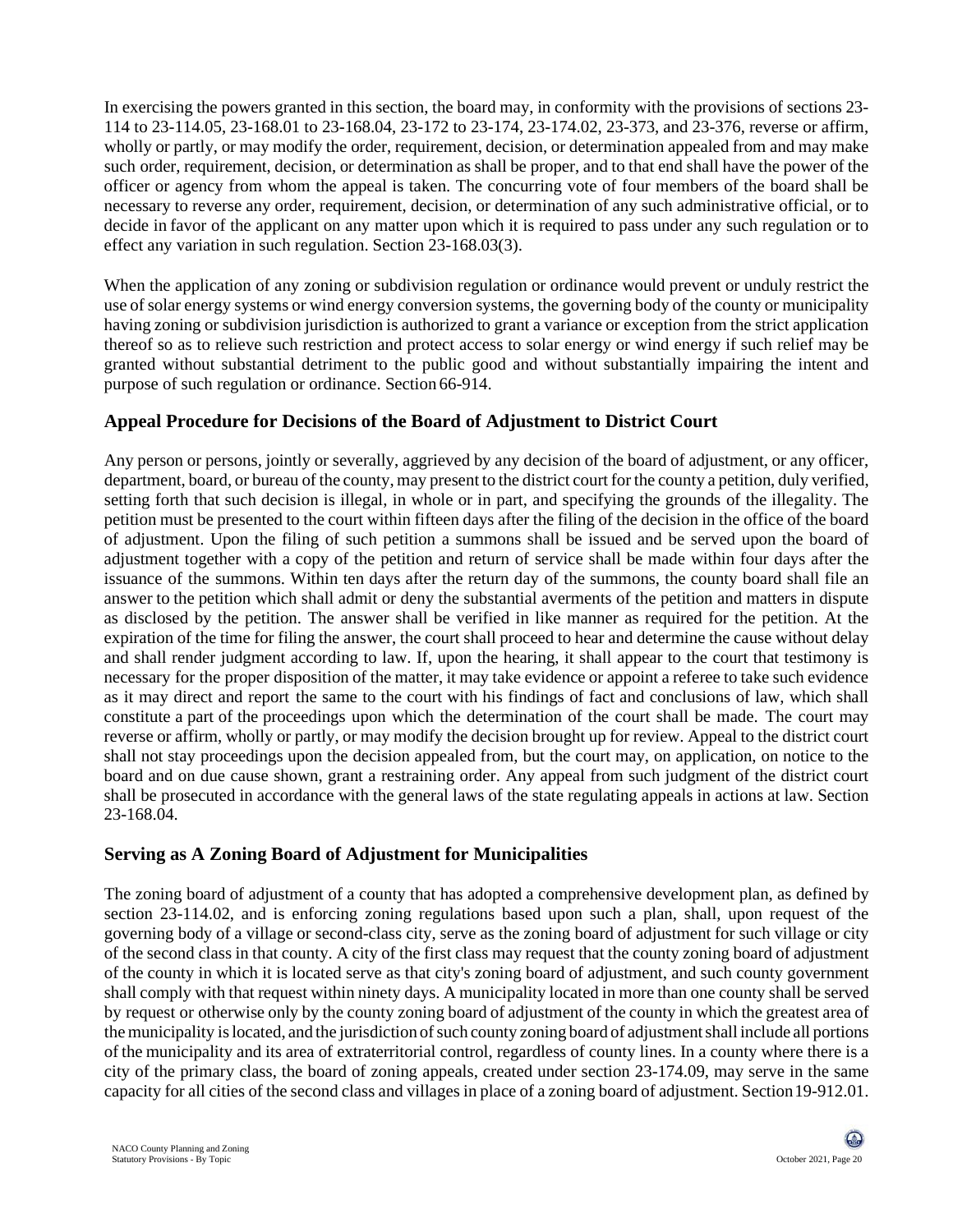## **Zoning Statutes Applicable to Counties Containing a Primary Class Cities**

All cities having more than one hundred thousand and less than three hundred thousand inhabitants as determined by the most recent federal decennial census or the most recent revised certified count by the United States Bureau of the Census shall be known as cities of the primary class. The population of a city of the primary class shall consist of the people residing within the territorial boundaries of such city and the residents of any territory duly and properly annexed to such city. Section 15-101.

## **Grant of Authority**

Every county in which is located a city of the primary class shall have power within the county, except within the area over which zoning jurisdiction has been granted to any city or village and over which such city or village is exercising such jurisdiction, to regulate and restrict:

- 1. the location, height, bulk, and size of buildings and other structures,
- 2. the percentage of a lot that may be occupied,
- 3. the size of yards, courts, and other open spaces,
- 4. the density of population, and
- 5. the locations and uses of buildings, structures, and land for trade, industry, business, residences and other purposes.

Such county shall have power within the county, except within the area over which zoning jurisdiction has been granted to any city or village and over which such city or village is exercising such jurisdiction, to divide the county zoned into districts of such number, shape, and area as may be best suited to carry out the purposes of this section, and to regulate, restrict, or prohibit the erection, construction, reconstruction, alteration, or use of buildings, structures, or land within the total area zoned or within districts. All such regulations shall be uniform for each class or kind of buildings throughout each district, but regulations applicable to one district may differ from those applicable to other districts. Such zoning regulations shall be designed to secure safety from fire, flood, and other dangers and to promote the public health, safety, and general welfare and shall be made with consideration having been given to the character of the various parts of the area zoned and their peculiar suitability for particular uses and types of development and with a view to conserving property values and encouraging the most appropriate use of land throughout the area zoned in accordance with a comprehensive plan. The provisions of section 23-114 which relate to manufactured homes shall apply to such zoning regulations. Such zoning regulations may include reasonable provisions regarding nonconforming uses and their gradual elimination. Section 23-174.01.

## **Zoning Resolution and Regulations**

The zoning resolution shall be adopted and amended, and regulations made and promulgated not inconsistent therewith, in the manner provided in sections 23-114, 23-114.03, 23-164, and 23-165. Section 23-174.02.

## **Subdivision and Platting into Lots and Streets**

No owner of any real estate located in a county in which is located a city of the primary class, except within the area over which subdivision jurisdiction has been granted to any city or village, and such city or village is exercising such jurisdiction, shall be permitted to subdivide, plat, or lay out such real estate in building lots and streets, or other portions of the same intended to be dedicated for public use or for the use of the purchasers or owners of lots fronting thereon or adjacent thereto, without first having obtained the approval thereof by the county board of such county. In lieu of approval by the county board, the county board may designate specific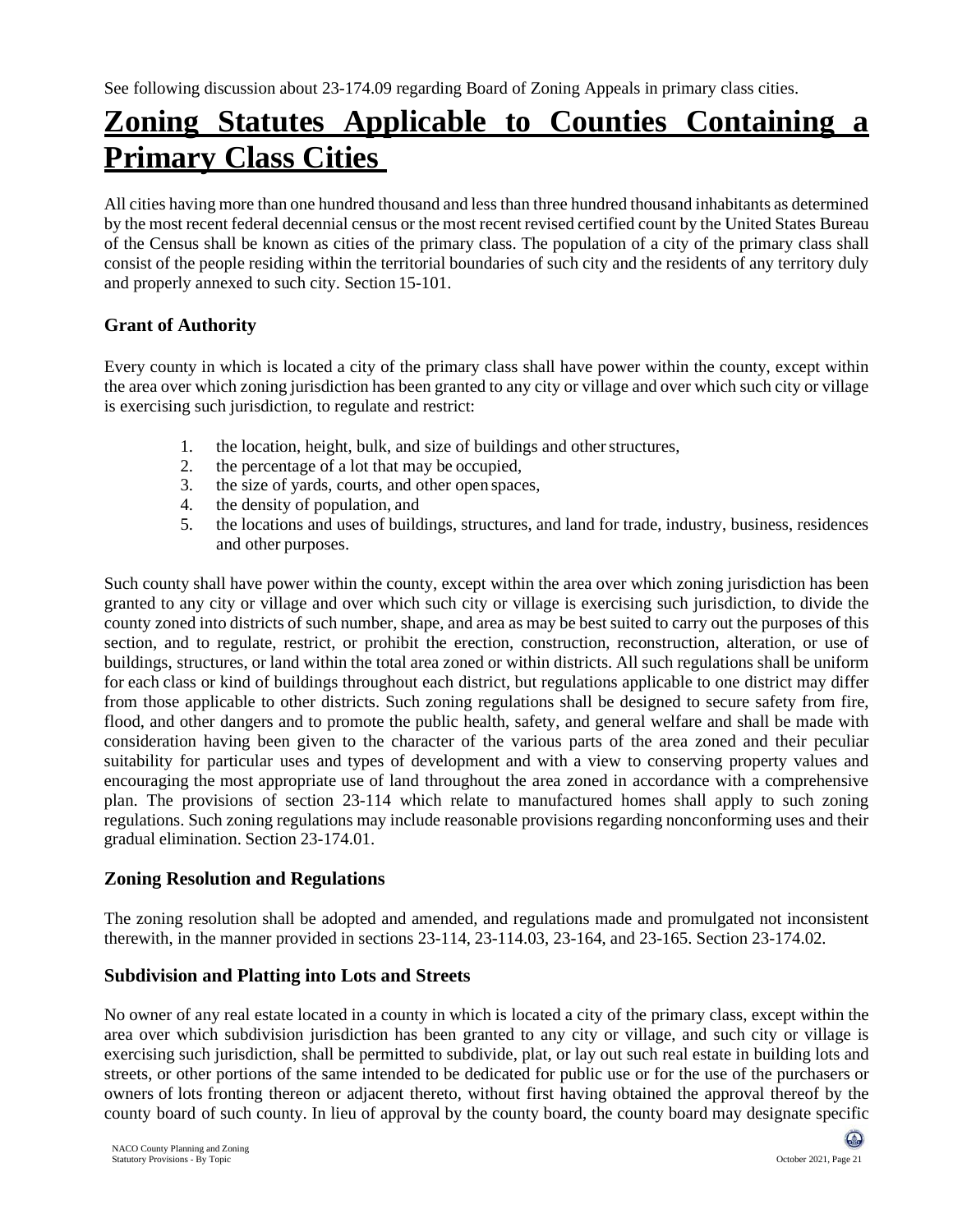types of plats which may be approved by the county planning commission or the planning director. No plat or subdivision of such real estate shall be recorded in the office of the register of deeds or have any force or effect unless the same is approved by the county board, the county planning commission, or the planning director of such county. Section 23-174.03(1).

Such a county has authority within the area described in this subsection

- (a) to regulate the subdivision of land for the purpose, whether immediate or future, of transfer of ownership or building development, except that the county shall have no power to regulate subdivision in those instances where the smallest parcel created is more than ten acres in area,
- (b) to prescribe standards for laying out subdivisions in harmony with the comprehensive plan,
- (c) to require the installation of improvements by the owner or by the creation of public improvement districts, or by requiring a good and sufficient bond guaranteeing installation of such improvements, and
- (d) to require the dedication of land for public purposes. Section23-174.03(1)

For purposes of this section, subdivision means the division of a lot, tract, or parcel of land into two or more lots, sites, or other divisions of land for the purpose, whether immediate or future, of ownership or building development, except that the division of land shall not be considered to be subdivision when the smallest parcel created is more than ten acres in area. Section 23-174.03(2).

Subdivision plats shall be approved by the county planning commission on recommendation by the planning director and county engineer and may be submitted to the county board for its consideration and action. The county board may withhold approval of a plat until the county engineer has certified that the improvements required by the regulations have been satisfactorily installed or until a sufficient bond guaranteeing installation of the improvements has been posted with the county or until public improvement districts are created. The county board may provide procedures in land subdivision regulation for appeal by any person aggrieved by any action of the county planning commission or planning director. Section 23-174.03(3).

Any plat shall, after being filed with the register of deeds, be equivalent to a deed in fee simple absolute to the county, from the owner, of such portion of the land as is therein set apart for public use. Section23-174.03(4).

## **Planning Department and Planning Director**

In every county in which is located a city of the primary class, there shall be created a planning department, which shall consist of a county planning commission, a planning director, and such subordinate employees as are required to administer the planning program set forth in sections 23-174.01 to 23-174.09. The planning director shall serve as the secretary of the county planning commission and as the administrative head of the planning department. Section 23-174.04.

#### **Comprehensive Plan**

The general plan for the improvement and development of the county outside of the jurisdiction of any city or village is known as the comprehensive plan. This plan for governmental policies and action shall include:

- $\Box$  the pattern and intensity of land use,
- $\Box$  the provision of public facilities including transportation and other governmental services,
- $\Box$  the effective development and utilization of human and natural resources,
- $\Box$  the identification and evaluation of area needs including housing, employment, education, and health and the formulation of programs to meet such needs,
- $\Box$  surveys of structures and sites determined to be of historic, cultural, archaeological, or architectural significance or value,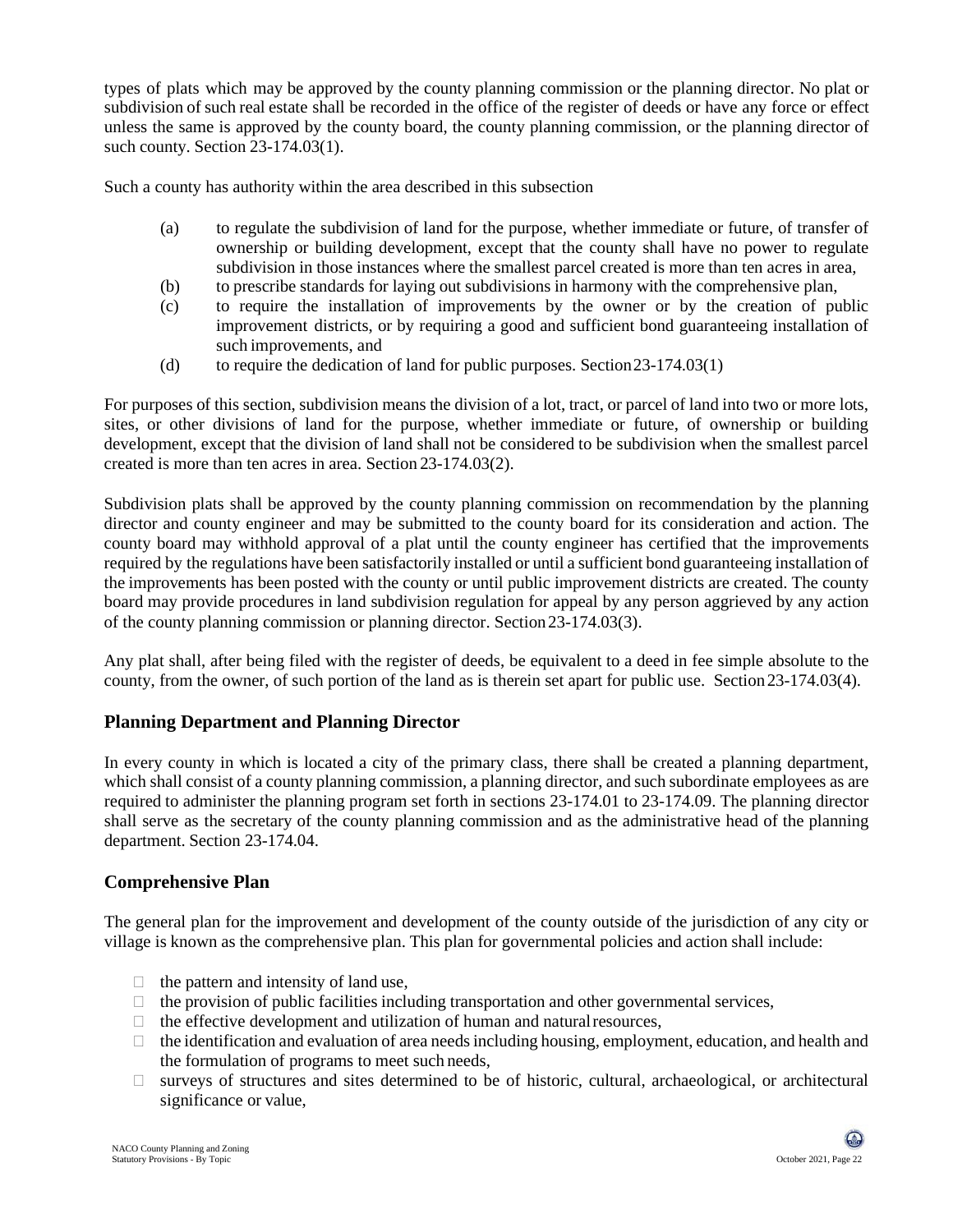- $\Box$  long-range physical and fiscal plans for governmental policies and action, and
- $\Box$  coordination of all related plans and activities of the state and local governments and agencies concerned.

The comprehensive plan, with the accompanying maps, plats, charts, and descriptive and explanatory materials, must show:

- $\Box$  the recommendations concerning the physical development pattern of such area, taking into account the availability of and need for conserving land and other irreplaceable naturalresources,
- $\Box$  the preservation of sites of historic, cultural, archaeological, and architectural significance or value,
- $\Box$  the projected changes in size, movement, and composition of population,
- $\Box$  the necessity for expanding housing and employment opportunities, and
- $\Box$  the need for methods of achieving modernization, simplification, and improvements in governmental structures, systems, and procedures related to growth objectives. Section23-174.05.

The comprehensive plan shall, among other things, show:

- (1) The general location, character, and extent of existing and proposed streets and highways and railroad, air, and other transportation routes and terminals;
- (2) Existing and proposed public ways, parks, grounds, and openspaces;
- (3) The general location, character, and extent of schools, school grounds, and other educational facilities and properties;
- (4) The general location and extent of existing and proposed public utility installations;
- (5) The general location and extent of community development and housing activities; and
- (6) The general location of existing and proposed public buildings, structures, and facilities. Section 23- 174.05.

The comprehensive plan of the county must include a land-use plan showing the proposed general distribution and general location of business and industry, residential areas, utilities, and recreational, educational, and other categories of public and private land uses. The land-use plan must also show the recommended standards of population density based upon population estimates and providing for activities for which space should be supplied within the area covered by the plan. The comprehensive plan must include and show proposals for acquisition, extension, widening, narrowing, removal, vacation, abandonment, sale, and other actions affecting public improvements. Section 23-174.05.

The planning director is responsible for preparing a comprehensive plan of the county and amendments and extensions thereto, and for submitting such plans and modifications to the county planning commission for its consideration and action. The commission must review such plans and modifications, and those which the county board may suggest, and, after holding at least one public hearing on each proposed action, must provide its recommendations to the county board of commissioners within a reasonable period of time. The county board of commissioners must review the recommendations of the planning commission and, after at least one public hearing on each proposed action, adopt or reject such plans in whole or in part and with or without modifications. Section 23-174.06.

No resolution which deals with the acquisition, extension, widening, narrowing, removal, vacation, abandonment, sale or other change relating to any public way, transportation, route, ground, open space, building, or structure, or other public improvement of a character included in the comprehensive plan, the subject matter of which has not been reported on by the planning department under the provisions of section 23-174.06, shall be adopted by the county board until such resolution shall first have been referred to the planning department and that department has reported regarding conformity of the proposed action with the comprehensive plan. The department's report shall specify the character and degree of conformity or nonconformity of each proposed action to the comprehensive plan, and a report in writing thereon shall be rendered to the county board within thirty days after the date of receipt of the referral unless a longer period is granted by the county board. If the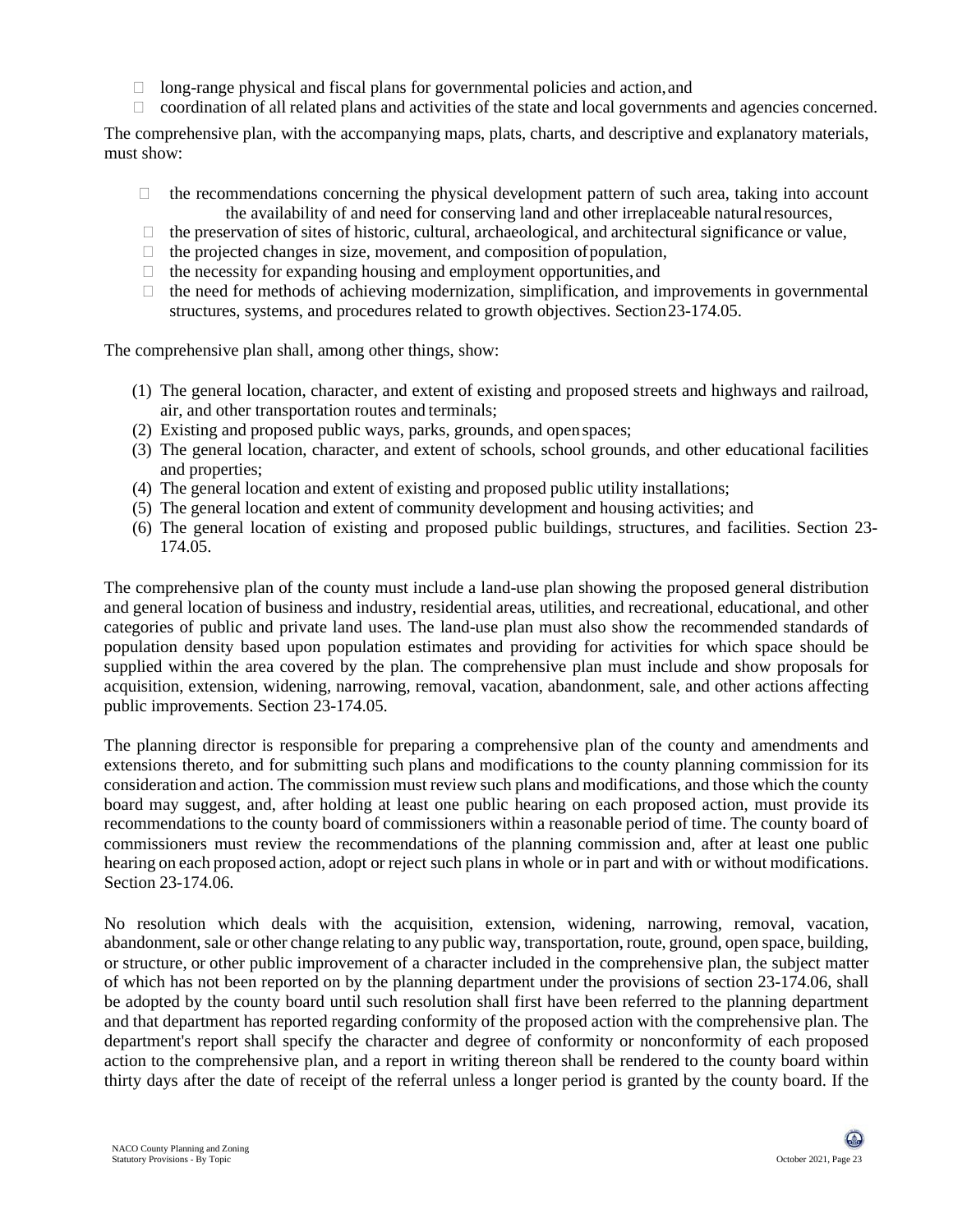department fails to render any such report within the allotted time, the approval of the department may be presumed by the county board. Section 23-174.07.

## **Zoning Resolution**

The planning director is responsible for the preparation of the zoning resolution and for submitting it to the county planning commission for its consideration and action. The commission shall review the proposed zoning resolution and, after holding at least one public hearing on each proposed action, shall approve or reject it in whole or in part and with or without modifications. When approved by the commission, the proposed resolution shall be submitted to the county board for its consideration, and the zoning resolution becomes effective when adopted by the county board. The county board of such county may amend, supplement, or otherwise modify the zoning resolution. Any such proposed amendment, supplement, or modification shall first be submitted to the planning commission for its recommendations and report. The planning commission shall hold at least one public hearing with relation thereto, before submitting its recommendations and report. After the recommendations and report of the planning commission have been filed, the county board shall, before enacting any proposed amendment, supplement, or modification, hold a public hearing in relation thereto. Notice of the time and place of hearings above referred to shall be given by publication thereof in a paper of general circulation in the county at least one time at least five days before the date of hearing. Notice with reference to proposed amendments, supplements, or modifications of the zoning resolution shall also be posted in a conspicuous place on or near the property upon which the action is pending. Such notice shall be easily visible from the street or highway and shall be posted at least five days before the hearing. Section 23-174.08.

#### **Board of Zoning Appeals**

There may be created a board of zoning appeals comprised of five members appointed by the county board, which board shall have power to hear and decide appeals from any decision or order of the building inspector or other officers charged with the enforcement of the zoning resolution in those cases where it is alleged that such decision or order is in error. The board shall also have power to decide upon petitions for variances and, subject to such standards and procedures as the county board may provide in the zoning resolution, to vary the strict application of the height, area, parking, or density requirements to the extent necessary to permit the owner a reasonable use of his land in those specific instances where there are peculiar, exceptional, and unusual circumstances in connection with a specific parcel of land, which circumstances are not generally found within the locality or neighborhood concerned. The board may also have such related duties as the county board may assign. The county board may provide for appeals from a decision of the board. 23-174.09.

## **Miscellaneous Provisions**

#### **Ceding or Transferring Extraterritorial Zoning Jurisdictional Powers**

The governing body of any city of the first or second class or village may, by majority vote of its members, request that the county board formally cede and transfer to the city or village extraterritorial zoning jurisdiction over land outside the area extending two miles from the corporate boundaries of a city of the first class and one mile from the corporate boundaries of a city of the second class or village. In making its request, the city or village shall describe the territory over which jurisdiction is being sought by metes and bounds or by reference to an official map, except that a village shall notrequest jurisdiction over any territory that ismore than one-quarter mile outside the area extending one mile from the corporate boundaries of a village. Section 13-327(1).

Unless prohibited pursuant to section 13-328, the county board may, by majority vote of its members, grant the request with regard to some or all of the requested territory if: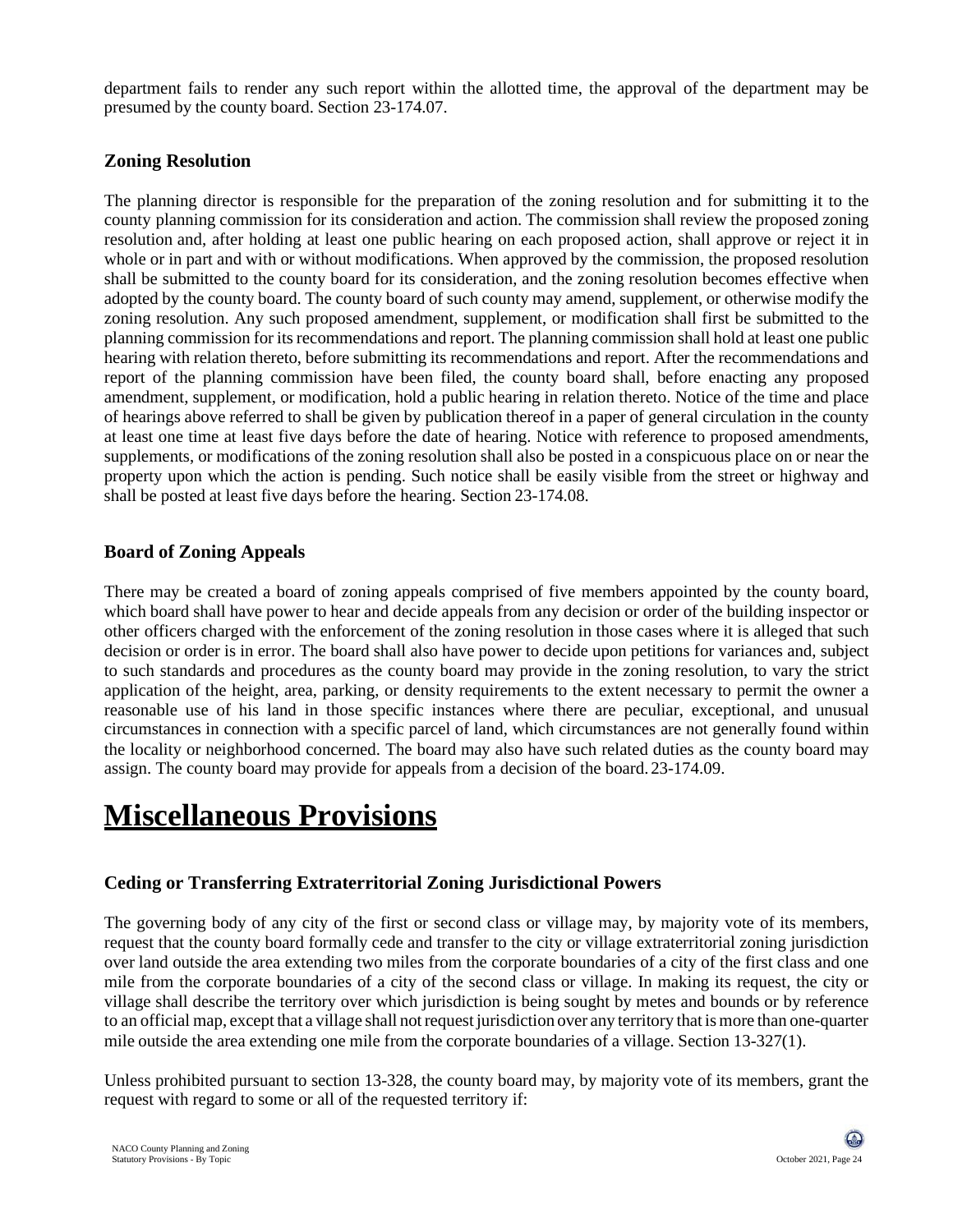- (a) The county has formally adopted a comprehensive development plan and zoning resolution pursuant to section 23-114 not less than two years immediately preceding the date of the city's or village's request;
- (b) The city or village, on the date of the request, is exercising extraterritorial zoning jurisdiction over territory within the boundaries of the county;
- (c) The requested territory is within the projected growth pattern of the city or village and would be within the city's or village's extraterritorial jurisdiction by reason of annexation within a reasonable period of years;
- (d) Not more than a total of twenty-five percent of the territory of the county located outside the corporate boundaries of any city or village within the county shall be ceded to the jurisdiction of one city or village within ten years after the date upon which the initial request for the cession of territory to the city or village was approved by the governing body of the city or village;and
- (e) No portion of the territory ceded to the city's or village's jurisdiction by the county lies within an area extending one-half mile from the extraterritorial zoning jurisdiction of any other city of the first or second class or village on the date the request is approved by the governing body of the city or village unless such other city or village adopts a resolution in support of such request. Section 13-327(2).

If the county board approves the cession and transfer of extraterritorial zoning jurisdiction to a city or village pursuant to this section, such transfer shall take effect on the effective date of the ordinance as provided for in subsection (1) of section 16-902 in the case of a city of the first class or as provided for in subsection (1) of section 17-1002 in the case of a city of the second class or village. Upon the effective date ofsuch transfer, the transferred jurisdiction shall be treated for all purposes as if such land were located within two miles of the corporate boundaries of a city of the first class or within one mile of the corporate boundaries of a city of the second class or village. Section 13-327(3).

## **Metropolitan or Primary Class City**

A county which encompasses a city of the metropolitan class or city of the primary class shall not cede or transfer extraterritorial jurisdiction over land to a city of the first or second class or village if, on the date the county receives a request pursuant to subsection (1) of section 13-327, such land lies within the area extending three miles from the extraterritorial jurisdiction boundaries of such city of the metropolitan class or city of the primary class. Section 13-328.

## **Planned Unit Development Ordinance**

A city of the second class or village located in a county that has adopted a comprehensive development plan which meets the requirements of section 23-114.02 and is enforcing subdivision regulations shall not finally approve a planned unit development upon property located outside of the corporate boundaries of the city or village until the plans for the planned unit development have been submitted to, reviewed, and approved by the county's planning commission pursuant to subsection (4) of section 17-1002. Section 18-3001(5).

## **Livestock Friendly**

Sections 54-2801 to 54-2805 shall be known and may be cited as the Livestock Growth Act. The Legislature finds that livestock production has traditionally served a significant role in the economic vitality of rural areas of the state and in the state's overall economy and that the growth and vitality of the state's livestock sector are critical to the continued prosperity of the state and its citizens. The Legislature further finds that a public interest exists in assisting efforts of the livestock industry and rural communities to preserve and enhance livestock development as an essential element of economic development and that a need exists to provide aid, resources, and assistance to rural communities and counties seeking opportunities in the growth of livestock production. It is the intent of the Legislature to seek reasonable means to nurture and support the livestock sector of this state. Section54-2801.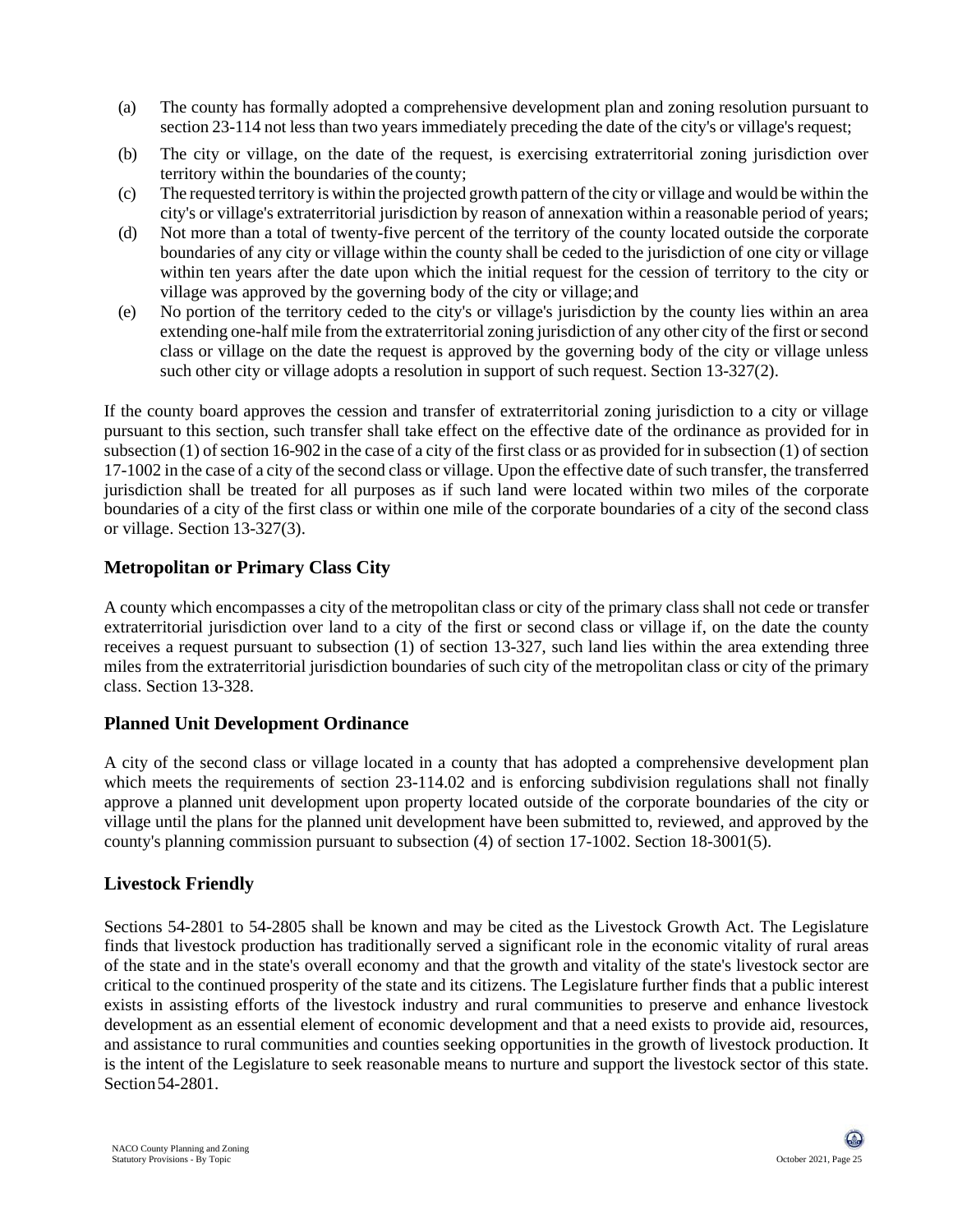The Director of Agriculture must establish a process, including criteria and standards, to recognize and assist efforts of counties to maintain or expand their livestock sector. A county that meets the criteria may apply to the director to be designated a livestock friendly county. A county may remove itself from the process at any time. Such criteria and standards may include, but are not limited to, the following factors: Consideration of the diversity of activities currently underway or being initiated by counties; a formal expression of interest by a county board, by a duly enacted resolution following a public hearing, in developing the livestock production and processing sectors of such county's economy; an assurance that such county intends to work with all other governmental jurisdictions within its boundaries in implementing livestock development within the county; flexible and individual treatment allowing each county to design its own development program according to its own timetable; and a commitment to compliance with the Livestock Waste Management Act. Section 54- 2802(1).

The designation of any county or counties as a livestock friendly county shall not be an indication nor shall it suggest that any county that does not seek or obtain such a designation is not friendly to livestock production. Section 54-2802(2).

In order to assist any county with information and technology, the Department of Agriculture shall establish a resource data base to provide, upon written request of the county zoning authority or county board, information sources that may be useful to the county in evaluating and crafting livestock facility conditional use permits that meet the objectives of the county and the livestock producer applicant. Section 54-2802(3).

Nothing in this section prohibits or prevents any county board from adopting a resolution that designates the county a livestock friendly county. Section 54-2802(4).

See also the Livestock Waste Management Act (sections 54-2416 to 54-2438).

According to the Nebraska Department of Agriculture, there are fifty counties that have been designated Livestock Friendly – Adams, Antelope, Banner, Box Butte, Burt, Cheyenne, Colfax, Cuming, Dakota, Dawes, Dawson, Deuel, Dodge, Fillmore, Furnas, Gage, Garden, Grant, Hall, Hamilton, Hayes, Hitchcock, Holt, Howard, Jefferson, Johnson, Keith, Kimball, Knox, Lincoln, Merrick, Morrill, Nance, Otoe, Pawnee, Platte, Polk, Red Willow, Richardson, Saline, Saunders, Scotts Bluff, Seward, Sherman, Sheridan, Thayer, Thurston, Wayne, Webster and York.

#### **Conditional Uses or Special Exceptions**

In all counties in the state, the county planning commission may grant conditional uses or special exceptions to property owners for the use of their property if the county board of commissioners or supervisors has officially and generally authorized the commission to exercise such powers and has approved the standards and procedures the commission adopted for equitably and judiciously granting such conditional uses or special exceptions. The granting of a conditional use permit or special exception shall only allow property owners to put their property to a special use if it is among those uses specifically identified in the county zoning regulations as classifications of uses which may require special conditions or requirements to be met by the owners before a use permit or building permit is authorized. The applicant for a conditional use permit or special exception for a livestock operation specifically identified in the county zoning regulations as a classification of use which may require special conditions or requirements to be met within an area of a county zoned for agricultural use may request a determination of the special conditions or requirements to be imposed by the county planning commission or by the county board of commissioners or supervisors if the board has not authorized the commission to exercise such authority. Upon request the commission or board shall issue such determination of the special conditions or requirements to be imposed in a timely manner. Such special conditions or requirements to be imposed may include, but are not limited to, the submission of information that may be separately provided to state or federal agencies in applying to obtain the applicable state and federal permits. The commission or the board may request and review, prior to making a determination of the special conditions or requirements to be imposed, reasonable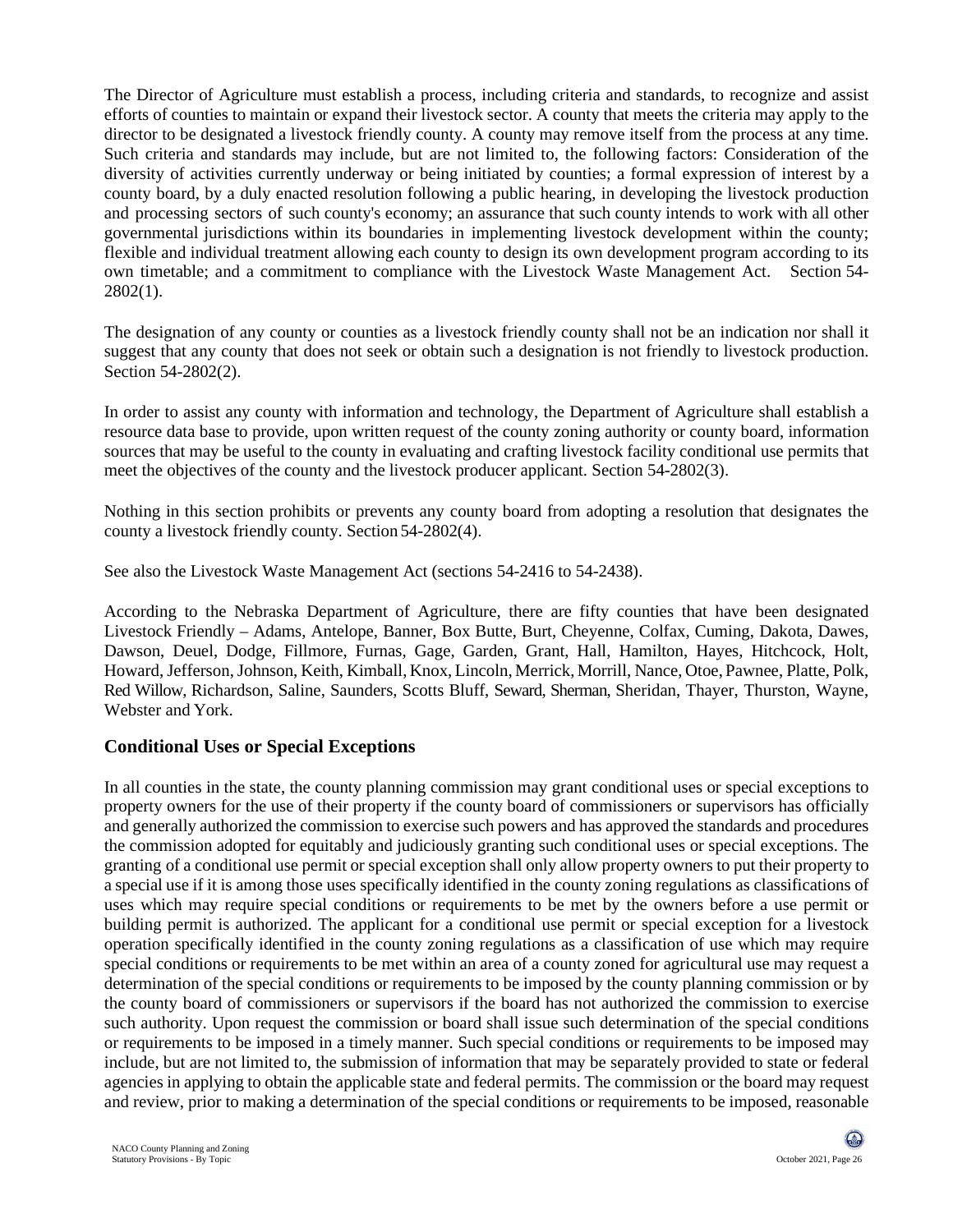information relevant to the conditional use or special exception. If a determination of the special conditions or requirements to be imposed has been made, final permit approval may be withheld subject only to a final review by the commission or county board to determine whether there is a substantial change in the applicant's proposed use of the property upon which the determination was based and that the applicant has met, or will meet, the special conditions or requirements imposed in the determination. For purposes of this section, substantial change shall include any significant alteration in the original application including a significant change in the design or location of buildings or facilities, in waste disposal methods or facilities, or in capacity. Section 23- 114.01(4).

#### **Enforcement and Permits**

The county board shall provide for enforcement of the zoning regulations within its county by requiring the issuance of permits prior to the erection, construction, reconstruction, alteration, repair, or conversion of any nonfarm building or structure within a zoned area, and the county board may provide for the withholding of any permit if the purpose for which it is sought would conflict with zoning regulations adopted for the particular district in which the building or structure is situated or in which it is proposed to be erected. All plats for subdivisions in the area outside the corporate limits of cities and villages and outside of an unincorporated area wherein a city or village has been granted subdivision jurisdiction and is exercising such jurisdiction must be approved by the county planning commission. Section 23-114.04(1).

The county board may establish and appoint a county zoning administrator, who may also serve as a building inspector, and may fix his compensation or may authorize any administrative official of the county to assume the functions of such position in addition to his regular duties. The county board may also fix a reasonable schedule of fees for the issuance of permits under the provisions of subsection (1) of this section. The permits shall not be issued unless the plans of and for the proposed erection, construction, reconstruction, alteration, use or change of use, including sanitation, plumbing and sewage disposal, are filed in writing in the building inspector's office and such plans fully conform to all zoning regulations then in effect. Section23-114.04(2).

#### **Conditional Use Permit or Special Exception Application --Assessment Matrix**

Pursuant to LB 106 (2015), the Director of Agriculture appointed a committee in October 2015 of experts to advise the Department of Agriculture on the development of the assessment matrix described in subsection (2) of this section. Experts include representation from county board members, county zoning administrators, livestock production agriculture, the University of Nebraska, and other experts as may be determined by the director. The committee shall review the matrix annually and recommend to the department changes as needed. The Department was also required to work in consultation with the committee created below develop an assessment matrix which may be used by county officials to determine whether to approve or disapprove a conditional use permit or special exception application. The matrix was to be developed within one year after August 30, 2015. In the development of the assessment matrix, the department shall:

- (a) Consider matrices already developed by the counties and otherstates;
- (b) Design the matrix to produce quantifiable results based on the scoring of objective criteria according to an established value scale. Each criterion shall be assigned points corresponding to the value scale. The matrix shall consider risks and factors mitigating risks if the livestock operation were constructed according to the application;
- (c) Assure the matrix is a practical tool for use by persons when completing permit applications and by county officials when scoring conditional use permit or special exception applications. To every extent feasible, the matrix shall include criteria that may be readily scored according to ascertainable data and upon which reasonable persons familiar with the location of a proposed construction site would not ordinarily disagree; and
- (d) Provide for definite point selections for all criteria included in the matrix and provide for a minimum threshold total score required to receive approval by countyofficials.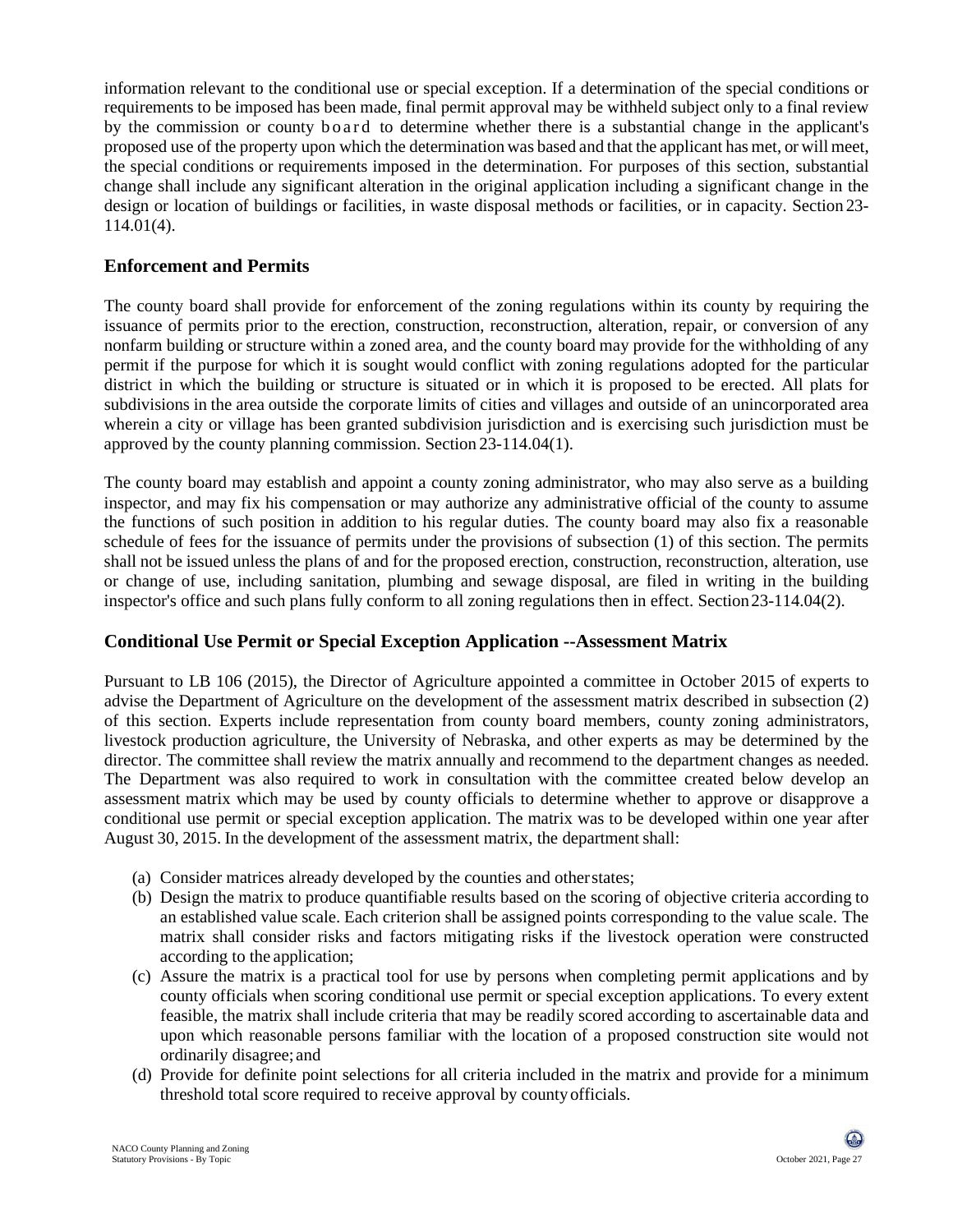The Department of Agriculture may develop criteria in the matrix which include factors referencing the following:

- (a) Size of operation;
- (b) Type of operation;
- (c) Whether the operation has received or is in the process of applying for a permit from the Department of Environment and Energy, if required by law;
- (d) Environmental practices adopted by the operation operator which may exceed those required by the Department of Environment and Energy;
- (e) Odor control practices;
- (f) Consideration of proximity of a livestock operation to neighboring residences, public use areas, and critical public areas;
- (g) Community support and communication with neighbors and other communitymembers;
- (h) Manure storage and land application sites and practices;
- (i) Traffic;
- (j) Economic impact to the community; and
- (k) Landscape and aesthetic appearance.

In developing the matrix, the Department of Agriculture shall consider whether the proposed criteria are:

- (a) Protective of public health orsafety;
- (b) Practical and workable;
- (c) Cost effective;
- (d) Objective;
- (e) Based on available scientific information that has been subjected to peer review;
- (f) Designed to promote the growth and viability of animal agriculture in thisstate;
- (g) Designed to balance the economic viability of farm operations with protecting natural resources and other community interests; and
- (h) Usable by county officials. Section 81-2,294.

For more information, including the matrix that was developed by the Department and the Matrix Committee, go to: [http://www.nda.nebraska.gov/promotion/livestock\\_matrix/index.html](http://www.nda.nebraska.gov/promotion/livestock_matrix/index.html)

## **Violations**

The erection, construction, reconstruction, alteration, repair, conversion, maintenance, or use of any building, structure, automobile trailer, or land in violation of sections 23-114 to 23-114.04, 23-168.01 to 23-168.04, 23-172 to 23-174, 23-174.02, 23-373, and 23-376 or of any regulation made by the county board under such sections shall be a misdemeanor. Any person, partnership, limited liability company, association, club, or corporation violating such sections or any regulation of the county board or erecting, constructing, reconstructing, altering, or converting any structure without having first obtained a permit shall be guilty of a Class III misdemeanor. Each day such violation continues after notice of violation has been given to the offender may be considered a separate offense. In addition to other remedies, the county board or the proper local authorities of the county, as well as any owner or owners of real estate within the district affected by the regulations, may institute any appropriate action or proceedings to prevent such unlawful construction, erection, reconstruction, alteration, repair, conversion, maintenance, or use, to restrain, correct, or abate such violation, or to prevent the illegal act, conduct, business, or use in or about such premises. Any taxpayer or taxpayers of the county may institute proceedings to compel specific performance by the proper official or officials of any duty imposed by such sections or in resolutions adopted pursuant to such sections. Section 23-114.05.

If any person violates any of the provisions of sections 23-164 to 23-174 for which penalty is not elsewhere provided therein, or if any person shall violate any of the provisions of any resolution adopted under the power and authority granted to county boards under section 23-174.01, 23-174.02, 23-174.03, or 23-174.10 or under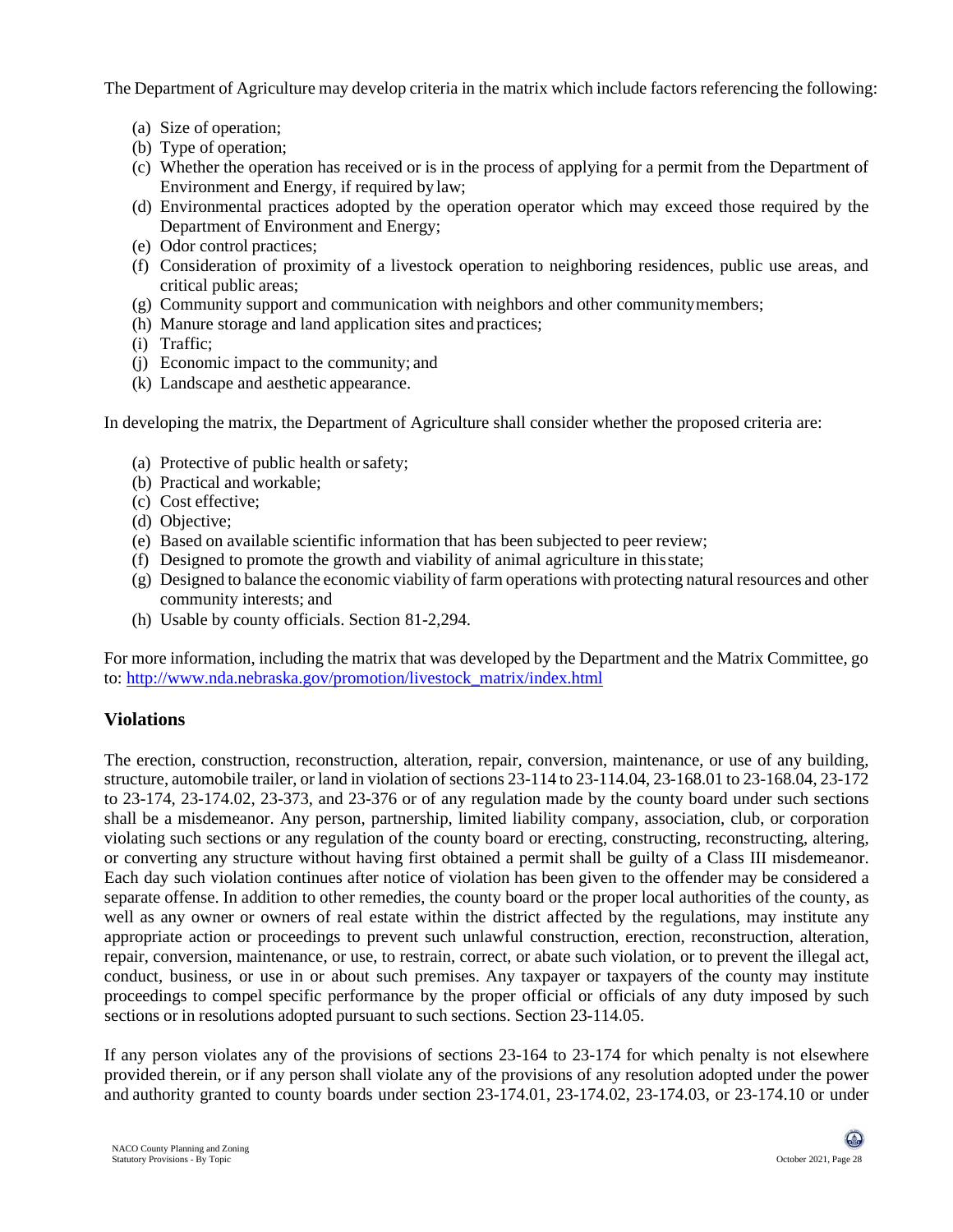sections 23-114, 23-172, and 23-173, such person shall be punished upon conviction in the same manner as for violation of section 23-114.05 in accordance with the penalties prescribed therein. Section 23-174.

## **Sidewalks**

A county having a population of more than thirty thousand inhabitants which has adopted county zoning regulations as provided in sections 23-161 to 23-174.09 may construct or repair sidewalks on any street of a plot of ground outside the corporate limits of a city or village which has been platted into lots and streets, and levy a special tax on lots or parcels of land within the platted area fronting on such sidewalk to pay the expense of such improvements, to be assessed as a special assessment after having given notice of its intention to do so (1) by publication in one issue of a legal newspaper having a general circulation in such county, and (2) by causing a written notice to be served upon the owner of such property involved and allowing the owner six months within which to complete such construction or repair. The estimated cost of any such construction or repair to be undertaken by the county shall annually be included in an appropriation. Section 23-365.

## **Nonconforming Use**

The use of a building, structure, or land, existing and lawful at the time of the enactment of a zoning regulation, or at the time of an amendment of a regulation, may, except as provided in this section, be continued, although such use does not conform with the provisions of such regulation or amendment, and such use may be extended throughout the same building if no structural alteration of such building is proposed or made for the purpose of such extension. If such nonconforming use is in fact discontinued for a period of twelve months, such right to the nonconforming use shall be forfeited and any future use of the building and premises shall conform to the regulation. The county board may provide in any zoning regulation for the restoration, reconstruction, extension, orsubstitution of nonconforming uses upon such terms and conditions as may be set forth in the zoning resolution. The county board may, in any zoning regulation, provide for the termination of nonconforming uses, either by specifying the period or periods in which nonconforming uses shall be required to cease, or by providing a formula whereby the compulsory termination of a nonconforming use may be so fixed as to allow for the recovery or amortization of the investment in the nonconformance, except that in the case of a legally erected outdoor advertising sign, device, or display, no amortization schedule shall be used. Section 23-173.01.

## **Niobrara Council**

As a result of the federal court ruling in *National Parks and Conservation Association v. National Park Service* and in order to maintain an aspect of local control over the Niobrara scenic river corridor, the Legislature finds that there is a need to reconstitute the existing Niobrara Council with the express authority and responsibility to manage the Niobrara scenic river corridor in conjunction with the National Park Service. Section 72-2005. Sections 72-2004.01 to 72-2012 shall be known and may be cited as the Niobrara Scenic River Act. Section 72- 2004.01.

The purpose of the Niobrara Scenic River Act is to effectuate changes in the council necessary to ensure the continuation of the cooperative management relationship between the Niobrara Council and the National Park Service so that local participation and control over this valuable natural resource can be maintained. Section 72- 2005.

For purposes of the act, Niobrara scenic river corridor means the area designated as a national scenic river and a part of the national wild and scenic rivers system under 16 U.S.C. 1274(a)(117), as such section existed on May 24, 1991, and described in the 1996 Niobrara National Scenic River General Management Plan/Environmental Impact Statement. Section 72-2006.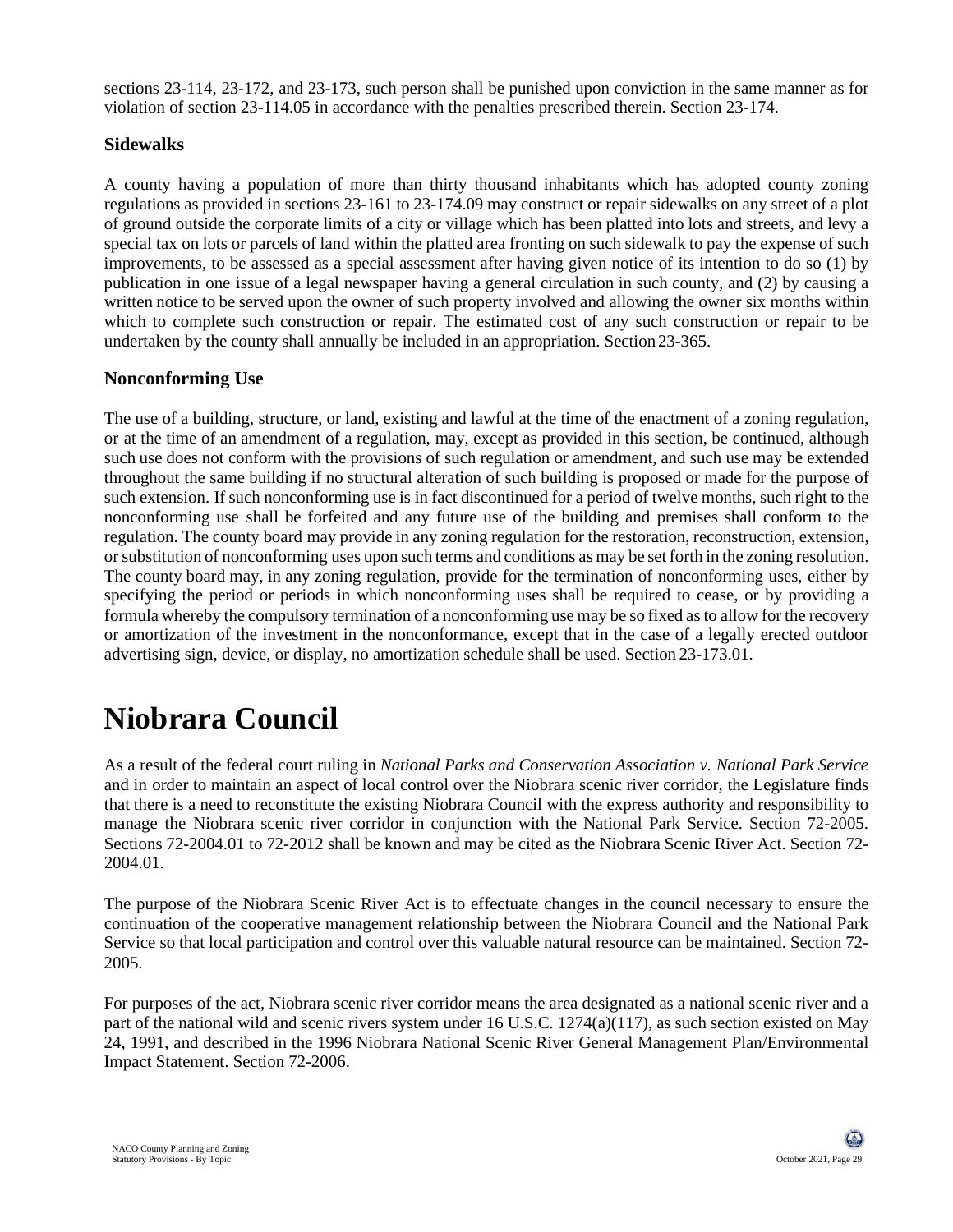The Niobrara Council is created. The council membership includes:

- (a) A commissioner from each of the county boards of Brown, Cherry, Keya Paha, and Rock counties chosen by the county board of the respective county;
- (b) A representative of the Middle Niobrara Natural Resources District and the Lower Niobrara Natural Resources District chosen by the board of the respective district;
- (c) The secretary of the Game and Parks Commission or his or her designee;
- (d) The regional director for the National Park Service or his or her designee and the regional director for the United States Fish and Wildlife Service or his or designee. The members under this subdivision shall be nonvoting members unless and until the agencies represented by these members formally authorize such members to vote on all matters before the council by notifying the council and the Governor in writing;
- (e) An individual from each of Brown, Cherry, Keya Paha, and Rock counties who resides in the Niobrara River drainage area and owns land in the Niobrara scenic river corridor chosen by the Governor from a list of at least three individuals, or fewer if there are not at least three qualified individuals, from each county submitted by the county board members on the council;
- (f) A representative from a recreational business operating within the Niobrara scenic river corridor chosen by the Governor from a list of at least three individuals, or fewer if there are not at least three qualified individuals, submitted by the county board members on the council;
- (g) A timber industry representative operating within the Niobrara scenic river corridor chosen by the Governor from a list of at least three individuals, or fewer if there are not at least three qualified individuals, submitted by the county board members on the council; and
- (h) A representative of a recognized, nonprofit environmental, conservation, or wildlife organization chosen by the Governor from a list of at least three individuals, or fewer if there are not at least three qualified individuals, submitted by the county board members on the council.

The council members hold office for three-year terms and until a successor is appointed and qualified. The council members serve at the pleasure of the appointing board or the Governor. Section 72-2007(1).

The council must elect a chairperson, a vice-chairperson, a secretary, and a treasurer who shall jointly serve as the executive committee for the council. The council must meet on a regular basis, preferably once a month, with a minimum of six meetings per year. Special meetings may be called by any member of the executive committee or at the request of a simple majority of the members of the council. Section 72-2007(2).

A quorum must be present at a meeting before any action may be taken by the council. A quorum shall be a majority of the members who are selected and serving and who vote on issues before the council. All actions of the council require a majority vote of the quorum present at any meeting, except that any vote to reject or adopt any zoning regulation or variance under section 72-2010 requires a vote of two-thirds of all the council members who are selected and serving and who vote on issues before the council. Section 72-2007(3).

The mission of the Niobrara Council is to assist in all aspects of the management of the Niobrara scenic river corridor since portions of the Niobrara River have been designated as a national scenic river under 16 U.S.C.  $1274(a)(117)$ , as such section existed on May 24, 1991, giving consideration and respect to local and governmental input and private landowner rights, and to maintain and protect the integrity of the resources associated with the Niobrara scenic river corridor. The council shall perform management functions related to the Niobrara scenic river corridor, including, but not limited to, those authorized and delegated to it by the National Park Service. The council may promulgate its own rules and internal policies to carry out the purposes of the Niobrara Scenic River Act. The Game and Parks Commission may provide administrative, budgetary, operational, and programmatic support when requested by the council to carry out its duties. In the Niobrara scenic river corridor, the council may hold title to real estate in the name of the council.The council may purchase, accept gifts of, or trade real estate and may obtain conservation easements as provided in the Conservation and Preservation Easements Act. Acquisition of conservation easements outside the boundaries of the Niobrara scenic river corridor shall require the approval of the appropriate governing body as provided in section 76-2,112.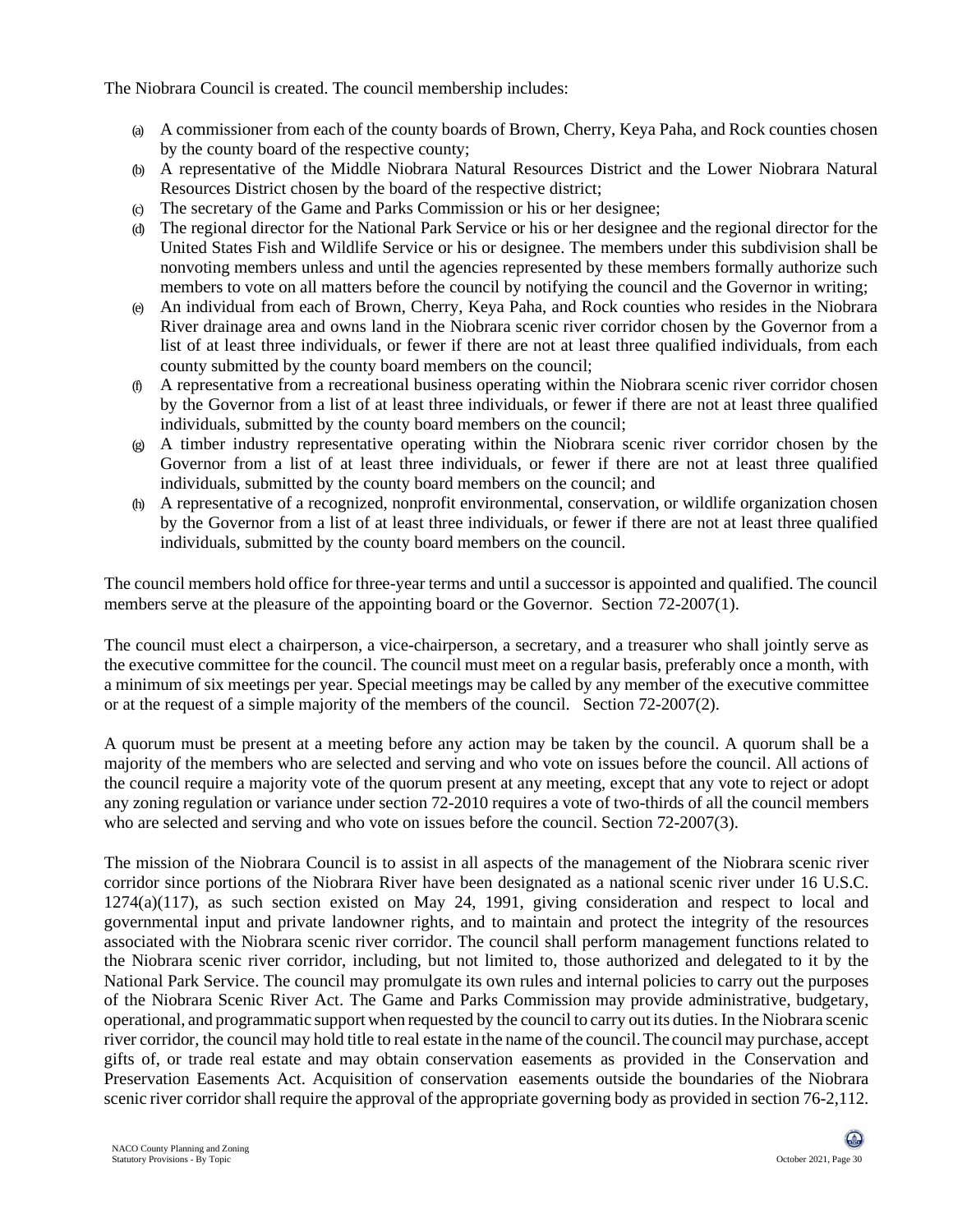On December 1, 2016, and on each December 1 thereafter, the council must electronically submit an annual report to the Clerk of the Legislature and the chairperson of the Natural Resources Committee of the Legislature describing expenditures made pursuant to the Niobrara Scenic River Act. Section 72-2008.

The Niobrara Council must review and approve or reject all zoning regulations, including existing regulations, new regulations, proposed regulations, and variances of any type including variances for use and location, which affect land in the Niobrara scenic river corridor that is not incorporated within the boundaries of a municipality. If the council rejects a zoning regulation or variance, the governing body enacting the regulation or variance has six months to present an alternative to the council. If no alternative is proposed or if the alternative is also rejected, the council may adopt zoning regulations for such area. In counties without zoning the council may develop and enforce zoning regulations within the Niobrara scenic river corridor under the guidance of the federal Wild and Scenic Rivers Act or under the guidance of the general management plan as written by the National Park Service. The council shall follow the requirements for zoning regulations in sections 23-114 to 23-114.05 and 23-164 to 23-174.10, except that no separate planning commission is required and the council shall fulfill the duties of both the county board and the planning commission in such sections. Section 72-2010.

Any state or state-assisted activity or undertaking proposed within the Niobrara scenic river corridor must be consistent with the purpose of the scenic river designation, including the scenic river's free-flowing condition and scenic, geological, biological, agricultural, historic, and prehistoric resources. Section 72-2011(1).

The head of any state or local agency having direct or indirect jurisdiction over a proposed state or state-assisted undertaking within the Niobrara scenic river corridor and the head of any agency having authority to license or permit any undertaking in such area must prepare a detailed proposal and submit it to the Niobrara Council for its review. Section 72-2011(2).

The council shall review the proposal and consult with the agency. The council has ninety days after the date that the proposal is received to make a determination of whether or not the proposed action is consistent with the purposes of this section. If the council determines that the proposal is not consistent with the purposes of this section, the council shall so notify the agency and the agency shall not proceed with the action until after a justification for the action has been submitted to the Governor and approved by the Governor in writing. The justification shall include the following elements: The anticipated current, future, and cumulative effects on the scenic and natural resources of the designated scenic river corridor; the social and economic necessity for the proposed action; all possible alternatives to the proposed action including a no-action alternative; the comparative benefits of proposed alternative actions; and the mitigation measures outlined in the proposed action. Section 72- 2011(3).

The Niobrara Council does not have zoning jurisdiction outside the boundaries of the Niobrara scenic river corridor. Section 72-2012.

## **Subdivisions**

All plats for subdivisions in the area outside the corporate limits of cities and villages and outside of an unincorporated area wherein a city or village has been granted subdivision jurisdiction and is exercising such jurisdiction must be approved by the county planning commission. Section 23-114.04(1).

For purposes of sections 23-372 to 23-377, subdivision means the division of a lot, tract, or parcel of land into two or more sites, or other divisions of land for the purpose, whether immediate or future, of ownership or building development, except that the division of land shall not be considered to be subdivision when the smallest parcel of land created is more than ten acres in area. Section 23-372.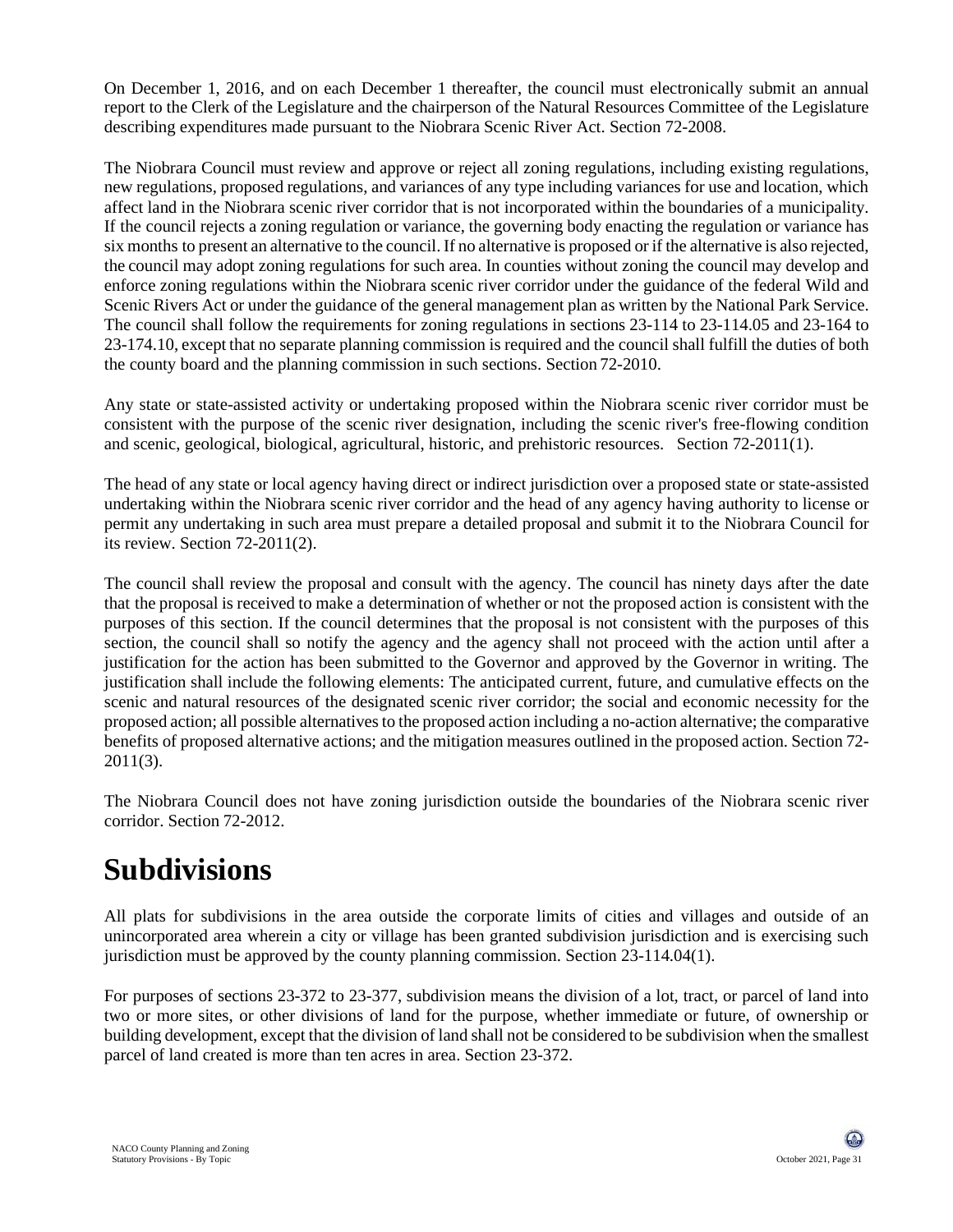Before an owner of real property located in an unincorporated area may subdivide, plat, or lay out the real property in building lots, streets, or other portions or for the use of the purchasers or owners of lots fronting thereon or adjacent thereto, the approval of the county board is required, except that:

- (1) If the property is within the Niobrara scenic river corridor as defined in section 72-2006, the approval of the Niobrara Council is required; and
- (2) If the property islocated in an area where a municipality exercises zoning control and does not require approval of the Niobrara Council, the approval of the municipality is required. Section 23-373.

No plat of real property, described in section 23-373, shall be recorded or have any force and effect unless the same be approved by the county board of such county. The county board of such county shall have power, by resolution, to provide the manner, plan, or method by which real property in any such area may be subdivided, platted, or laid out, including a plan or system for the avenues, streets, or alleys to be laid out within or across the same including the hard surfacing thereof. Section 23-374.

The county board shall have power to compel the owner of any real property in such area in subdividing, platting, or laying out the same to conform to the requirements of the resolution and to lay out and dedicate the avenues, streets, and alleys and hard surfacing thereof in accordance therewith. Section 23-375.

The provisions of sections 23-373to 23-377shall not apply in any county unless the county board of such county shall have first adopted a comprehensive development plan as defined in section 23-114.02, nor until the county board of such county has duly adopted comprehensive and uniform platting and subdivision regulations governing the alignment of streets, maximum grade of streets and minimum area of lots. Section23-376.

The county board shall also have authority to provide for a comprehensive plan for the area within the zoning and subdivision jurisdiction of the county, to be the general plan for the improvement and development of such area, and to prescribe standards for laying out subdivisions in harmony with such comprehensive plan. Section 23-377.

**Subdivision and Platting into Lots and Streets**(Applicable to Counties With Primary Class Cities -- cities with a population of more than 100,000 and less than 300,000 inhabitants)

No owner of any real estate located in a county in which is located a city of the primary class, except within the area over which subdivision jurisdiction has been granted to any city or village, and such city or village is exercising such jurisdiction, shall be permitted to subdivide, plat, or lay out such real estate in building lots and streets, or other portions of the same intended to be dedicated for public use or for the use of the purchasers or owners of lots fronting thereon or adjacent thereto, without first having obtained the approval thereof by the county board of such county. In lieu of approval by the county board, the county board may designate specific types of plats which may be approved by the county planning commission or the planning director. No plat or subdivision of such real estate shall be recorded in the office of the register of deeds or have any force or effect unless the same is approved by the county board, the county planning commission, or the planning director of such county. Such a county shall have authority within the area described in this subsection:

- (a) to regulate the subdivision of land for the purpose, whether immediate or future, of transfer of ownership or building development, except that the county shall have no power to regulate subdivision in those instances where the smallest parcel created is more than ten acres in area,
- (b) to prescribe standards for laying out subdivisions in harmony with the comprehensive plan,
- (c) to require the installation of improvements by the owner or by the creation of public improvement districts, or by requiring a good and sufficient bond guaranteeing installation of such improvements, and
- (d) to require the dedication of land for public purposes. Section23-174.03(1).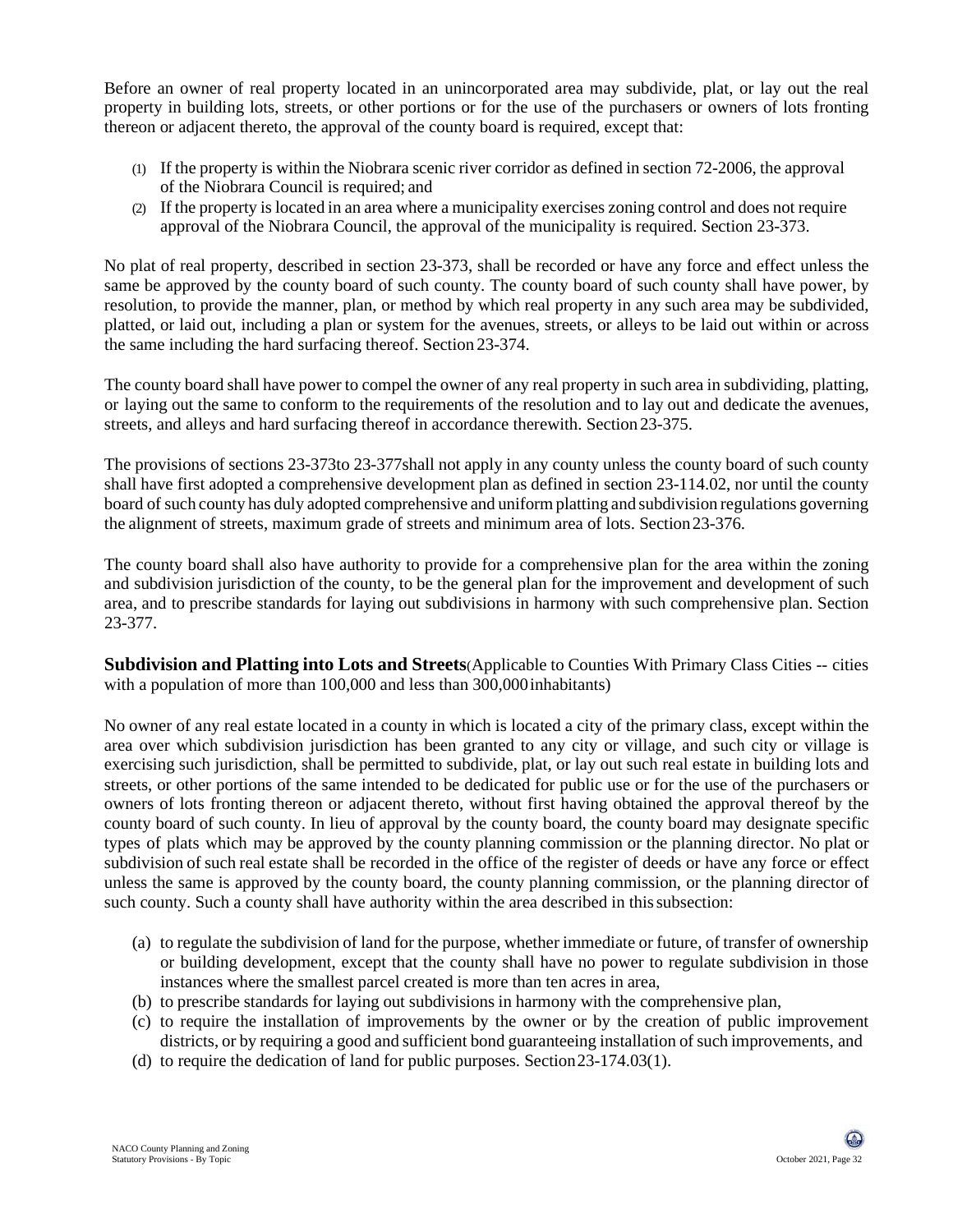For purposes of this section, subdivision means the division of a lot, tract, or parcel of land into two or more lots, sites, or other divisions of land for the purpose, whether immediate or future, of ownership or building development, except that the division of land shall not be considered to be subdivision when the smallest parcel created is more than ten acres in area. Section 23-174.03(2).

Subdivision plats shall be approved by the county planning commission on recommendation by the planning director and county engineer and may be submitted to the county board for its consideration and action. The county board may withhold approval of a plat until the county engineer has certified that the improvements required by the regulations have been satisfactorily installed or until a sufficient bond guaranteeing installation of the improvements has been posted with the county or until public improvement districts are created. The county board may provide procedures in land subdivision regulation for appeal by any person aggrieved by any action of the county planning commission or planning director. Section 23-174.03(3).

Any plat shall, after being filed with the register of deeds, be equivalent to a deed in fee simple absolute to the county, from the owner, of such portion of the land as is therein set apart for public use. Section23-174.03(4).

## **Nebraska Planning and Development Regions**

- (1) There are nine Nebraska planning and development regions as follows:
	- (a) Region 1 includes the counties of Sioux, Dawes, Sheridan, Box Butte, Scotts Bluff, Morrill, Garden, Banner, Kimball, Cheyenne, and Deuel;
	- (b) Region 2 includes the counties of Cherry, Keya Paha, Boyd, Brown, Rock, Holt, Blaine, Loup, Garfield, Wheeler, Custer, Valley, Greeley, and Sherman;
	- (c) Region 3 includes the counties of Grant, Hooker, Thomas, Arthur, McPherson, Logan, Keith, Lincoln, Perkins, Dawson, Chase, Hayes, Frontier, Gosper, Dundy, Hitchcock, Red Willow, and Furnas;
	- (d) Region 4 includes the counties of Howard, Merrick, Buffalo, Hall, Hamilton, Phelps, Kearney, Adams, Clay, Harlan, Franklin, Webster, and Nuckolls;
	- (e) Region 5 includes the counties of Knox, Cedar, Dixon, Antelope, Pierce, Wayne, Thurston, Boone, Madison, Stanton, Cuming, Burt, Platte, Colfax, Dodge, and Nance;
	- (f) Region 6 includes the counties of Polk, Butler, Saunders, York, Seward, Fillmore, Saline, Otoe, Thayer, Jefferson, Gage, Johnson, Nemaha, Pawnee, and Richardson;
	- (g) Region 7 includes the county of Lancaster;
	- (h) Region 8 includes the counties of Washington, Douglas, Sarpyand Cass; and
	- (i) Region 9 includes the county of Dakota.
- (2) In order to facilitate development of a process which will allow for future changes to the boundaries of the Nebraska planning and development regions, until July 1, 2020, a county, city, village, or development district shall not engage in negotiations to change the boundaries of the planning and development regions. This subsection does not prohibit negotiations relating to implementation of the changes to the boundaries made by this legislative bill. Section 13-1901.

Within a Nebraska planning and development region, a development district may be formed as a voluntary association by agreement pursuant to the Interlocal Cooperation Act in one of the following ways if the combined membership of the association includes at least fifty-one percent of the local governments in the region:

- (a) By local governments within the region; or
- (b) By two or more regional councils, each of which is a voluntary association of local governments in the region formed by agreement pursuant to the act between the governing bodies of such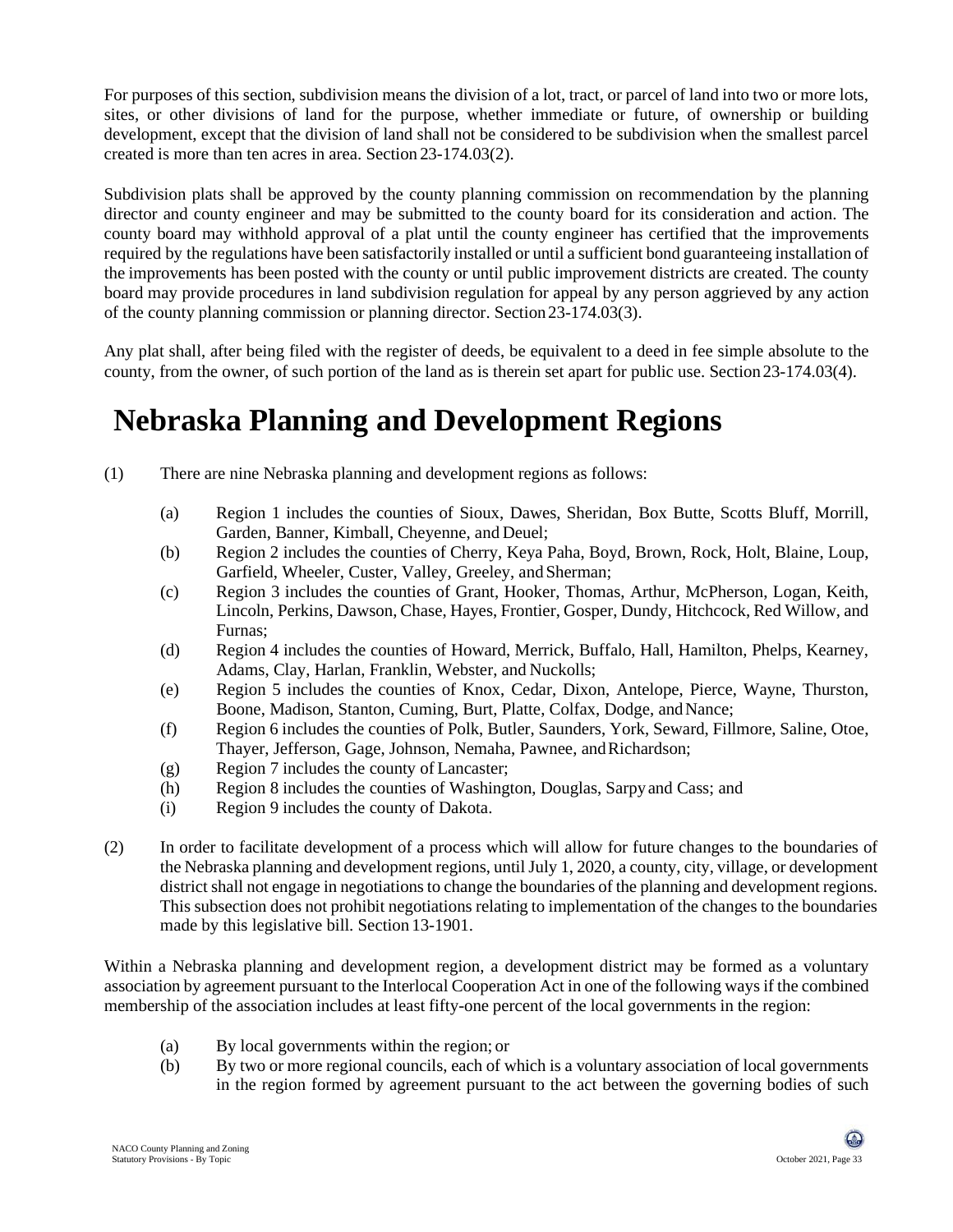governments, the membership of which association does not include at least fifty-one percent of the local governments located in the region.

For purposes of this section and sections 13-1903 to 13-1906, local government means a county, city, or village. Section 13-1902.

Each development district is governed by a policy board, as described in the development district's interlocal cooperation agreement or bylaws, which shall be the board, body, or persons in which the powers of the local governments forming the development district are vested under the agreement for the purpose of governing the development district. Section 13-1903.

A development district shall, as directed by its policy board, serve as a regional resource center and provide planning, community and economic development, and technical assistance to local governments which are members of the district and may provide assistance to industrial development organizations, tourism promotion organizations, community development groups, and similar organizations upon request. Section13-1904.

If state funding is available for distribution, the Department of Economic Development shall certify development districts for funding eligibility. Certification shall be based on the following requirements:

- (1) The development district shall be formed as provided in section13-1902;
- (2) The development district shall have a staff which shall at a minimum include a full-time director to provide assistance to the local governments which are members of the development district; and
- (3) The agreement creating the development district shall insure that all of the local governments within the Nebraska planning and development region may at any time join in the development district. Section 13- 1905.

The Department of Economic Development shall distribute financial assistance from the state, if available, to the various development districts as they are certified in the manner prescribed in subsection (2) of this section. Section 13-1906(1).

- (a) Fifty percent of the total sum allocated shall be divided equally among the certified development districts. In certified districts formed by regional councils, funds may be prorated among the cooperating regional councils based upon a formula approved by the governing boards of each of the cooperating regional councils and accepted by the department.
- (b) Twenty percent of the total sum allocated shall be divided among the certified development districts based upon their proportionalshare of the population of all certified development districts in the state. For purposes of this subdivision, population shall mean the number of residents as shown by the latest federal decennial census, except that the population of a county shall mean the number of residents in the unincorporated areas of the county.
- (c) Thirty percent of the total sum allocated shall be divided among the certified development districts based upon their proportional share of the local governments located within all certified development districts. Section 13-1906(2).

Distributions to newly certified development districts shall not reduce financial assistance to previously funded development districts. State financial assistance shall not exceed the total local dollars received by the development district as verified by the department. For purposes of this subsection, local dollars received shall mean the total local dues received by a development district from any local government as a condition of membership in a development district. Section 13-1906(3).

The Department of Economic Development may adopt and promulgate rules and regulations to carry outsections 13-1901 to 13-1907 which including standardized reporting and application procedures. Each development district must submit annual performance and financial reports to the department which shall address the activities performed and services delivered. The Governor shall, from time to time, evaluate the effectiveness and activities